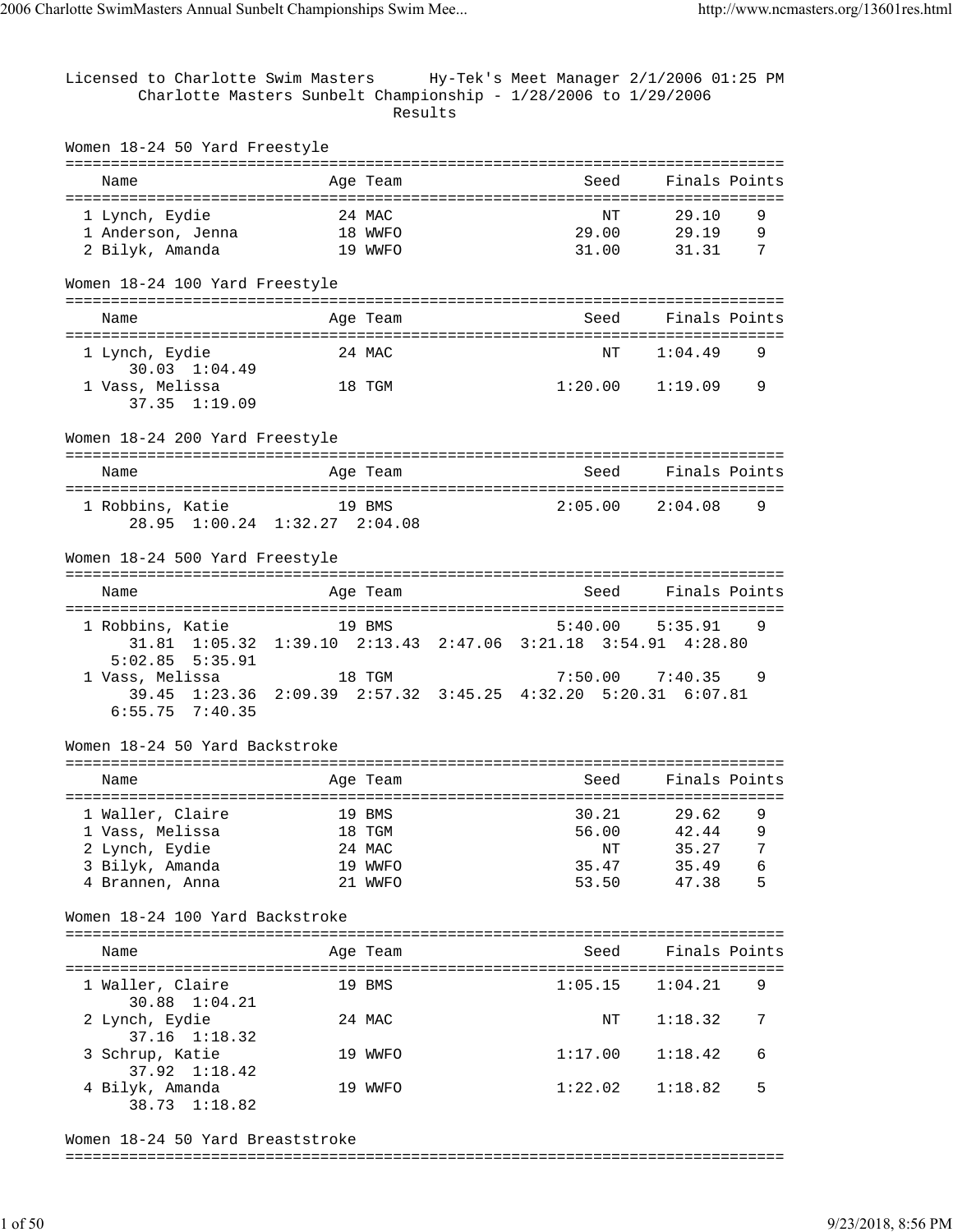| Name                                                       |                                | Age Team | Seed    | Finals Points       |   |
|------------------------------------------------------------|--------------------------------|----------|---------|---------------------|---|
| ======================================                     |                                |          |         |                     |   |
| 1 Lynch, Eydie                                             | 24 MAC                         |          | NΤ      | 37.47               | 9 |
| 1 Vass, Melissa                                            | 18 TGM                         |          |         | 42.50 39.99         | 9 |
| 2 Potochnik, Sarah                                         |                                | 22 MAC   |         | 37.00 39.90         | 7 |
| 3 Holzer, Emily                                            |                                | 19 WWFO  |         | 47.00 45.04         | 6 |
| 4 Brannen, Anna                                            |                                | 21 WWFO  |         | 58.47 47.75         | 5 |
| Women 18-24 100 Yard Breaststroke                          |                                |          |         |                     |   |
| Name                                                       |                                | Age Team | Seed    | Finals Points       |   |
| 1 Waller, Claire<br>$34.63$ $1:12.95$                      |                                | 19 BMS   | 1:14.26 | 1:12.95             | 9 |
| 1 Vass, Melissa<br>42.48 1:30.59                           |                                | 18 TGM   | 1:30.00 | 1:30.59             | 9 |
| 2 Holzer, Emily<br>48.41 1:40.10                           |                                | 19 WWFO  | 1:38.00 | 1:40.10             | 7 |
| 3 Brannen, Anna<br>$52.69$ $1:56.48$                       |                                | 21 WWFO  | NT      | 1:56.48             | 6 |
| Women 18-24 200 Yard Breaststroke                          |                                |          |         |                     |   |
|                                                            |                                |          |         |                     |   |
| Name                                                       |                                | Age Team | Seed    | Finals Points       |   |
| 1 Waller, Claire                                           |                                | 19 BMS   |         | $2:35.04$ $2:41.28$ | 9 |
| 36.45 1:17.24 1:59.00 2:41.28<br>1 Vass, Melissa           |                                | 18 TGM   | 3:30.00 | 3:11.39             | 9 |
| 42.41 1:31.36                                              | $2:21.70$ $3:11.39$            |          |         |                     |   |
| 2 Schrup, Katie<br>41.12 1:27.68                           | 19 WWFO<br>$2:15.60$ $3:02.94$ |          | 2:59.00 | 3:02.94             | 7 |
| 3 Potochnik, Sarah 22 MAC<br>41.58 1:27.56 2:16.00 3:03.35 |                                |          | 3:25.00 | 3:03.35             | 6 |
| Women 18-24 50 Yard Butterfly                              |                                |          |         |                     |   |
|                                                            |                                |          |         |                     |   |
| Name                                                       |                                | Age Team | Seed    | Finals Points       |   |
| 1 Anderson, Jenna                                          |                                | 18 WWFO  | 30.00   | 30.68               | 9 |
| 1 Lynch, Eydie                                             |                                | 24 MAC   | NT      | 34.32               | 9 |
| 2 Bilyk, Amanda 19 WWFO                                    |                                |          |         | 38.00 40.22 7       |   |
| -- Holzer, Emily                                           |                                | 19 WWFO  | 34.00   | DO                  |   |
| Women 18-24 100 Yard Butterfly                             |                                |          |         |                     |   |
| Name                                                       |                                | Age Team |         | Seed Finals Points  |   |
| 1 Robbins, Katie                                           |                                | 19 BMS   | 1:03.00 | 1:02.24             | 9 |
| 29.94 1:02.24<br>2 Waller, Claire                          |                                | 19 BMS   | 1:03.45 | 1:03.86             | 7 |
| 29.81 1:03.86                                              |                                |          |         |                     |   |
| Women 18-24 200 Yard Butterfly                             |                                |          |         |                     |   |
| Name                                                       |                                | Age Team | Seed    | Finals Points       |   |
| 1 Robbins, Katie                                           |                                | 19 BMS   |         | $2:20.00$ $2:16.82$ | 9 |
| 30.59 1:04.02 1:39.74 2:16.82                              |                                |          |         |                     |   |
| Women 18-24 100 Yard IM                                    |                                |          |         |                     |   |
| Name                                                       |                                | Age Team | Seed    | Finals Points       |   |
| 1 Lynch, Eydie<br>34.68 1:15.87                            |                                | 24 MAC   | ΝT      | 1:15.87             | 9 |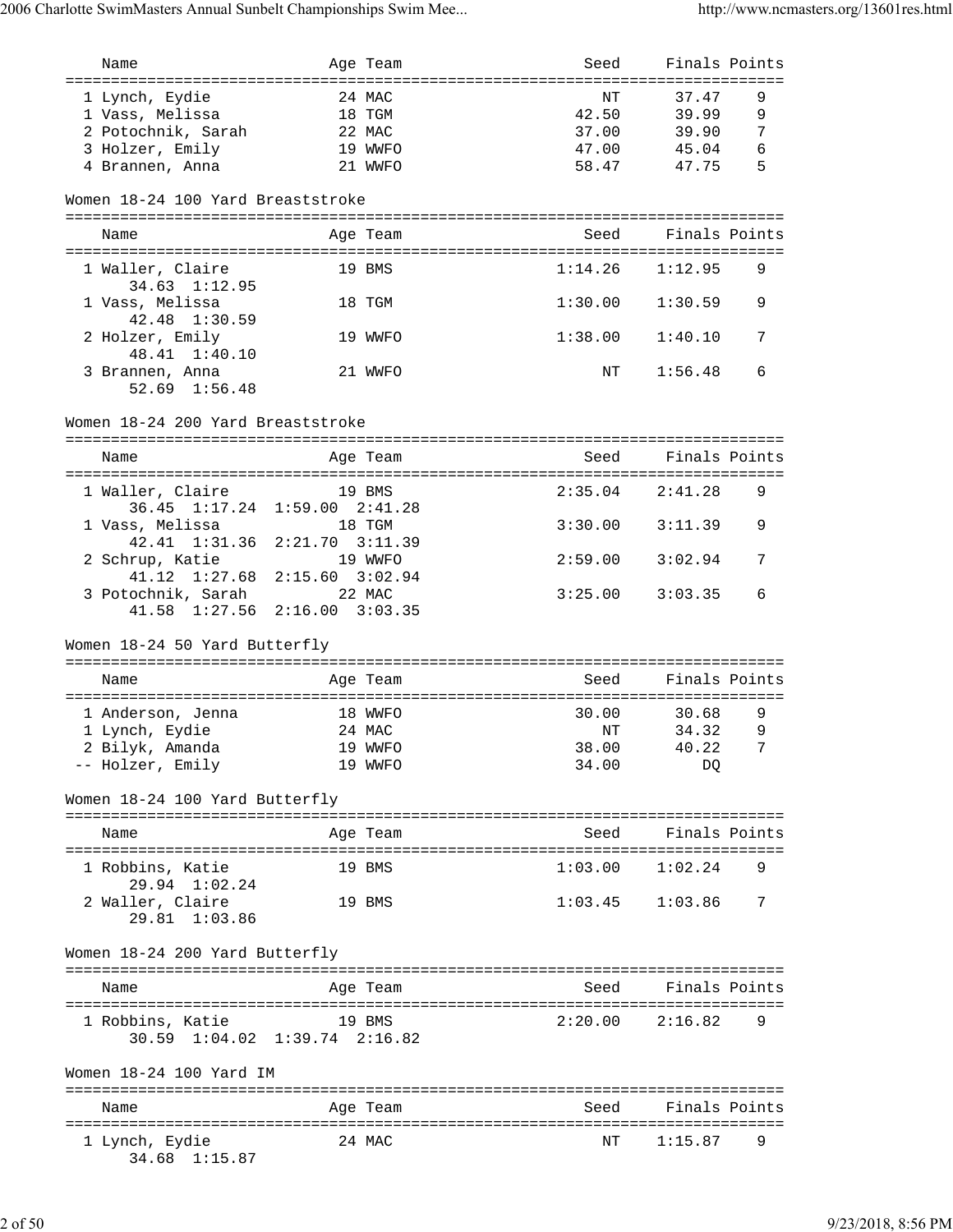| 1 Anderson, Jenna                                                                                                                                             |                     | 18 WWFO                                                    |         | 1:40.00                                            | 1:17.04                                                           | 9                                            |
|---------------------------------------------------------------------------------------------------------------------------------------------------------------|---------------------|------------------------------------------------------------|---------|----------------------------------------------------|-------------------------------------------------------------------|----------------------------------------------|
| 34.95<br>1:17.04<br>2 Potochnik, Sarah                                                                                                                        |                     | 22 MAC                                                     | 1:30.00 |                                                    | 1:18.59                                                           | 7                                            |
| 36.72 1:18.59<br>2 Vass, Melissa                                                                                                                              |                     | 18 TGM                                                     | 1:30.00 |                                                    | 1:25.94                                                           | 7                                            |
| 41.43 1:25.94<br>3 Bilyk, Amanda                                                                                                                              |                     | 19 WWFO                                                    | 1:24.00 |                                                    | 1:24.46                                                           | 6                                            |
| $41.54$ $1:24.46$<br>-- Holzer, Emily<br>43.94<br>DQ                                                                                                          |                     | 19 WWFO                                                    | 1:22.00 |                                                    | DQ                                                                |                                              |
| Women 18-24 200 Yard IM                                                                                                                                       |                     |                                                            |         |                                                    |                                                                   |                                              |
| Name                                                                                                                                                          |                     | Age Team                                                   |         | Seed                                               | Finals Points                                                     |                                              |
| 1 Waller, Claire                                                                                                                                              | $1:46.86$ $2:19.23$ | 19 BMS                                                     |         | 2:21.13                                            | 2:19.23                                                           | 9                                            |
| $30.24$ $1:05.63$<br>1 Vass, Melissa                                                                                                                          |                     | 18 TGM                                                     | 3:22.00 |                                                    | 3:09.48                                                           | 9                                            |
| 41.21 1:31.73 2:24.57 3:09.48<br>2 Schrup, Katie 19 WWFO<br>38.93 1:21.72 2:09.99 2:49.73                                                                     |                     |                                                            | 2:43.00 |                                                    | 2:49.73                                                           | 7                                            |
| Women 18-24 400 Yard IM                                                                                                                                       |                     |                                                            |         |                                                    |                                                                   |                                              |
| Name                                                                                                                                                          |                     | Age Team                                                   |         | Seed                                               | Finals Points                                                     |                                              |
| 1 Vass, Melissa<br>39.89 1:31.16 2:24.51 3:16.76 4:09.97 5:03.44 5:50.61 6:35.97                                                                              |                     | 18 TGM                                                     |         | NΤ                                                 | 6:35.97                                                           | 9                                            |
| Women 25-29 50 Yard Freestyle                                                                                                                                 |                     |                                                            |         |                                                    |                                                                   |                                              |
| Name                                                                                                                                                          |                     | Age Team                                                   |         | Seed                                               | Finals Points                                                     |                                              |
| 1 Brown, Theresa<br>2 Tandlmayer, Missy<br>3 Boyles, Abee<br>4 Newton, Danielle<br>5 DeVeaugh-Geiss, Angela 29 DAMA<br>6 Vodlan, Jozica<br>7 Poiletman, Diana |                     | 29 DAMA<br>29 TMS<br>29 DAMA<br>27 DAMA<br>26 CSM<br>29 CM |         | 30.50<br>28.90<br>29.55<br>31.04<br>50.00<br>35.41 | 27.42<br>29.21<br>30.73<br>30.00 30.77<br>31.21<br>36.14<br>38.05 | 9<br>7<br>6<br>5<br>$\overline{4}$<br>3<br>2 |
| Women 25-29 100 Yard Freestyle                                                                                                                                |                     |                                                            |         |                                                    |                                                                   |                                              |
| Name                                                                                                                                                          |                     | Age Team                                                   |         | Seed                                               | Finals Points                                                     |                                              |
| 1 Scheirman, Jo Ellen                                                                                                                                         |                     | 26 CFYM                                                    | 1:00.12 |                                                    | 59.64                                                             | 9                                            |
| 28.49<br>59.64<br>2 Nagle, Cynthia                                                                                                                            |                     | 27 THAT                                                    |         | 1:03.50                                            | 1:03.25                                                           | 7                                            |
| 29.98 1:03.25<br>3 Boyles, Abee                                                                                                                               |                     | 29 DAMA                                                    |         | 1:06.95                                            | 1:09.44                                                           | 6                                            |
| 33.47 1:09.44<br>4 Vodlan, Jozica                                                                                                                             |                     | 26 CSM                                                     | 1:24.00 |                                                    | 1:14.97                                                           | 5                                            |
| 36.04 1:14.97<br>5 Poiletman, Diana<br>39.17 1:21.70                                                                                                          |                     | 29 CM                                                      |         | 1:20.74                                            | 1:21.70                                                           | 4                                            |
| Women 25-29 200 Yard Freestyle                                                                                                                                |                     |                                                            |         |                                                    |                                                                   |                                              |
| Name                                                                                                                                                          |                     | Age Team                                                   |         |                                                    | Seed Finals Points                                                |                                              |
| 1 Scheirman, Jo Ellen 26 CFYM                                                                                                                                 |                     |                                                            |         | 2:08.94                                            | 2:10.83                                                           | 9                                            |
| 30.67 1:04.36 1:38.91 2:10.83<br>2 Brown, Theresa                                                                                                             | 29 DAMA             |                                                            |         | 2:25.00                                            | 2:13.41                                                           | 7                                            |
| 30.07 1:03.70 1:38.55 2:13.41<br>3 Vodlan, Jozica                                                                                                             |                     | 26 CSM                                                     | 3:18.00 |                                                    | 2:55.44                                                           | 6                                            |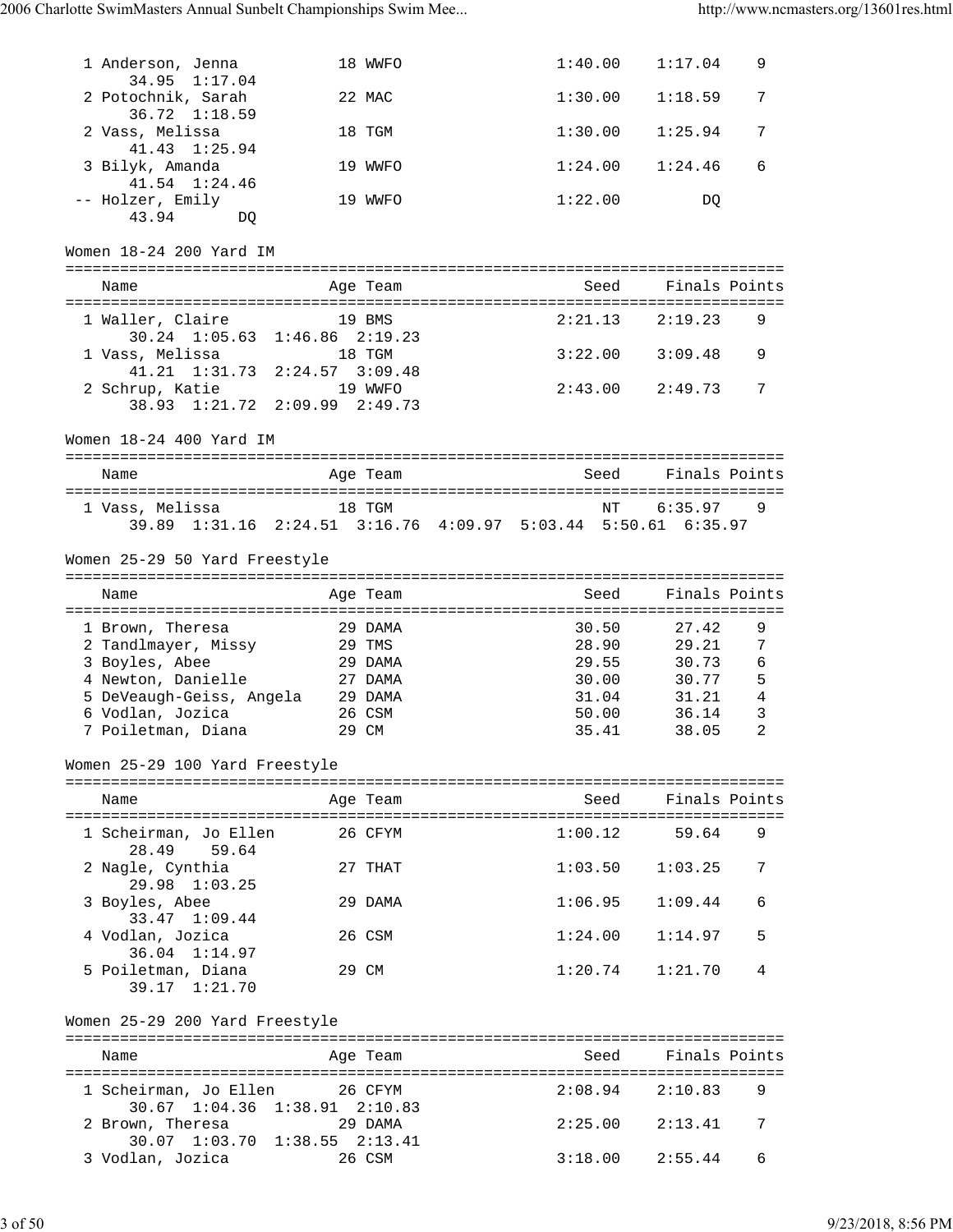40.83 1:24.86 2:11.69 2:55.44

Women 25-29 500 Yard Freestyle =============================================================================== Name Age Team Seed Finals Points =============================================================================== 1 Scheirman, Jo Ellen 26 CFYM 5:46.53 5:55.63 9 32.26 1:07.47 1:43.66 2:20.20 2:55.86 3:31.95 4:09.37 4:47.00 5:22.48 5:55.63 2 Vodlan, Jozica 26 CSM 8:18.00 7:47.11 7 43.23 1:29.19 2:16.05 3:03.65 3:52.00 4:38.74 5:26.35 6:12.30 6:59.95 7:47.11 Women 25-29 1000 Yard Freestyle =============================================================================== Name Team Age Team Seed Finals Points =============================================================================== 1 Scheirman, Jo Ellen 26 CFYM 11:53.33 11:49.91 9 32.16 1:06.79 1:42.25 2:18.22 2:54.40 3:30.65 4:06.69 4:43.32 5:19.69 5:56.37 6:31.33 7:06.92 7:42.71 8:18.63 8:54.32 9:30.28 10:06.38 10:42.42 11:18.59 11:49.91 2 Newton, Danielle 27 DAMA 14:00.00 15:11.36 7 37.46 1:19.49 2:03.71 2:49.46 3:35.48 4:21.22 5:07.11 5:53.29 6:38.56 7:25.33 8:12.31 8:59.10 9:46.56 10:34.20 11:20.84 12:07.78 12:56.22 13:43.35 14:27.90 15:11.36 Women 25-29 50 Yard Backstroke =============================================================================== Seed Finals Points =============================================================================== 1 Scheirman, Jo Ellen 26 CFYM 37.93 31.87 9 2 Rice, Laura 29 WWFO 40.00 34.52 7 3 DeVeaugh-Geiss, Angela 29 DAMA 34.96 34.74 6 4 Newton, Danielle 27 DAMA 35.00 38.89 5 5 Poiletman, Diana 29 CM 45.68 50.04 4 Women 25-29 100 Yard Backstroke =============================================================================== Name **Age Team** Age Team Seed Finals Points =============================================================================== 1 DeVeaugh-Geiss, Angela 29 DAMA 1:16.83 1:15.00 9 36.90 1:15.00 Women 25-29 200 Yard Backstroke =============================================================================== Name Age Team Seed Finals Points =============================================================================== 1 Newton, Danielle 27 DAMA 2:50.00 3:11.31 9 45.90 1:34.67 2:23.64 3:11.31 -- DeVeaugh-Geiss, Angela 29 DAMA 2:44.66 DQ 39.22 1:20.39 2:03.91 DQ Women 25-29 50 Yard Breaststroke =============================================================================== Name and Age Team Seed Finals Points =============================================================================== 1 Nagle, Cynthia  $27$  THAT 34.15 34.79 9 2 Tandlmayer, Missy 29 TMS 36.53 35.73 7 3 Brown, Theresa 29 DAMA 35.40 36.28 6 4 Boyles, Abee 29 DAMA 36.82 37.78 5 5 DeVeaugh-Geiss, Angela 29 DAMA 41.03 41.40 4 6 Poiletman, Diana 29 CM 50.99 51.72 3

Women 25-29 100 Yard Breaststroke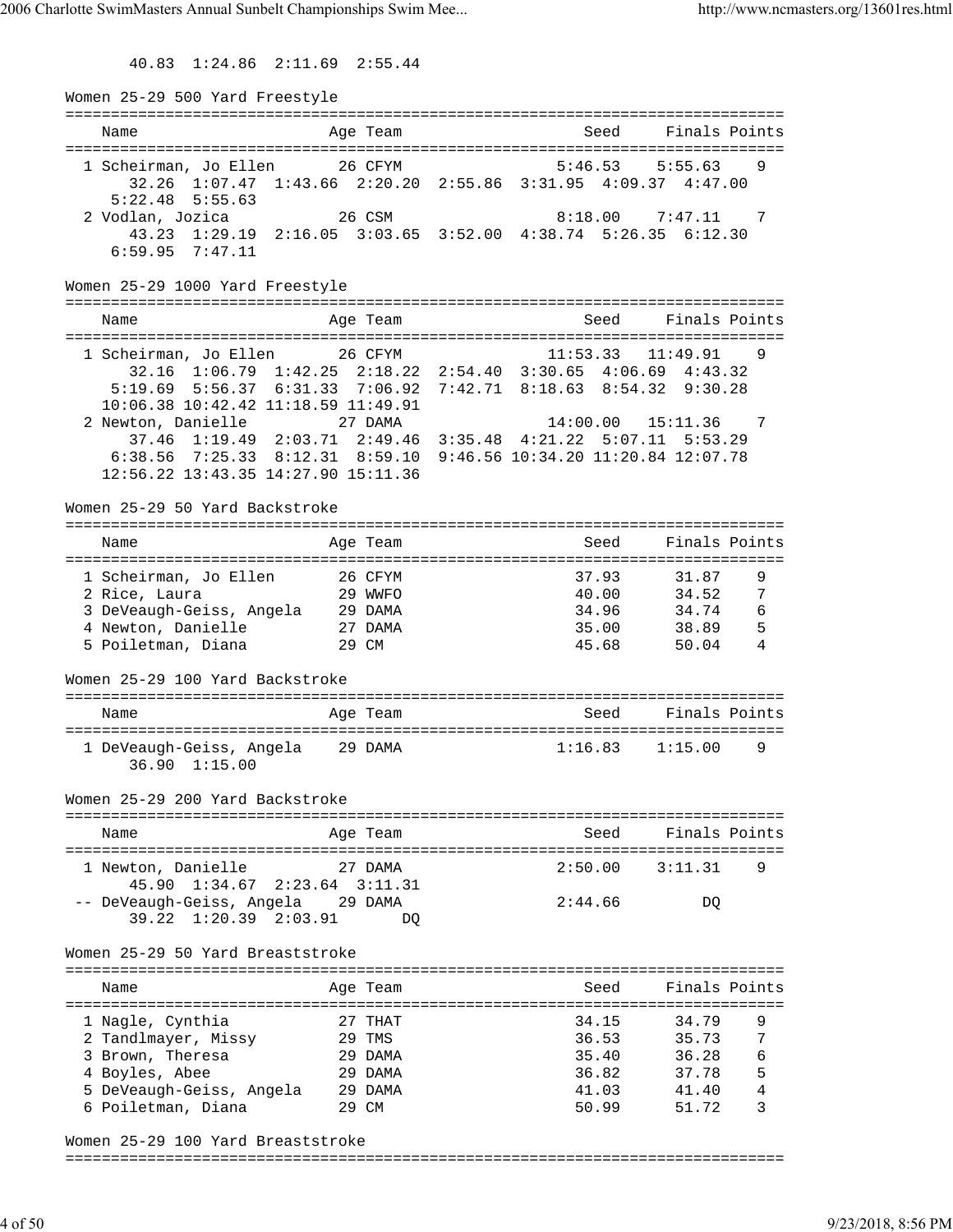| Name                                                                    |         | Age Team  | Seed                        | Finals Points       |        |
|-------------------------------------------------------------------------|---------|-----------|-----------------------------|---------------------|--------|
| ==================================<br>1 Nagle, Cynthia<br>34.72 1:14.49 |         | $27$ THAT | ================<br>1:12.93 | 1:14.49             | 9      |
| 2 Boyles, Abee<br>40.60 1:25.77                                         |         | 29 DAMA   | 1:21.57                     | 1:25.77             | 7      |
| 3 DeVeaugh-Geiss, Angela 29 DAMA<br>$42.58$ $1:29.16$                   |         |           | 1:29.69                     | 1:29.16             | 6      |
| Women 25-29 200 Yard Breaststroke                                       |         |           |                             |                     |        |
| Name                                                                    |         | Age Team  | Seed                        | Finals Points       |        |
| 1 Fritchie, Karen<br>38.05 1:18.20 1:56.99 2:36.08                      |         | 28 DAMA   | 2:50.00                     | 2:36.08             | 9      |
| 2 Nagle, Cynthia                                                        |         | 27 THAT   |                             | $2:35.94$ $2:41.49$ | 7      |
| 35.26 1:15.36 1:57.69 2:41.49                                           |         |           |                             |                     |        |
| Women 25-29 50 Yard Butterfly                                           |         |           |                             |                     |        |
| Name                                                                    |         | Age Team  | Seed                        | Finals Points       |        |
| 1 Scheirman, Jo Ellen                                                   | 26 CFYM |           | 29.18                       | 28.55               | 9      |
| 2 Nagle, Cynthia<br>3 DeVeaugh-Geiss, Angela 29 DAMA                    |         | 27 THAT   | 32.12<br>33.95              | 32.09<br>33.14      | 7<br>6 |
| 4 Boyles, Abee                                                          |         | 29 DAMA   | 34.99                       | 35.05               | 5      |
| 5 Poiletman, Diana                                                      |         | 29 CM     | 42.63                       | 44.17               | 4      |
| Women 25-29 100 Yard Butterfly                                          |         |           |                             |                     |        |
| Name                                                                    |         | Age Team  | Seed                        | Finals Points       |        |
|                                                                         |         |           |                             |                     |        |
| 1 Scheirman, Jo Ellen 26 CFYM<br>$30.14$ $1:04.57$                      |         |           |                             | $1:04.35$ $1:04.57$ | 9      |
| Women 25-29 200 Yard Butterfly                                          |         |           |                             |                     |        |
| Name                                                                    |         | Age Team  | Seed                        | Finals Points       |        |
| 1 Scheirman, Jo Ellen<br>35.29 1:15.18 1:53.46 2:29.38                  | 26 CFYM |           | 2:25.01                     | 2:29.38             | 9      |
| Women 25-29 100 Yard IM                                                 |         |           |                             |                     |        |
| Name                                                                    |         | Age Team  | Seed                        | Finals Points       |        |
| 1 Fritchie, Karen                                                       |         | 28 DAMA   | 1:10.00                     | 1:05.71             | 9      |
| 31.33 1:05.71<br>2 Scheirman, Jo Ellen                                  |         | 26 CFYM   | 1:14.71                     | 1:08.57             | 7      |
| $31.61$ $1:08.57$<br>3 Brown, Theresa<br>32.96 1:09.85                  |         | 29 DAMA   | 1:20.00                     | 1:09.85             | 6      |
| 4 Nagle, Cynthia                                                        |         | 27 THAT   | 1:09.67                     | 1:12.28             | 5      |
| 34.27 1:12.28<br>5 Tandlmayer, Missy<br>33.81 1:12.80                   |         | 29 TMS    | 1:12.00                     | 1:12.80             | 4      |
| 6 Boyles, Abee<br>36.48 1:16.62                                         |         | 29 DAMA   | 1:14.33                     | 1:16.62             | 3      |
| 7 Rice, Laura<br>35.78 1:18.63                                          |         | 29 WWFO   | 1:20.00                     | 1:18.63             | 2      |
| 8 Poiletman, Diana<br>46.47 1:39.60                                     |         | 29 CM     | 1:35.99                     | 1:39.60             | 1      |
|                                                                         |         |           |                             |                     |        |

Women 25-29 200 Yard IM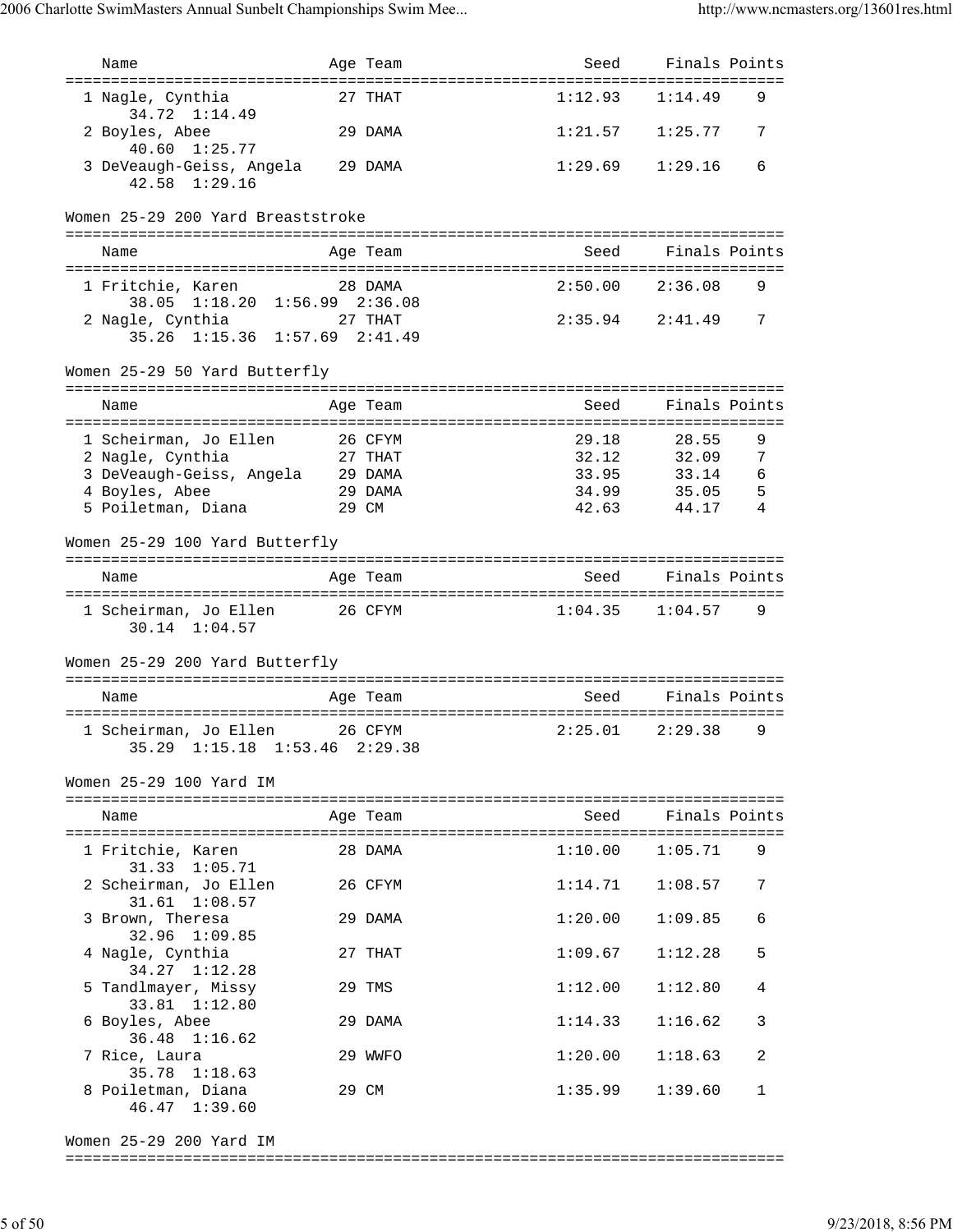| Name                                                                         | Age Team                                                                 | Seed                               | Finals Points         |                |
|------------------------------------------------------------------------------|--------------------------------------------------------------------------|------------------------------------|-----------------------|----------------|
| ======================================<br>1 Fritchie, Karen<br>31.36 1:08.33 | 28 DAMA<br>$1:47.95$ $2:20.72$                                           | :======================<br>2:28.00 | 2:20.72               | 9              |
| Women 25-29 400 Yard IM                                                      |                                                                          |                                    |                       |                |
| Name                                                                         | Age Team                                                                 | Seed                               | Finals Points         |                |
| 1 Fritchie, Karen<br>33.31 1:10.16                                           | 28 DAMA<br>1:50.30 2:29.19 3:10.22 3:51.03 4:26.77 5:00.37               | 5:20.00                            | 5:00.37               | 9              |
| 2 Scheirman, Jo Ellen                                                        | 26 CFYM<br>34.26 1:14.09 1:55.31 2:36.77 3:22.73 4:08.69 4:42.61 5:14.69 | 5:17.28                            | 5:14.69               | -7             |
| Women 30-34 50 Yard Freestyle                                                |                                                                          |                                    |                       |                |
| Name                                                                         | Age Team                                                                 | Seed                               | Finals Points         |                |
|                                                                              | ===============                                                          | ================================== |                       |                |
| 1 Walker, Abby<br>2 Booth, Shelley                                           | 30 AMS<br>34 AMS                                                         | 30.02<br>29.90                     | 28.89<br>29.68        | 9<br>7         |
| 3 Novack, Meredith                                                           | 30 MAC                                                                   | 28.90                              | 30.05                 | 6              |
| 4 Prior, Amy                                                                 | 30 MAC                                                                   | 32.00                              | 30.09                 | 5              |
| 5 Kunkle, Christy                                                            | 31 HARY                                                                  | NΤ                                 | 32.10                 | 4              |
| 6 Cook, Nicole F                                                             | 33 AMS                                                                   | 31.39                              | 33.58                 | 3              |
| 7 Eads, Kathryn                                                              | 30 CFYM                                                                  | NΤ                                 | 37.21                 | $\mathfrak{D}$ |
| Women 30-34 100 Yard Freestyle                                               |                                                                          |                                    |                       |                |
| Name                                                                         | Age Team                                                                 | Seed                               | Finals Points         |                |
| 1 Martinez, Mary<br>29.34 1:01.01                                            | ===========<br>33 NCMS                                                   | 1:04.00                            | 1:01.01               | 9              |
| 2 Walker, Abby<br>30.24 1:02.85                                              | 30 AMS                                                                   | ΝT                                 | 1:02.85               | 7              |
| 3 Cook, Nicole F<br>34.08 1:14.46                                            | 33 AMS                                                                   | 1:08.19                            | 1:14.46               | 6              |
| Women 30-34 200 Yard Freestyle                                               |                                                                          |                                    |                       |                |
|                                                                              |                                                                          |                                    |                       |                |
| Name                                                                         | Age Team                                                                 | Seed                               | Finals Points         |                |
| 1 Martinez, Mary 33 NCMS                                                     | 30.40 1:04.04 1:39.60 2:16.32                                            |                                    | $2:12.00$ $2:16.32$   | 9              |
| 2 Prior, Amy<br>$32.82 \quad 1:09.12$                                        | 30 MAC<br>$1:46.79$ $2:24.48$                                            |                                    | NT 2:24.48            | 7              |
| 3 Walker, Abby<br>32.56 1:08.37                                              | 30 AMS<br>$1:46.95$ $2:26.67$                                            |                                    | $2:24.00$ $2:26.67$   | 6              |
| 4 Buchoux, Michelle<br>34.97 1:13.90                                         | 33 MAC<br>$1:54.88$ $2:36.61$                                            |                                    | $2:29.09$ $2:36.61$   | 5              |
| 5 Dickinson, Laura                                                           | 34 NCMS<br>41.27 1:26.90 2:13.84 2:59.21                                 |                                    | $3:20.00$ $2:59.21$   | 4              |
| Women 30-34 500 Yard Freestyle                                               |                                                                          |                                    |                       |                |
| Name                                                                         | Aqe Team                                                                 |                                    | Seed Finals Points    |                |
| 1 Martinez, Mary 33 NCMS                                                     |                                                                          |                                    | $6:15.00$ $6:07.82$ 9 |                |
| $5:30.12$ $6:07.82$                                                          | 31.92 1:06.89 1:43.19 2:20.20 2:57.61 3:34.95 4:12.95 4:51.34            |                                    |                       |                |
| 2 Novack, Meredith 30 MAC                                                    |                                                                          |                                    | $6:14.00$ $6:14.08$ 7 |                |
| $5:36.85$ $6:14.08$                                                          | 32.73 1:09.08 1:46.23 2:23.61 3:01.68 3:40.29 4:19.09 4:58.11            |                                    |                       |                |
| 3 Kunkle, Christy 31 HARY                                                    | 34.28 1:12.85 1:53.93 2:36.15 3:18.72 4:01.30 4:44.07 5:27.60            |                                    | $6:20.00$ $6:51.48$ 6 |                |
| $6:10.54$ $6:51.48$                                                          |                                                                          |                                    |                       |                |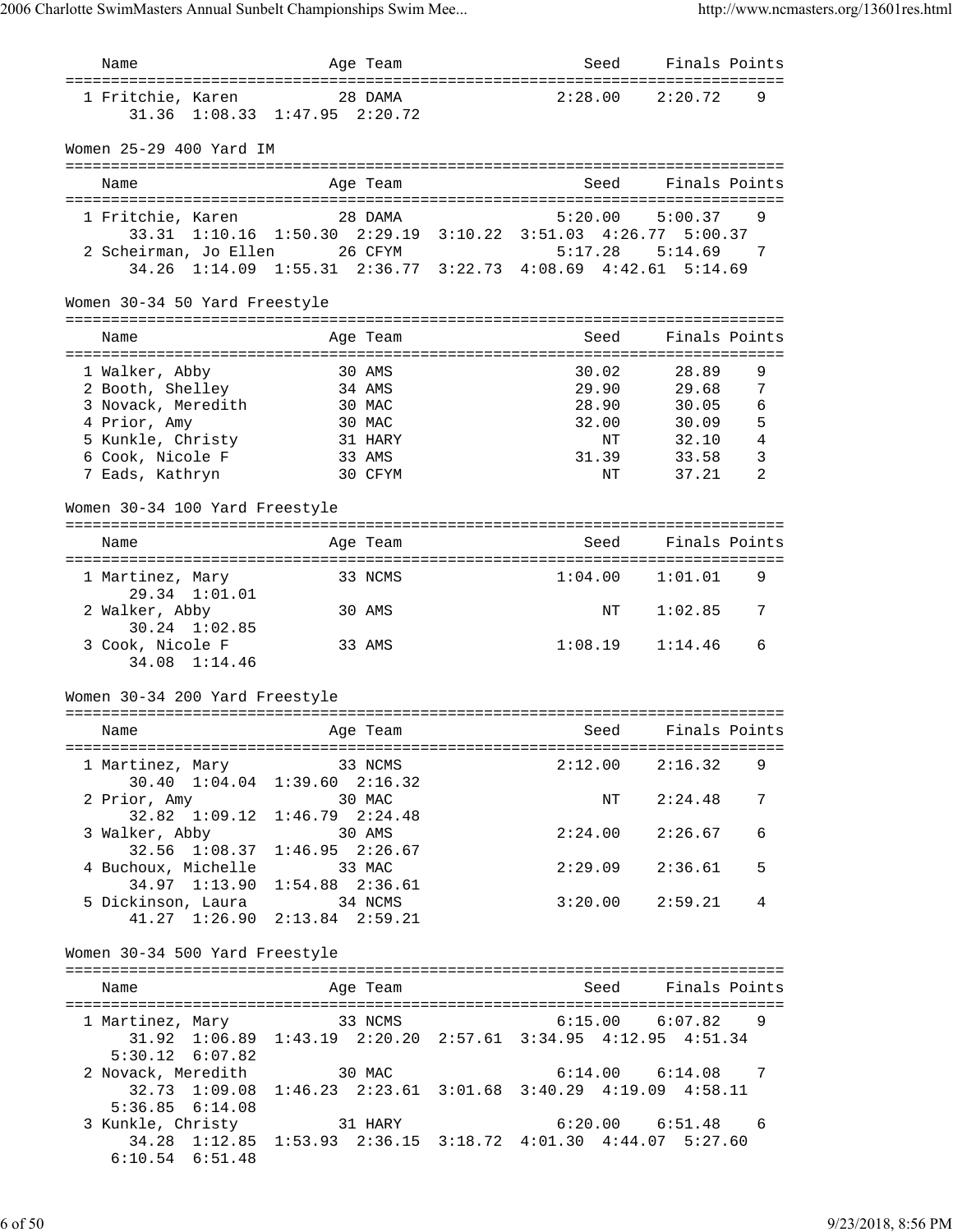| 4 Buchoux, Michelle                      | 33 MAC                                                                  | 6:43.80                  | 6:53.92               | 5 |
|------------------------------------------|-------------------------------------------------------------------------|--------------------------|-----------------------|---|
|                                          | 36.03 1:15.70 1:57.18 2:39.17 3:21.84 4:04.58 4:47.15 5:29.79           |                          |                       |   |
| $6:12.50$ $6:53.92$                      |                                                                         |                          |                       |   |
| Women 30-34 1000 Yard Freestyle          |                                                                         |                          |                       |   |
|                                          |                                                                         |                          |                       |   |
| Name                                     | Age Team                                                                | Seed                     | Finals Points         |   |
| 1 Martinez, Mary                         | 33 NCMS                                                                 |                          | $12:30.00$ $12:43.32$ | 9 |
|                                          | 32.16 1:07.20 1:43.50 2:20.86 2:58.77 3:37.08 4:16.04 4:55.41           |                          |                       |   |
|                                          | 5:34.75 6:13.96 6:52.93 7:32.04 8:10.90 8:50.31 9:29.43 10:08.26        |                          |                       |   |
|                                          | 10:47.01 11:25.73 12:04.53 12:43.32                                     |                          |                       |   |
| 2 Novack, Meredith                       | 30 MAC                                                                  | 12:29.00                 | 12:52.10              | 7 |
|                                          | 33.73 1:11.18 1:50.41 2:29.79 3:08.36 3:47.35 4:25.91 5:04.71           |                          |                       |   |
|                                          | 5:44.02 6:23.02 7:02.01 7:41.13 8:20.61                                 | 8:59.72 9:39.15 10:18.68 |                       |   |
|                                          | 10:57.68 11:35.86 12:14.82 12:52.10                                     |                          |                       |   |
| 3 Buchoux, Michelle                      | 33 MAC                                                                  | 13:59.20                 | $14:15.58$ 6          |   |
|                                          | 36.58 1:17.40 1:58.85 2:40.52 3:22.56 4:04.97 4:48.54 5:31.77           |                          |                       |   |
|                                          | 6:15.63 6:58.90 7:42.61 8:26.60 9:10.16 9:53.51 10:37.18 11:21.23       |                          |                       |   |
|                                          | 12:05.44 12:49.29 13:33.18 14:15.58                                     |                          |                       |   |
|                                          |                                                                         |                          |                       |   |
| Women 30-34 1650 Yard Freestyle          |                                                                         |                          |                       |   |
|                                          |                                                                         |                          |                       |   |
| Name                                     | Age Team                                                                |                          | Seed Finals Points    |   |
| 1 Kunkle, Christy 31 HARY                |                                                                         |                          | 23:26.09              |   |
|                                          | 34.52 1:12.78 1:53.14 2:34.46 3:16.96 4:00.19 4:43.05 5:25.87           | NΤ                       |                       | 9 |
|                                          |                                                                         |                          |                       |   |
|                                          | 6:09.11 6:52.46 7:36.19 8:19.49 9:02.83 9:46.69 10:29.58 11:12.93       |                          |                       |   |
|                                          | 11:55.81 12:39.10 13:22.31 14:05.96 14:49.22 15:32.60 16:16.20 16:59.65 |                          |                       |   |
|                                          | 17:42.82 18:26.69 19:09.76 19:53.62 20:36.96 21:20.61 22:03.27 22:45.77 |                          |                       |   |
| 23:26.09                                 |                                                                         |                          |                       |   |
| Women 30-34 50 Yard Backstroke           |                                                                         |                          |                       |   |
|                                          |                                                                         |                          |                       |   |
| Name                                     | Age Team                                                                | Seed                     | Finals Points         |   |
|                                          |                                                                         |                          |                       |   |
| 1 Novack, Meredith                       | 30 MAC                                                                  |                          | 32.90 33.66           | 9 |
| 2 Prior, Amy                             | 30 MAC                                                                  |                          | 35.00 35.03           | 7 |
| 3 Eads, Kathryn                          | 30 CFYM                                                                 | ΝT                       | 44.88                 | 6 |
|                                          |                                                                         |                          |                       |   |
| Women 30-34 100 Yard Backstroke          |                                                                         |                          |                       |   |
|                                          |                                                                         |                          |                       |   |
| Name                                     | Age Team                                                                | Seed                     | Finals Points         |   |
| 1 Lane, Tanya                            | 34 M3                                                                   | 1:08.00                  | 1:04.89               | 9 |
| 31.11 1:04.89                            |                                                                         |                          |                       |   |
| 2 Martinez, Mary                         | 33 NCMS                                                                 | 1:12.00                  | 1:11.49               | 7 |
| 34.97<br>1:11.49                         |                                                                         |                          |                       |   |
| 3 Novack, Meredith                       | 30 MAC                                                                  | 1:09.00                  | 1:14.40               | 6 |
| 35.78 1:14.40                            |                                                                         |                          |                       |   |
| Women 30-34 200 Yard Backstroke          |                                                                         |                          |                       |   |
|                                          |                                                                         |                          |                       |   |
| Name                                     | Age Team                                                                | Seed                     | Finals Points         |   |
|                                          |                                                                         |                          |                       |   |
| 1 Prior, Amy                             | 30 MAC                                                                  | 2:30.00                  | 2:43.63               | 9 |
|                                          | 37.80 1:18.72 2:00.98 2:43.63                                           |                          |                       |   |
|                                          |                                                                         |                          |                       |   |
| Women 30-34 50 Yard Breaststroke         |                                                                         |                          |                       |   |
| Name                                     | Age Team                                                                | Seed                     | Finals Points         |   |
|                                          |                                                                         |                          |                       |   |
|                                          |                                                                         |                          | 41.60                 | 9 |
| 1 Kunkle, Christy<br>2 Buchoux, Michelle | 31 HARY<br>33 MAC                                                       | NΤ<br>42.02              | 41.86                 | 7 |
| 3 Cook, Nicole F                         | 33 AMS                                                                  | 40.78                    | 42.51                 | 6 |
|                                          |                                                                         |                          |                       |   |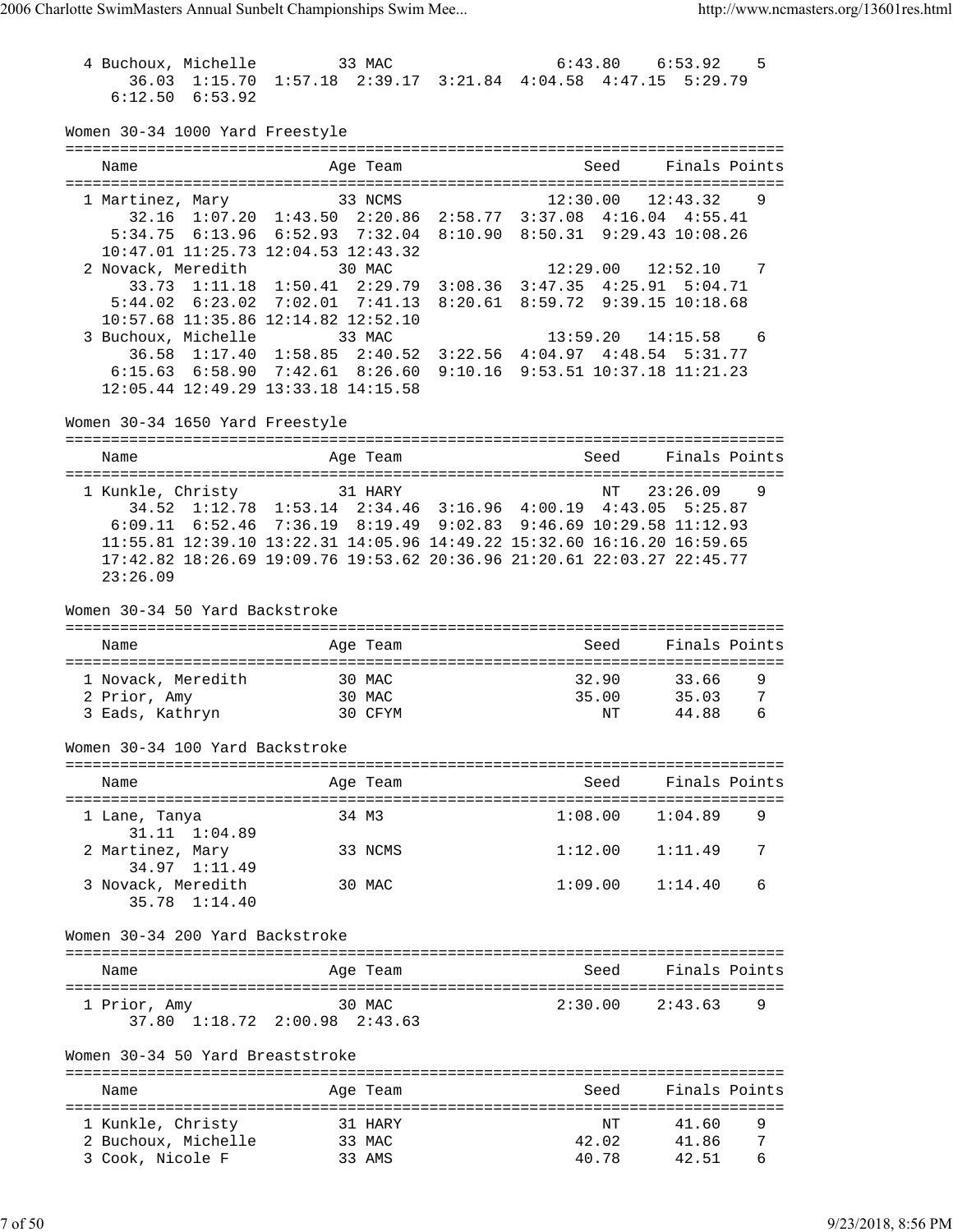| 4 Dickinson, Laura                                                                           |                   | 34 NCMS          | 52.00          | 49.53                   | 5      |
|----------------------------------------------------------------------------------------------|-------------------|------------------|----------------|-------------------------|--------|
| Women 30-34 100 Yard Breaststroke                                                            |                   |                  |                |                         |        |
| Name                                                                                         |                   | Age Team         | Seed           | Finals Points           |        |
| 1 Novack, Meredith<br>39.94 1:22.69                                                          |                   | 30 MAC           | 1:21.00        | 1:22.69                 | 9      |
| 2 Kunkle, Christy<br>43.25 1:30.87                                                           |                   | 31 HARY          | NΤ             | 1:30.87                 | 7      |
| 3 Buchoux, Michelle<br>43.73 1:32.10                                                         |                   | 33 MAC           | 1:31.07        | 1:32.10                 | 6      |
| Women 30-34 50 Yard Butterfly                                                                |                   |                  |                |                         |        |
| Name                                                                                         |                   | Age Team         | Seed           | Finals Points           |        |
| 1 Booth, Shelley<br>2 Cook, Nicole F                                                         |                   | 34 AMS<br>33 AMS | 32.50<br>40.50 | 32.65<br>36.69          | 9<br>7 |
| Women 30-34 100 Yard IM                                                                      |                   |                  |                |                         |        |
| Name                                                                                         |                   | Age Team         | Seed           | Finals Points           |        |
| 1 Lane, Tanya<br>30.12 1:05.76                                                               |                   | 34 M3            | 1:10.00        | 1:05.76                 | 9      |
| 2 Novack, Meredith<br>33.94 1:13.23                                                          |                   | 30 MAC           | 1:11.00        | 1:13.23                 | 7      |
| 3 Prior, Amy<br>34.73 1:15.43                                                                |                   | 30 MAC           | 1:15.00        | 1:15.43                 | 6      |
| 4 Walker, Abby<br>37.44 1:19.41                                                              |                   | 30 AMS           | 1:22.22        | 1:19.41                 | 5      |
| 5 Cook, Nicole F<br>40.74 1:26.39                                                            |                   | 33 AMS           | 1:29.86        | 1:26.39                 | 4      |
| 6 Dickinson, Laura<br>45.56 1:34.11                                                          |                   | 34 NCMS          | 1:33.00        | 1:34.11                 | 3      |
| Women 30-34 200 Yard IM                                                                      |                   |                  |                |                         |        |
| Name                                                                                         |                   | Age Team         | Seed           | Finals Points           |        |
| 1 Martinez, Mary 33 NCMS<br>34.72 1:13.23 1:58.74 2:34.07                                    | =============     |                  |                | $2:35.00$ $2:34.07$     | 9      |
| 2 Prior, Amy                                                                                 | 30 MAC            |                  |                | $2:30.00$ $2:44.61$     | 7      |
| 35.63 1:16.94 2:07.09 2:44.61<br>3 Buchoux, Michelle 33 MAC<br>38.77 1:25.36 2:17.74 3:00.77 |                   |                  |                | $2:56.52$ $3:00.77$     | 6      |
| Women 35-39 50 Yard Freestyle                                                                |                   |                  |                |                         |        |
| Name                                                                                         |                   | Age Team         | Seed           | Finals Points           |        |
| 1 St.Jean, Rebeca                                                                            | 35 CFYM<br>38 SAM |                  |                | 29.30 28.75             | 9      |
| 2 Biddle, Brenda<br>3 Tatich, Lea Evelyn 39 SA                                               |                   |                  |                | 38.40 35.82<br>NT 42.28 | 7<br>6 |
| Women 35-39 100 Yard Freestyle                                                               |                   |                  |                |                         |        |
| Name                                                                                         |                   | Age Team         |                | Seed Finals Points      |        |
| 1 St.Jean, Rebeca                                                                            | 35 CFYM           |                  |                | $1:05.10$ $1:03.38$     | 9      |
| 30.48 1:03.38<br>2 Plevka, Sarah Jane 39 MAC                                                 |                   |                  |                | $1:22.18$ $1:12.77$     | 7      |
| 35.37 1:12.77<br>3 Biddle, Brenda                                                            | 38 SAM            |                  |                | $1:25.36$ $1:21.78$     | 6      |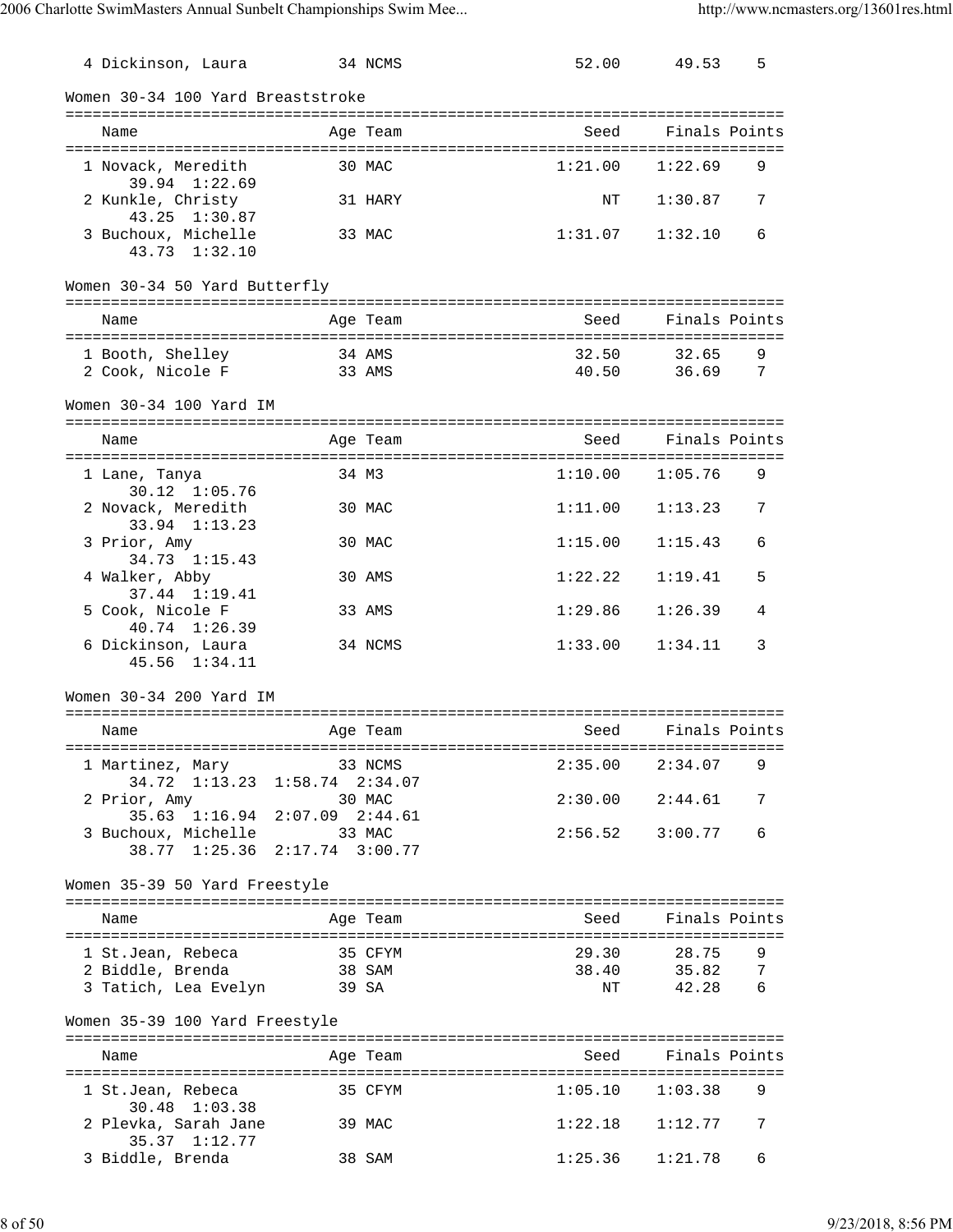38.60 1:21.78

| Women 35-39 1000 Yard Freestyle                               |                            |                                                                                                                                                  |                                        |
|---------------------------------------------------------------|----------------------------|--------------------------------------------------------------------------------------------------------------------------------------------------|----------------------------------------|
| Name                                                          | Age Team                   | Seed                                                                                                                                             | Finals Points                          |
| 1 Plevka, Sarah Jane<br>13:57.58 14:45.52 15:31.57 16:13.18   | 39 MAC                     | 19:32.39<br>42.29 1:31.01 2:21.72 3:11.93 4:01.40 4:49.14 5:39.13 6:29.56<br>7:19.64 8:09.86 9:00.04 9:50.11 10:40.19 11:29.77 12:18.97 13:08.62 | 16:13.18<br>9                          |
| Women 35-39 50 Yard Backstroke                                |                            |                                                                                                                                                  |                                        |
| Name                                                          | Age Team                   | Seed                                                                                                                                             | Finals Points                          |
| 1 St.Jean, Rebeca<br>2 Biddle, Brenda                         | 35 CFYM<br>38 SAM          | 38.40<br>54.30                                                                                                                                   | 37.02<br>9<br>47.01<br>7               |
| Women 35-39 100 Yard Backstroke                               |                            |                                                                                                                                                  |                                        |
| Name                                                          | Age Team                   | Seed                                                                                                                                             | Finals Points                          |
| 1 St.Jean, Rebeca<br>38.11 1:18.46                            | 35 CFYM                    | 1:23.80                                                                                                                                          | 1:18.46<br>9                           |
| Women 35-39 50 Yard Breaststroke                              |                            |                                                                                                                                                  |                                        |
| Name                                                          | Age Team                   | Seed                                                                                                                                             | Finals Points                          |
| 1 St.Jean, Rebeca<br>2 Biddle, Brenda<br>3 Tatich, Lea Evelyn | 35 CFYM<br>38 SAM<br>39 SA | 38.90<br>1:01.10<br>ΝT                                                                                                                           | 9<br>38.85<br>7<br>53.46<br>56.88<br>6 |
| Women 35-39 100 Yard Breaststroke                             |                            |                                                                                                                                                  |                                        |
| Name                                                          | Age Team                   | Seed                                                                                                                                             | Finals Points                          |
| 1 St.Jean, Rebeca<br>40.29 1:24.33                            | 35 CFYM                    | 1:23.80                                                                                                                                          | 1:24.33<br>9                           |
| 2 Plevka, Sarah Jane<br>43.82 1:31.81                         | 39 MAC                     | ΝT                                                                                                                                               | 1:31.81<br>7                           |
| Women 35-39 50 Yard Butterfly                                 |                            |                                                                                                                                                  |                                        |
| Name                                                          | Age Team                   | Seed                                                                                                                                             | Finals Points                          |
| 1 St.Jean, Rebeca<br>2 Plevka, Sarah Jane                     | 35 CFYM<br>39 MAC          | 35.10<br>41.39                                                                                                                                   | 33.77<br>9<br>7<br>38.31               |
| Women 35-39 100 Yard IM                                       |                            |                                                                                                                                                  |                                        |
| Name                                                          | Age Team                   | Seed                                                                                                                                             | Finals Points                          |
| 1 St.Jean, Rebeca<br>$35.03 \quad 1:14.70$                    | 35 CFYM                    | 1:18.50                                                                                                                                          | 1:14.70<br>9                           |
| 2 Biddle, Brenda<br>42.40 1:35.31                             | 38 SAM                     | 1:50.12                                                                                                                                          | 1:35.31<br>7                           |
| 3 Tatich, Lea Evelyn<br>58.58 2:00.92                         | 39 SA                      | NΤ                                                                                                                                               | 2:00.92<br>6                           |
| Women 40-44 50 Yard Freestyle                                 |                            |                                                                                                                                                  |                                        |
| Name                                                          | Age Team                   | Seed                                                                                                                                             | Finals Points                          |
| 1 Nowak, Elizabeth                                            | 42 THAT                    | 26.43                                                                                                                                            | 26.35<br>8                             |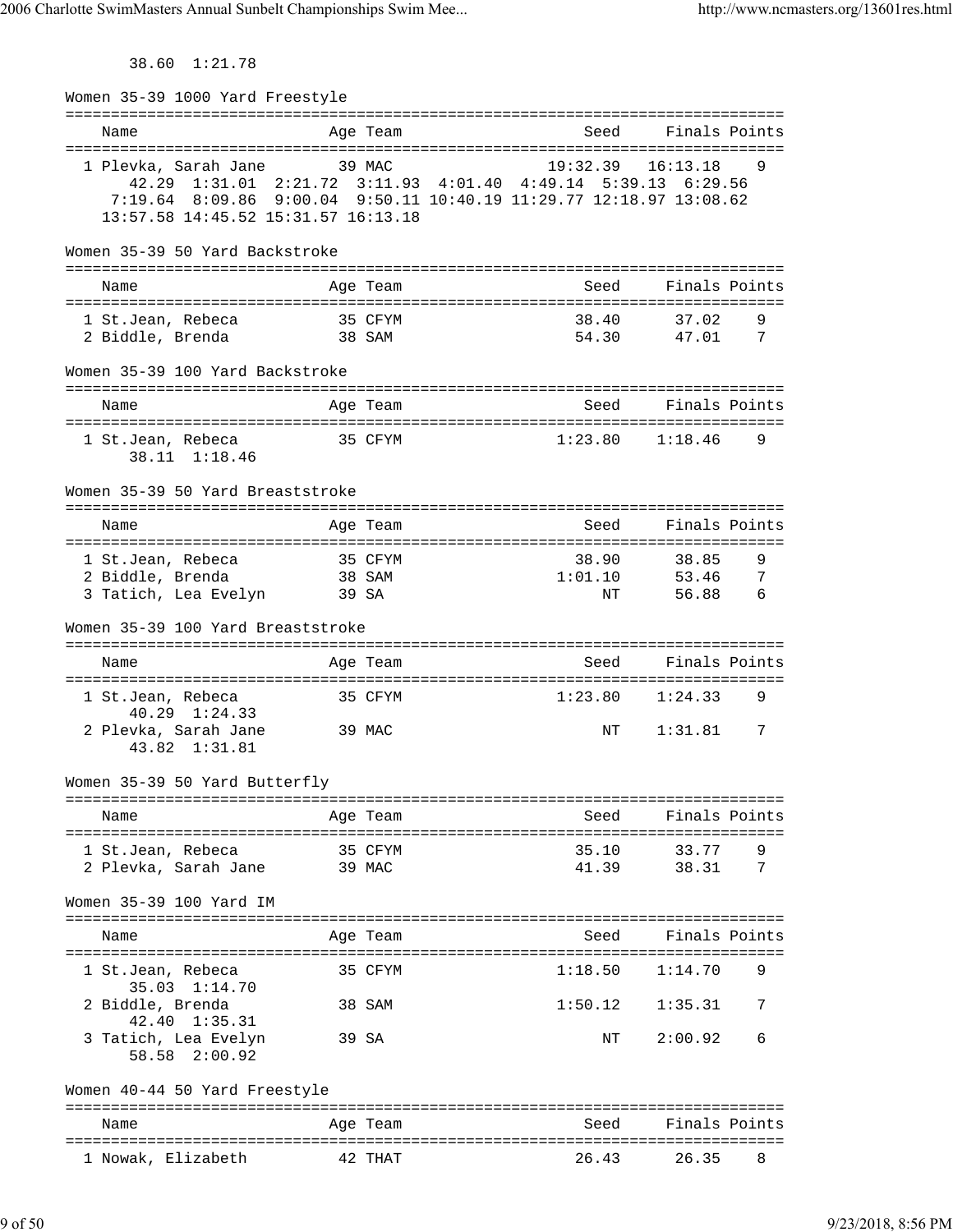| 1 Battle, Ruth                      | 43 AMS                                                                                                                                             | 26.50                 | 26.35<br>8                 |  |
|-------------------------------------|----------------------------------------------------------------------------------------------------------------------------------------------------|-----------------------|----------------------------|--|
| 3 Vess, Christine                   | 41 AMS                                                                                                                                             | 29.00                 | 6<br>27.20                 |  |
| 4 Dore, Mary                        | 42 HARY                                                                                                                                            | 32.00                 | 5<br>29.29<br>4            |  |
| 5 Speight, Peggy<br>6 Eng, Kelly    | 44 AMS<br>40 UNA                                                                                                                                   | 28.30<br>29.00        | 29.41<br>3<br>29.51        |  |
|                                     |                                                                                                                                                    |                       |                            |  |
| Women 40-44 100 Yard Freestyle      |                                                                                                                                                    |                       |                            |  |
| Name                                | Age Team                                                                                                                                           | Seed                  | Finals Points              |  |
| 1 Nowak, Elizabeth                  | 42 THAT                                                                                                                                            |                       |                            |  |
| 27.86<br>57.61                      |                                                                                                                                                    | 57.88                 | 57.61<br>9                 |  |
| 2 Dore, Mary<br>29.98 1:01.80       | 42 HARY                                                                                                                                            | $1:05.00$ $1:01.80$   | 7                          |  |
| Women 40-44 200 Yard Freestyle      |                                                                                                                                                    |                       |                            |  |
|                                     |                                                                                                                                                    |                       |                            |  |
| Name                                | Age Team                                                                                                                                           | Seed                  | Finals Points              |  |
| 1 Nowak, Elizabeth 42 THAT          | 28.82 1:00.16 1:32.62 2:05.52                                                                                                                      | 2:05.00               | 9<br>2:05.52               |  |
| 2 Dore, Mary                        | 42 HARY<br>31.49 1:05.99 1:41.55 2:16.24                                                                                                           |                       | 2:18.00 2:16.24<br>7       |  |
| 3 Vess, Christine                   | 41 AMS                                                                                                                                             | $2:30.00$ $2:20.62$   | 6                          |  |
|                                     | 31.58 1:06.55 1:43.26 2:20.62                                                                                                                      |                       |                            |  |
| Women 40-44 500 Yard Freestyle      |                                                                                                                                                    |                       |                            |  |
| Name                                | Age Team                                                                                                                                           | Seed                  | Finals Points              |  |
| 1 Dore, Mary                        | 42 HARY                                                                                                                                            | $6:20.00$ $6:11.00$   | 9                          |  |
|                                     | 33.17 1:10.29 1:48.48 2:26.87 3:05.06 3:43.12 4:20.85 4:58.65                                                                                      |                       |                            |  |
| $5:36.02$ $6:11.00$                 |                                                                                                                                                    |                       |                            |  |
| 2 Mathney, Linda                    | 41 CFYM                                                                                                                                            | $7:30.00$ $7:16.32$   | 7                          |  |
| $6:34.74$ $7:16.32$                 | 41.40 1:24.33 2:07.85 2:52.96 3:37.32 4:21.65 5:06.55 5:51.49                                                                                      |                       |                            |  |
|                                     |                                                                                                                                                    |                       |                            |  |
| Women 40-44 1000 Yard Freestyle     |                                                                                                                                                    |                       |                            |  |
| Name                                | Age Team                                                                                                                                           | Seed                  | Finals Points              |  |
|                                     |                                                                                                                                                    |                       |                            |  |
| 1 Dore, Mary                        | 42 HARY<br>34.55 1:12.24 1:51.35 2:30.02 3:09.37 3:48.50 4:27.65 5:07.14                                                                           |                       | $13:00.00$ $12:48.17$<br>9 |  |
|                                     | 5:46.56 6:25.41 7:04.19 7:43.13 8:21.31 9:00.02 9:38.47 10:16.51                                                                                   |                       |                            |  |
|                                     | 10:54.81 11:32.72 12:11.08 12:48.17                                                                                                                |                       |                            |  |
| 2 Eng, Kelly                        | 40 UNA                                                                                                                                             | $13:59.00$ $13:02.08$ | $\overline{7}$             |  |
|                                     | 34.03 1:10.76 1:48.23 2:26.73 3:05.54 3:44.30 4:23.34 5:02.60                                                                                      |                       |                            |  |
|                                     | 5:42.13 6:21.94 7:02.13 7:42.69 8:22.96 9:03.23 9:43.62 10:24.32                                                                                   |                       |                            |  |
| 11:04.78 11:45.07 12:24.63 13:02.08 |                                                                                                                                                    |                       |                            |  |
| Women 40-44 1650 Yard Freestyle     |                                                                                                                                                    |                       |                            |  |
| Name                                | Age Team                                                                                                                                           | Seed                  | Finals Points              |  |
| 1 Blanchar, Jill 41 CSM             |                                                                                                                                                    |                       | $23:45.00$ $23:56.24$ 9    |  |
|                                     | 35.07 1:14.69 1:56.51 2:39.22 3:21.59 4:04.41 4:47.32 5:30.66                                                                                      |                       |                            |  |
|                                     | 6:13.88 6:57.86 7:41.52 8:24.89 9:08.81 9:52.97 10:37.53 11:21.24                                                                                  |                       |                            |  |
|                                     | 12:05.13 12:49.22 13:33.22 14:17.86 15:02.65 15:47.08 16:31.78 17:16.37<br>18:01.32 18:46.23 19:30.94 20:15.49 21:01.14 21:46.55 22:30.97 23:15.53 |                       |                            |  |
| 23:56.24                            |                                                                                                                                                    |                       |                            |  |
| Women 40-44 50 Yard Backstroke      |                                                                                                                                                    |                       |                            |  |
| Name                                | Age Team                                                                                                                                           |                       | Seed Finals Points         |  |
|                                     |                                                                                                                                                    |                       |                            |  |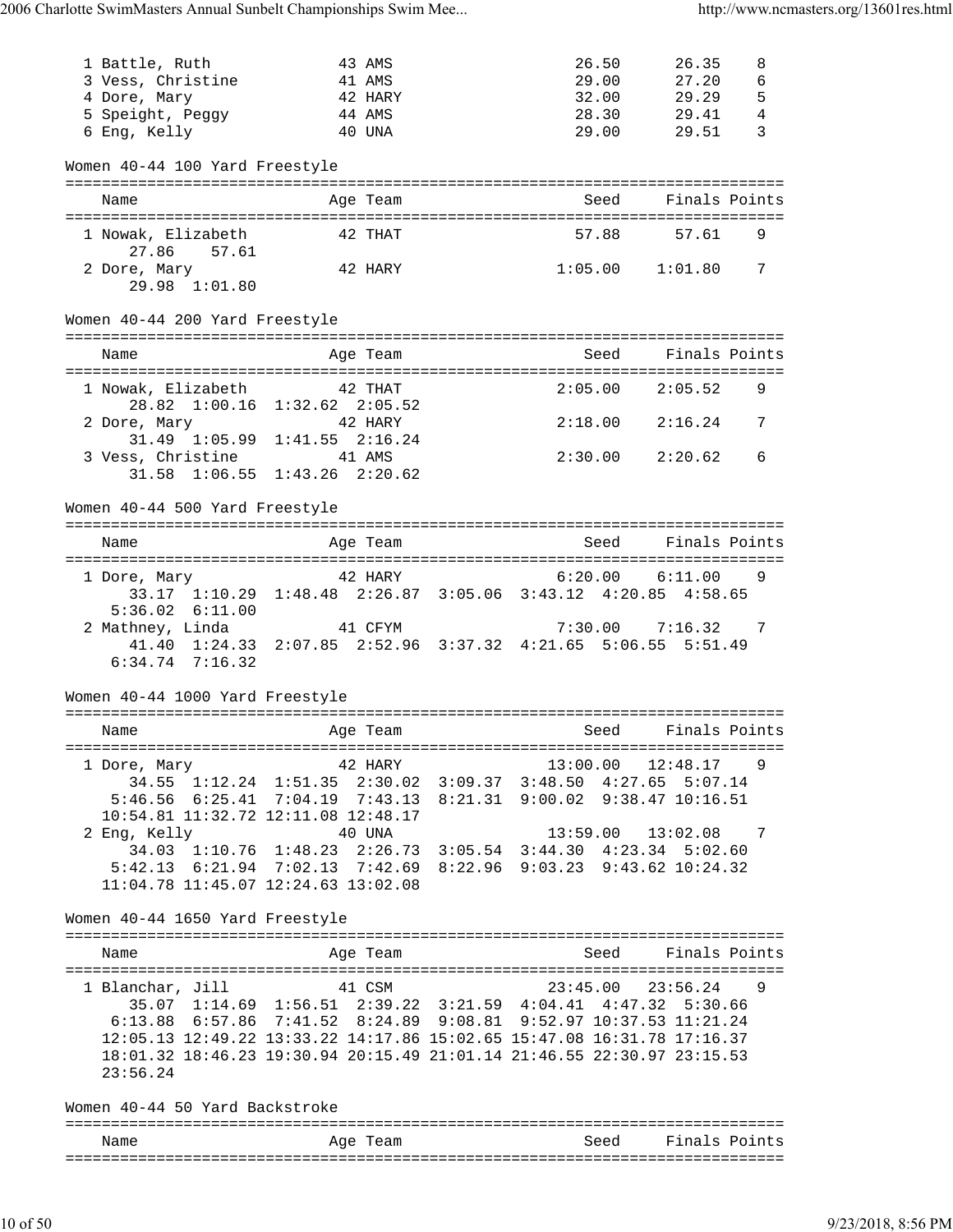| 1 Nowak, Elizabeth<br>2 Lester, Laurie<br>3 Speight, Peggy                           |         | 42 THAT<br>40 MAC<br>44 AMS | 32.30<br>ΝT<br>32.50 | 31.46<br>35.78<br>36.77 | 9<br>7<br>6   |
|--------------------------------------------------------------------------------------|---------|-----------------------------|----------------------|-------------------------|---------------|
| 4 Kramer, Adrienne<br>5 Mathney, Linda                                               |         | 40 AMS<br>41 CFYM           | 39.00<br>37.00       | 39.21<br>39.73          | 5<br>4        |
| Women 40-44 100 Yard Backstroke                                                      |         |                             |                      |                         |               |
| Name                                                                                 |         | Age Team                    | Seed                 |                         | Finals Points |
| 1 Vess, Christine<br>32.72 1:07.85                                                   |         | 41 AMS                      | 1:10.00              | 1:07.85                 | 9             |
| 2 Nowak, Elizabeth<br>32.95 1:08.21                                                  |         | 42 THAT                     | 1:08.01              | 1:08.21                 | 7             |
| 3 Mathney, Linda<br>$41.21 \quad 1:24.42$                                            |         | 41 CFYM                     | 1:27.88              | 1:24.42                 | 6             |
| Women 40-44 200 Yard Backstroke                                                      |         |                             |                      |                         |               |
| Name                                                                                 |         | Age Team                    | Seed                 |                         | Finals Points |
| 1 Lester, Laurie                                                                     |         | 40 MAC                      | NΤ                   | 2:48.98                 | 9             |
| 40.42 1:23.13 2:06.61 2:48.98<br>2 Kramer, Adrienne<br>43.76 1:30.44 2:15.28 2:59.02 | 40 AMS  |                             |                      | $3:10.00$ $2:59.02$     | 7             |
| 3 Mathney, Linda<br>43.46 1:28.44 2:15.06 3:00.28                                    | 41 CFYM |                             | 3:15.00              | 3:00.28                 | 6             |
| Women 40-44 50 Yard Breaststroke                                                     |         |                             |                      |                         |               |
| Name                                                                                 |         | Age Team                    | Seed                 |                         | Finals Points |
| 1 Nowak, Elizabeth                                                                   |         | 42 THAT                     | 33.78                | 34.14                   | 9             |
| 2 Battle, Ruth                                                                       |         | 43 AMS                      | 37.50                | 35.94                   | 7             |
| 3 Vess, Christine                                                                    |         | 41 AMS                      | 40.00                | 38.48                   | 6             |
| 4 Speight, Peggy                                                                     |         | 44 AMS                      | 38.00                | 41.13                   | 5             |
| 5 Kramer, Adrienne                                                                   |         | 40 AMS                      | 42.00                | 43.82                   | 4             |
| Women 40-44 100 Yard Breaststroke                                                    |         |                             |                      |                         |               |
| Name                                                                                 |         | Age Team                    | Seed                 |                         | Finals Points |
| 1 Nowak, Elizabeth<br>34.80 1:14.46                                                  |         | 42 THAT                     | 1:13.27              | 1:14.46                 | 9             |
| Women 40-44 50 Yard Butterfly                                                        |         |                             |                      |                         |               |
| Name                                                                                 |         | Age Team                    | Seed                 |                         | Finals Points |
| 1 Battle, Ruth                                                                       |         | 43 AMS                      | 30.00                | 28.62                   | 9             |
| 2 Nowak, Elizabeth                                                                   |         | 42 THAT                     | 31.00                | 29.52                   | 7             |
| 3 Lester, Laurie                                                                     |         | 40 MAC                      | NΤ                   | 33.67                   | 6             |
| 4 Speight, Peggy                                                                     |         | 44 AMS                      | 31.50                | 34.82                   | 5             |
| 5 Kramer, Adrienne                                                                   |         | 40 AMS                      | 38.50                | 36.00                   | 4             |
| 6 Mathney, Linda                                                                     |         | 41 CFYM                     | 36.17                | 40.28                   | 3             |
| Women 40-44 100 Yard Butterfly                                                       |         |                             |                      |                         |               |
| Name                                                                                 |         | Age Team                    |                      | Seed Finals Points      |               |
| 1 Eng, Kelly<br>35.47 1:16.99                                                        |         | 40 UNA                      | 1:14.00              | 1:16.99                 | 9             |
| 2 Mathney, Linda<br>42.19 1:32.43                                                    |         | 41 CFYM                     | 1:23.45              | 1:32.43                 | 7             |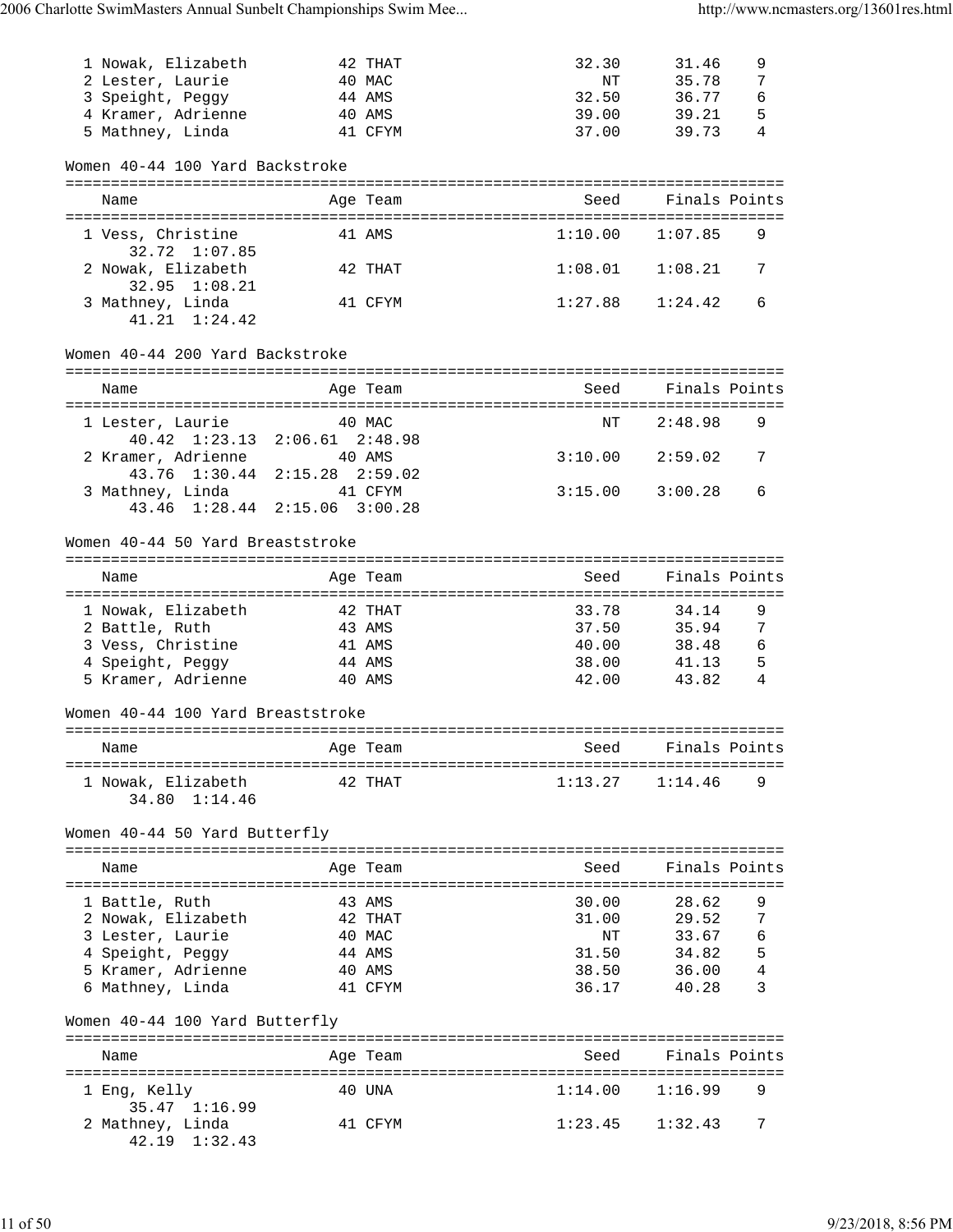| Women 40-44 200 Yard Butterfly                          |                                                                                                         |                     |                                |
|---------------------------------------------------------|---------------------------------------------------------------------------------------------------------|---------------------|--------------------------------|
| Name                                                    | Age Team                                                                                                |                     | Seed Finals Points             |
|                                                         | 1 Dore, Mary 12 HARY<br>37.00 1:18.94 2:03.36 2:48.02                                                   |                     | $3:20.00$ $2:48.02$<br>9       |
| Women 40-44 100 Yard IM                                 |                                                                                                         |                     |                                |
| Name                                                    | Age Team                                                                                                |                     | Seed Finals Points             |
| 1 Nowak, Elizabeth<br>$30.95$ $1:06.11$                 | 42 THAT                                                                                                 |                     | $1:05.09$ $1:06.11$<br>9       |
| 2 Vess, Christine<br>32.39 1:11.01                      | 41 AMS                                                                                                  | 1:15.00             | 7<br>1:11.01                   |
| 3 Dore, Mary<br>36.36 1:16.59                           | 42 HARY                                                                                                 | 1:20.00             | 6<br>1:16.59                   |
| 4 Speight, Peggy<br>35.60 1:16.74                       | 44 AMS                                                                                                  | 1:14.00             | 1:16.74<br>5                   |
| 5 Kramer, Adrienne<br>38.73 1:21.61                     | 40 AMS                                                                                                  | 1:26.50             | 1:21.61<br>4                   |
| Women 40-44 200 Yard IM                                 |                                                                                                         |                     |                                |
| Name                                                    | Age Team                                                                                                | seed Seed           | Finals Points                  |
| 1 Dore, Mary                                            | 42 HARY<br>33.74 1:15.70 2:03.42 2:39.25                                                                |                     | $2:22.00$ $2:39.25$<br>9       |
| Women 40-44 400 Yard IM                                 |                                                                                                         |                     |                                |
| Name                                                    | Age Team                                                                                                |                     | Seed Finals Points             |
|                                                         | 1 Dore, Mary 42 HARY 6:00.00 5:39.32 9<br>35.24 1:16.33 2:03.58 2:48.31 3:37.43 4:26.27 5:03.18 5:39.32 |                     |                                |
| Women 45-49 50 Yard Freestyle                           |                                                                                                         |                     |                                |
| Name                                                    | Age Team                                                                                                |                     | Seed Finals Points             |
| 2 Noble, Nikki<br>3 Hebel, Janice                       | 45 MAC<br>46 EACM                                                                                       | 30.90               | 30.10<br>7<br>30.00 31.15<br>6 |
| Women 45-49 100 Yard Freestyle                          |                                                                                                         |                     |                                |
| Name                                                    | Age Team                                                                                                |                     | Seed Finals Points             |
| 1 Woodard, Alis R                                       | 45 MAC                                                                                                  | $1:05.67$ $1:06.19$ | 9                              |
| $32.62 \quad 1:06.19$<br>2 Hebel, Janice                | 46 EACM                                                                                                 | 1:06.00             | 1:08.96<br>7                   |
| 32.47 1:08.96<br>3 Spencer, Constance                   | 47 UNA                                                                                                  | 1:11.34             | 1:14.98<br>6                   |
| 35.31 1:14.98<br>4 Thornton, Charlotte<br>48.47 1:37.02 | 48 TGM                                                                                                  | 1:32.38             | 5<br>1:37.02                   |
| Women 45-49 200 Yard Freestyle                          |                                                                                                         |                     |                                |
| Name                                                    | Age Team                                                                                                |                     | Seed Finals Points             |
| 1 Woodard, Alis R 45 MAC                                | 32.74 1:09.61 1:48.93 2:27.94                                                                           | 2:26.91             | 2:27.94<br>9                   |
| 2 Webster, Mary 646 MAC                                 | 34.57 1:13.15 1:53.70 2:34.54                                                                           |                     | $2:25.00$ $2:34.54$<br>7       |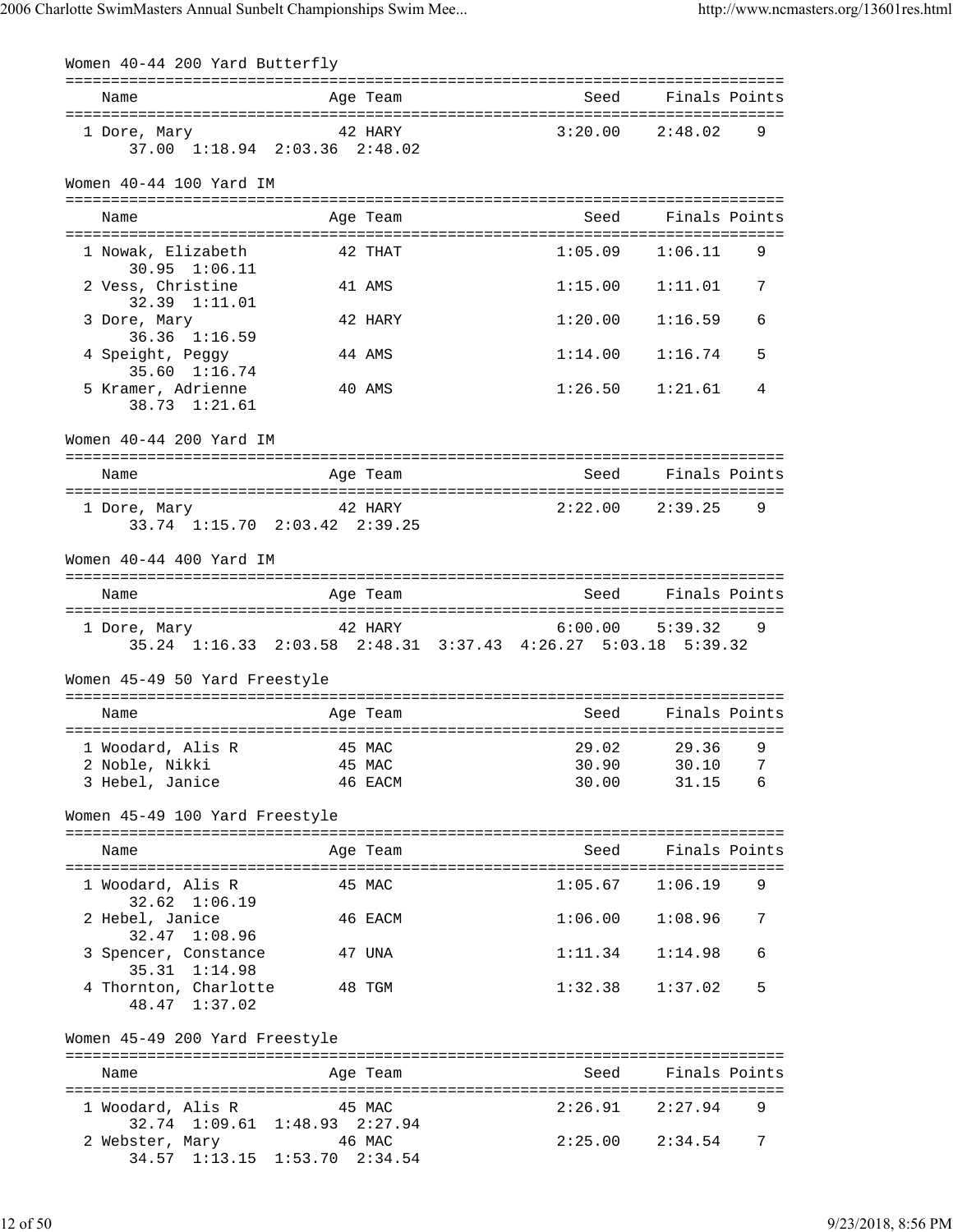3 Darmody, Karen 45 MAC 3:05.00 3:05.04 6 40.93 1:26.46 2:14.54 3:05.04 4 Thornton, Charlotte 48 TGM 3:33.65 3:29.17 5 49.40 1:42.65 2:36.79 3:29.17 Women 45-49 500 Yard Freestyle =============================================================================== Name Age Team Seed Finals Points =============================================================================== 1 Woodard, Alis R 45 MAC 6:38.36 6:49.52 9 36.43 1:16.26 1:57.85 2:40.38 3:22.26 4:04.35 4:46.07 5:28.06 6:09.93 6:49.52 2 Thornton, Charlotte 48 TGM 8:44.37 9:09.99 7 50.90 1:46.70 2:43.08 3:39.26 4:35.19 5:30.97 6:27.57 7:22.96 8:17.56 9:09.99 Women 45-49 1000 Yard Freestyle =============================================================================== Name Age Team Seed Finals Points =============================================================================== 1 Woodard, Alis R 45 MAC 13:48.97 13:47.16 9 36.48 1:16.78 1:57.21 2:37.93 3:19.21 4:00.15 4:41.83 5:23.24 6:05.45 6:47.08 7:28.75 8:10.69 8:52.69 9:34.78 10:16.95 10:59.64 11:42.24 12:24.39 13:06.95 13:47.16 2 Duffy, Lisa 47 RAM NT 17:41.17 7 49.05 1:41.25 2:33.69 3:26.78 4:19.30 5:13.06 6:06.48 6:59.78 7:53.13 8:46.64 9:40.01 10:33.52 11:26.33 12:19.60 13:13.37 14:06.90 15:00.66 15:54.73 16:48.57 17:41.17 3 Thornton, Charlotte 48 TGM 17:41.67 18:07.24 6 49.32 1:44.06 2:39.55 3:35.38 4:29.19 5:24.32 6:19.97 7:15.15 8:11.62 9:06.48 10:00.88 10:56.00 11:51.35 12:46.88 13:41.35 14:35.73 15:29.89 16:23.37 17:16.00 18:07.24 Women 45-49 1650 Yard Freestyle =============================================================================== Name **Age Team** Age Team Seed Finals Points =============================================================================== 1 Duffy, Lisa 47 RAM 30:00.00 29:22.76 9 49.21 1:40.97 2:34.39 3:27.90 4:21.40 5:15.47 6:09.00 7:04.12 7:57.82 8:51.47 9:45.28 10:39.02 11:32.50 12:26.77 13:20.31 14:14.27 15:08.03 16:01.72 16:55.44 17:49.58 18:43.45 19:36.87 20:30.36 21:23.57 22:17.06 23:10.40 24:03.90 24:57.23 25:50.13 26:44.35 27:38.11 28:30.70 29:22.76 2 Miller, Bette 46 CSM 30:00.00 30:29.84 7 50.33 1:43.38 2:39.40 3:32.94 4:30.38 5:25.70 6:20.26 7:16.30 8:12.71 9:08.20 10:04.86 11:01.77 11:56.13 12:51.52 13:47.40 14:44.25 15:38.53 16:35.41 17:29.52 18:25.85 19:21.85 20:18.32 21:15.50 22:12.54 23:07.98 24:04.77 25:02.03 25:56.43 26:52.90 27:48.44 28:44.00 29:39.44 30:29.84<br>3 Airheart, Susan 3 Airheart, Susan 47 MAC 29:00.00 30:40.95 6 45.87 1:37.19 2:30.55 3:24.85 4:20.15 5:15.81 6:12.48 7:08.92 8:06.09 9:02.48 9:58.61 10:54.34 11:51.56 12:48.62 13:45.29 14:41.79 15:38.44 16:35.11 17:31.44 18:28.25 19:24.66 20:21.00 21:18.12 22:15.32 23:12.35 24:08.55 25:04.50 26:00.37 26:57.79 27:53.86 28:50.76 29:47.36 30:40.95 Women 45-49 50 Yard Backstroke =============================================================================== Name **Age Team** Seed Finals Points Name =============================================================================== 1 Spencer, Constance 47 UNA 36.93 37.08 9 2 Hebel, Janice 46 EACM 41.00 39.83 7 3 Boatman, Lindy 46 UNA 48.00 43.55 6

Women 45-49 200 Yard Backstroke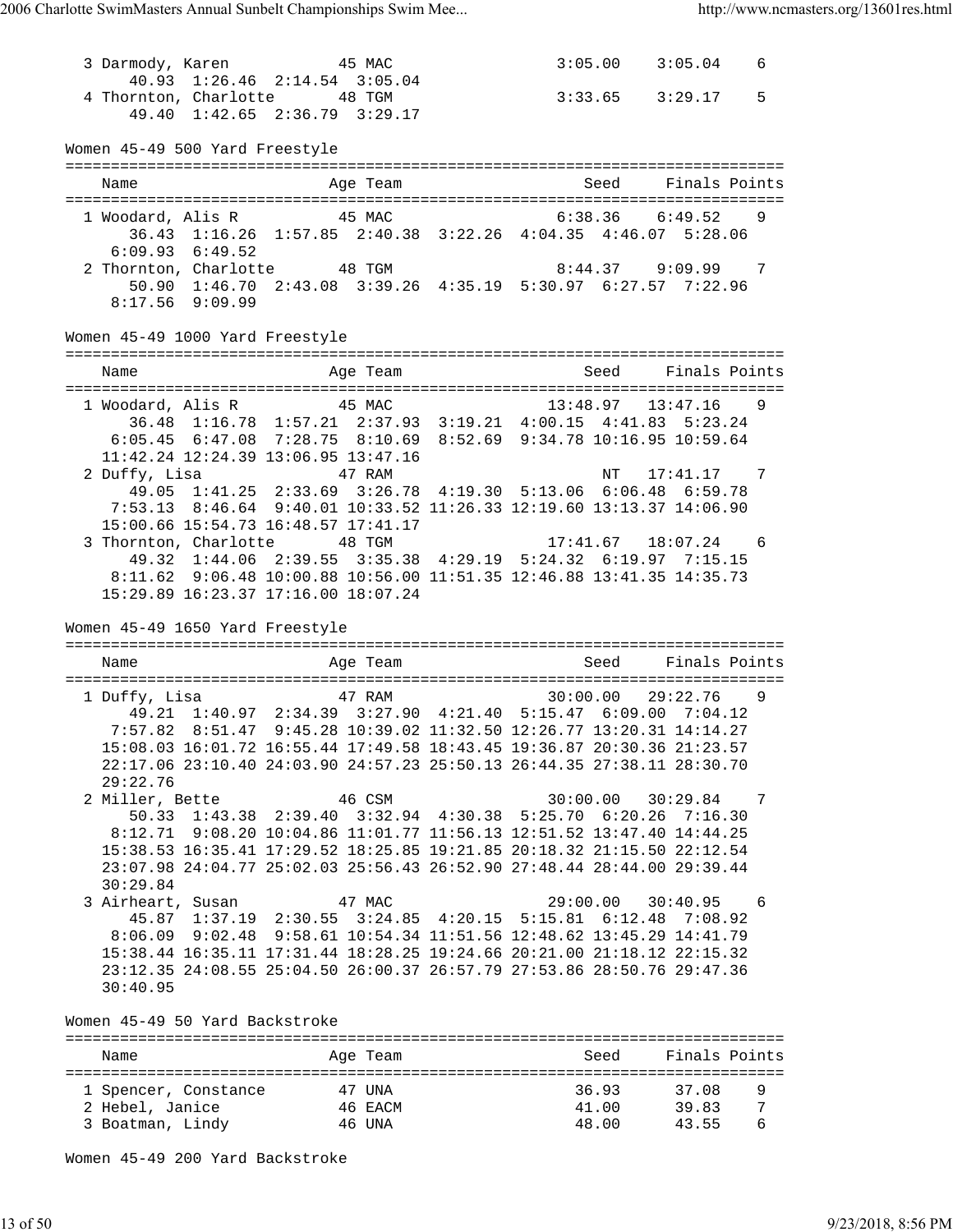| Name                                                         | Age Team                      | Seed                                | Finals Points |
|--------------------------------------------------------------|-------------------------------|-------------------------------------|---------------|
| 1 Spencer, Constance 47 UNA<br>42.01 1:27.92 2:16.27 3:03.50 |                               | 2:59.87                             | 3:03.50<br>9  |
| Women 45-49 50 Yard Breaststroke                             |                               |                                     |               |
| Name                                                         | Age Team                      | Seed                                | Finals Points |
|                                                              |                               |                                     |               |
| 1 Hebel, Janice                                              | 46 EACM                       | 38.00                               | 9<br>39.61    |
| 2 Noble, Nikki                                               | 45 MAC                        | 43.29                               | 7<br>40.83    |
| 3 Miller, Bette                                              | 46 CSM                        | 45.00                               | 46.71<br>6    |
| 4 Thornton, Charlotte                                        | 48 TGM                        | 48.27                               | 48.69<br>5    |
| 5 Boatman, Lindy                                             | 46 UNA                        | 53.00                               | 4<br>48.99    |
| Women 45-49 100 Yard Breaststroke                            |                               |                                     |               |
|                                                              |                               |                                     |               |
| Name                                                         | Age Team                      | Seed                                | Finals Points |
|                                                              |                               |                                     |               |
| 1 Hebel, Janice<br>$40.64$ $1:26.25$                         | 46 EACM                       | 1:24.00                             | 1:26.25<br>9  |
| 2 Spencer, Constance<br>46.26 1:39.80                        | 47 UNA                        | 1:39.31                             | 1:39.80<br>7  |
| 3 Boatman, Lindy                                             | 46 UNA                        | 1:59.00                             | 1:44.11<br>6  |
| 50.02 1:44.11<br>4 Thornton, Charlotte                       | 48 TGM                        | 1:45.25                             | 5<br>1:48.30  |
| 53.41 1:48.30                                                |                               |                                     |               |
| Women 45-49 200 Yard Breaststroke                            |                               |                                     |               |
| Name                                                         | Age Team                      | Seed                                | Finals Points |
| 1 Hebel, Janice                                              | 46 EACM                       | 3:02.00                             | 3:06.73<br>9  |
| $42.05$ $1:28.34$<br>2 Miller, Bette                         | $2:17.07$ $3:06.73$<br>46 CSM | $3:40.00$ $3:32.42$                 | 7             |
| 48.60 1:42.19 2:37.13 3:32.42                                |                               |                                     |               |
| Women 45-49 50 Yard Butterfly                                |                               | =================================== |               |
| Name                                                         | Age Team                      | Seed                                | Finals Points |
| 1 Woodard, Alis R                                            | 45 MAC                        | 36.85                               | 9<br>36.53    |
| 2 Boatman, Lindy                                             | 46 UNA                        | 52.00                               | 46.21<br>7    |
| 3 Thornton, Charlotte 48 TGM                                 |                               | 51.16                               | 50.99<br>6    |
| Women 45-49 100 Yard Butterfly                               |                               |                                     |               |
| Name                                                         | Age Team                      | Seed                                | Finals Points |
| 1 Webster, Mary                                              | 46 MAC                        | 1:17.00                             | 1:20.79<br>9  |
| 37.45 1:20.79<br>2 Woodard, Alis R                           | 45 MAC                        | 1:29.00                             | 1:26.94<br>7  |
| 40.35 1:26.94<br>3 Boatman, Lindy                            | 46 UNA                        | 1:55.00                             | 1:50.16<br>6  |
| 48.64 1:50.16                                                |                               |                                     |               |
| Women 45-49 200 Yard Butterfly                               |                               |                                     |               |
| Name                                                         | Age Team                      | Seed                                | Finals Points |
|                                                              |                               |                                     |               |
| 1 Boatman, Lindy<br>52.04 1:53.80 3:00.78 4:05.45            | 46 UNA                        | 4:35.00                             | 9<br>4:05.45  |
|                                                              |                               |                                     |               |

Women 45-49 100 Yard IM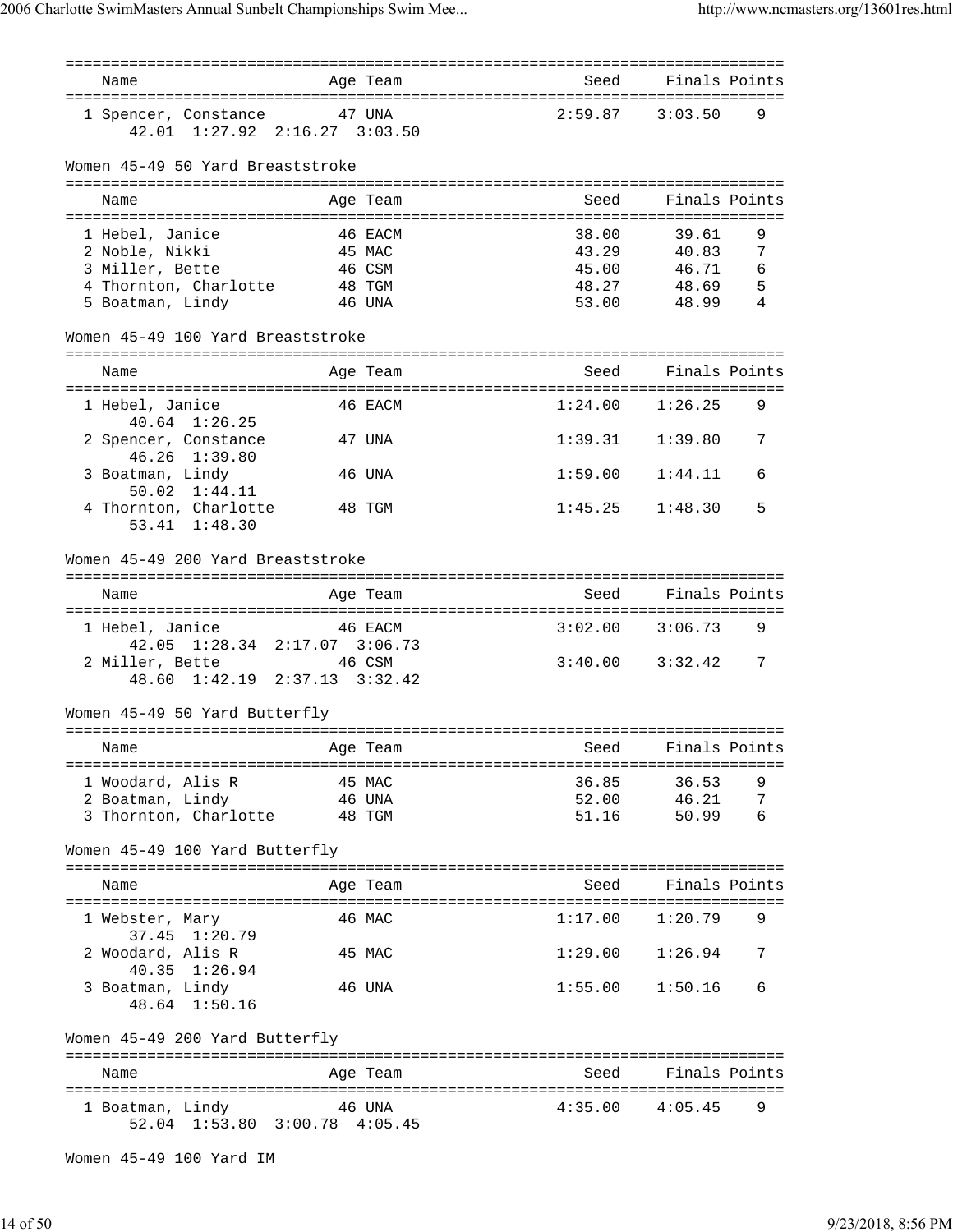| Name                                                          | Age Team                                             | Seed                                                          | Finals Points            |
|---------------------------------------------------------------|------------------------------------------------------|---------------------------------------------------------------|--------------------------|
| 1 Noble, Nikki<br>36.05 1:20.21                               | 45 MAC                                               | 1:19.70                                                       | 1:20.21<br>9             |
| 2 Hebel, Janice<br>$39.53$ $1:21.20$                          | 46 EACM                                              |                                                               | $1:19.00$ $1:21.20$<br>7 |
| 3 Webster, Mary<br>38.62 1:22.69                              | 46 MAC                                               | 1:14.00                                                       | 1:22.69<br>6             |
| 4 Boatman, Lindy<br>46.69 1:38.92                             | 46 UNA                                               | 1:41.00                                                       | 5<br>1:38.92             |
| 5 Miller, Bette<br>50.44 1:42.34                              | 46 CSM                                               | 1:50.00                                                       | 1:42.34<br>4             |
| 6 Thornton, Charlotte<br>54.80 1:49.49                        | 48 TGM                                               |                                                               | $1:45.89$ $1:49.49$<br>3 |
| Women 45-49 200 Yard IM                                       |                                                      |                                                               |                          |
| Name                                                          | Age Team                                             |                                                               | Seed Finals Points       |
| 1 Thornton, Charlotte 48 TGM<br>55.73 2:03.17 3:04.13 3:56.46 |                                                      |                                                               | $3:47.89$ $3:56.46$<br>9 |
| Women 45-49 400 Yard IM                                       |                                                      |                                                               |                          |
| Name                                                          | Age Team                                             | Seed                                                          | Finals Points            |
| 1 Boatman, Lindy                                              | 46 UNA                                               | 7:53.00                                                       | 7:41.25<br>9             |
|                                                               |                                                      | 50.63 1:50.80 2:49.67 3:47.85 4:50.51 5:55.68 6:49.62 7:41.25 |                          |
| 2 Thornton, Charlotte 48 TGM                                  |                                                      |                                                               | $8:10.04$ $8:15.57$ 7    |
|                                                               |                                                      | 54.55 1:58.80 3:13.11 4:24.05 5:27.86 6:28.48 7:22.85 8:15.57 |                          |
| Women 50-54 50 Yard Freestyle                                 |                                                      |                                                               |                          |
|                                                               |                                                      |                                                               | Finals Points            |
| Name                                                          | Age Team                                             | Seed                                                          |                          |
| 1 Simms, Ann                                                  | 54 AMS                                               | 30.00                                                         | 9<br>30.87               |
| 2 Harris, Susan 50 HARY                                       |                                                      | 40.00                                                         | 33.12<br>7               |
| 3 Andersen, Kathy                                             | 50 MAC                                               | 41.25                                                         | 41.50<br>6               |
| 4 Barber, Barbara                                             | 53 TGM                                               | 46.77                                                         | 5<br>41.76               |
| Women 50-54 100 Yard Freestyle                                |                                                      |                                                               |                          |
|                                                               |                                                      |                                                               |                          |
| Name                                                          | Age Team                                             | Seed                                                          | Finals Points            |
| 1 Andersen, Kathy<br>$45.23 \quad 1:35.63$                    | 50 MAC                                               | 1:37.50                                                       | 1:35.63<br>9             |
| 2 Walt, Loraine P<br>50.06 1:45.68                            | 50 NCMS                                              | 1:45.00                                                       | 7<br>1:45.68             |
| 3 Phillips, Rita<br>55.08 2:02.73                             | 52 CSM                                               | NT                                                            | 2:02.73<br>6             |
| Women 50-54 200 Yard Freestyle                                |                                                      |                                                               |                          |
| Name                                                          | Age Team                                             | Seed                                                          | Finals Points            |
| 1 Harris, Susan                                               | 50 HARY                                              | 3:15.00                                                       | 2:56.37<br>9             |
| 38.34<br>2 Medearis, Rebecca                                  | $1:20.33$ $2:07.10$ $2:56.37$<br>52 CSM              | 3:30.00                                                       | 3:15.81<br>7             |
| 44.92 1:34.70<br>3 Andersen, Kathy<br>44.02 1:35.52           | $2:25.77$ $3:15.81$<br>50 MAC<br>$2:29.07$ $3:21.28$ | 3:25.77                                                       | 3:21.28<br>6             |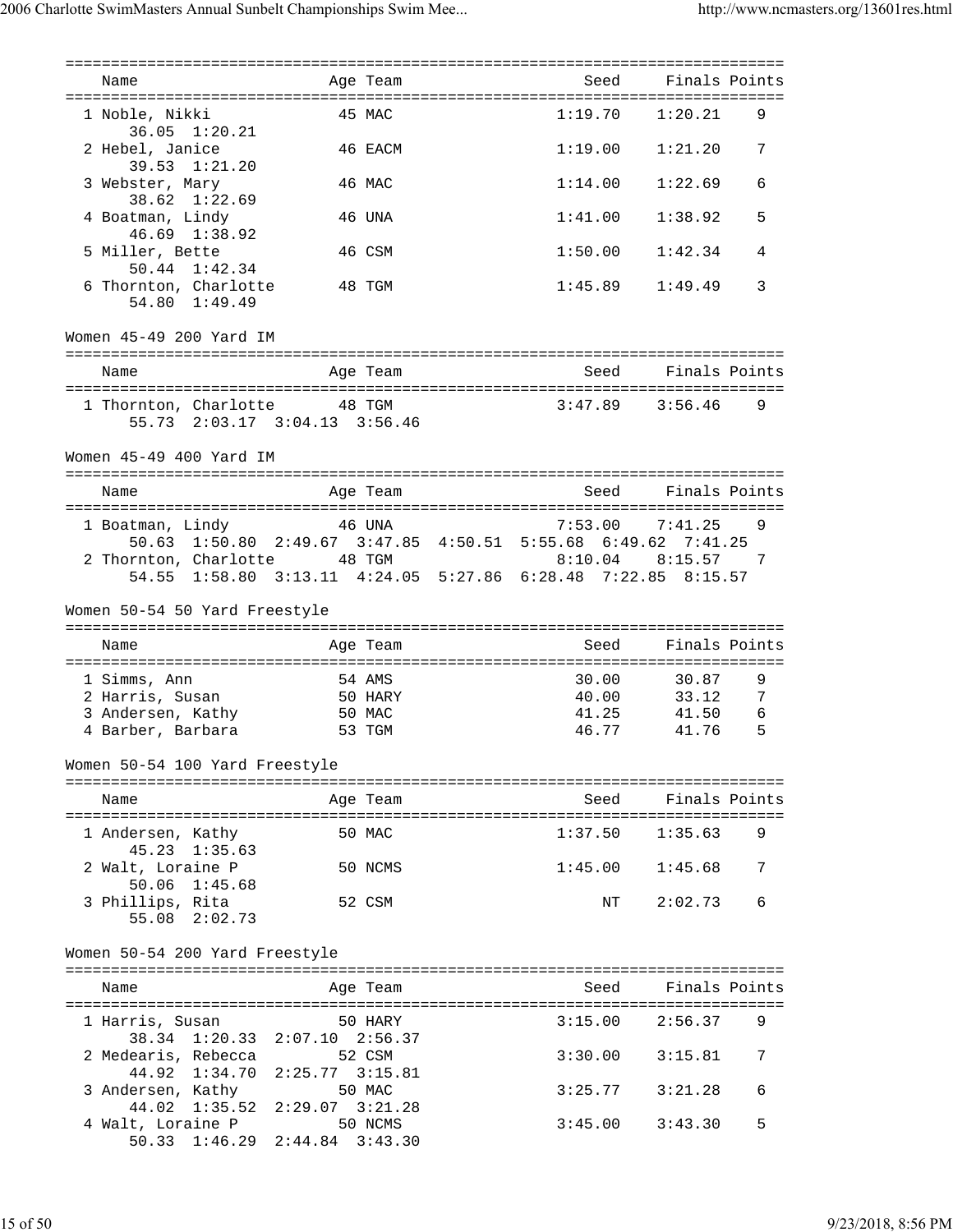| Women 50-54 500 Yard Freestyle                                                                                                                              |                                                                                                                                                                                                                                                                                                    |                |                                |                                           |        |
|-------------------------------------------------------------------------------------------------------------------------------------------------------------|----------------------------------------------------------------------------------------------------------------------------------------------------------------------------------------------------------------------------------------------------------------------------------------------------|----------------|--------------------------------|-------------------------------------------|--------|
| Name                                                                                                                                                        | Age Team                                                                                                                                                                                                                                                                                           |                | Seed                           | Finals Points                             |        |
| 1 Rogers, Jennie 53 AMS<br>39.64 1:23.04 2:07.88 2:52.99 3:37.85 4:22.15 5:07.07 5:51.83                                                                    |                                                                                                                                                                                                                                                                                                    |                | $7:10.00$ $7:17.58$            |                                           | 9      |
| $6:35.47$ $7:17.58$<br>2 Medearis, Rebecca 52 CSM                                                                                                           | 45.52 1:36.82 2:28.21 3:20.04 4:12.18 5:04.08 5:57.50 6:50.16                                                                                                                                                                                                                                      |                |                                | $8:15.00$ $8:36.77$ 7                     |        |
| $7:43.91$ $8:36.77$<br>3 Andersen, Kathy 50 MAC                                                                                                             | 49.04 1:44.41 2:40.62 3:36.47 4:32.68 5:29.33 6:26.42 7:23.01                                                                                                                                                                                                                                      |                |                                | $9:04.71$ $9:10.56$ 6                     |        |
| $8:18.89$ $9:10.56$<br>4 Walt, Loraine P 50 NCMS 10:00.00 10:03.42<br>51.81 1:49.17 2:49.16 3:49.68 4:51.87 5:53.95 6:56.85 7:59.45<br>$9:02.40$ $10:03.42$ |                                                                                                                                                                                                                                                                                                    |                |                                | $10:00.00$ $10:03.42$                     | - 5    |
| Women 50-54 1000 Yard Freestyle                                                                                                                             |                                                                                                                                                                                                                                                                                                    |                |                                |                                           |        |
| Name                                                                                                                                                        | Age Team                                                                                                                                                                                                                                                                                           |                | Seed                           | Finals Points                             |        |
| 1 Simms, Ann                                                                                                                                                | 54 AMS<br>38.40 1:18.01 1:57.95 2:37.94 3:18.08 3:58.36 4:38.51 5:19.02<br>5:59.57 6:40.00 7:20.37 8:01.10 8:41.72 9:21.91 10:02.46 10:42.78<br>11:23.08 12:03.34 12:43.46 13:22.06                                                                                                                |                | 13:30.00 13:22.06              |                                           | - 9    |
| 2 Norris, Melonie                                                                                                                                           | 50 MAC<br>49.48 1:41.97 2:37.53 3:33.07 4:29.26 5:25.16 6:20.51 7:16.23<br>8:11.10 9:05.44 10:00.84 10:55.29 11:49.91 12:43.87 13:37.59 14:31.85<br>15:26.19 16:20.82 17:14.39 18:06.59                                                                                                            | 06             | NT                             | $18:06.59$ 7                              |        |
| 3 Andersen, Kathy 50 MAC                                                                                                                                    | 47.39 1:40.36 2:35.32 3:30.29 4:25.04 5:20.32 6:16.21 7:11.83<br>8:07.90  9:03.49  9:59.26  10:55.50  11:51.77  12:48.06  13:44.56  14:40.83<br>15:36.77 16:33.06 17:28.03 18:21.14                                                                                                                | $\overline{z}$ |                                | 18:45.90  18:21.14  6                     |        |
| 4 Walt, Loraine P                                                                                                                                           | 50 NCMS<br>52.68 1:48.80 2:48.15 3:48.65 4:49.26 5:50.78 6:53.26 7:55.43<br>8:57.50 9:59.08 11:01.46 12:03.66 13:06.34 14:07.68 15:10.45 16:10.80<br>17:12.61 18:13.82 19:14.61 20:14.18                                                                                                           |                |                                | $20:00.00$ $20:14.18$ 5                   |        |
| Women 50-54 1650 Yard Freestyle                                                                                                                             | ================                                                                                                                                                                                                                                                                                   |                |                                |                                           |        |
| Name                                                                                                                                                        | Age Team                                                                                                                                                                                                                                                                                           |                | Seed                           | Finals Points                             |        |
| 1 Wilson, Debbie R<br>21:42.47                                                                                                                              | 51 NCMS<br>35.37 1:13.56 1:52.95 2:32.52 3:12.29 3:52.19 4:31.69 5:11.67<br>5:51.16 6:30.76 7:10.44 7:50.25 8:29.87 9:09.69 9:49.08 10:29.04<br>11:09.20 11:49.18 12:28.89 13:08.64 13:48.46 14:27.94 15:07.44 15:46.92<br>16:26.48 17:06.01 17:45.93 18:26.00 19:05.25 19:44.79 20:24.60 21:03.88 |                | 21:32.89                       | 21:42.47                                  | 9      |
| Women 50-54 50 Yard Backstroke                                                                                                                              |                                                                                                                                                                                                                                                                                                    |                |                                |                                           |        |
| Name                                                                                                                                                        | Age Team                                                                                                                                                                                                                                                                                           |                | Seed                           | Finals Points                             |        |
| 1 Rogers, Jennie<br>2 Medearis, Rebecca<br>3 Walt, Loraine P                                                                                                | 53 AMS<br>52 CSM<br>50 NCMS                                                                                                                                                                                                                                                                        |                | 38.00                          | 38.36<br>50.00 51.06 7<br>$1:00.00$ 52.70 | 9<br>6 |
| Women 50-54 100 Yard Backstroke                                                                                                                             |                                                                                                                                                                                                                                                                                                    |                |                                |                                           |        |
| Name                                                                                                                                                        | Age Team                                                                                                                                                                                                                                                                                           |                | Seed                           | Finals Points                             |        |
| 1 Rogers, Jennie<br>39.60 1:21.74<br>2 Wilson, Debbie R<br>40.52 1:23.00                                                                                    | 53 AMS<br>51 NCMS                                                                                                                                                                                                                                                                                  |                | 1:22.00<br>$1:28.11$ $1:23.00$ | 1:21.74                                   | 9<br>7 |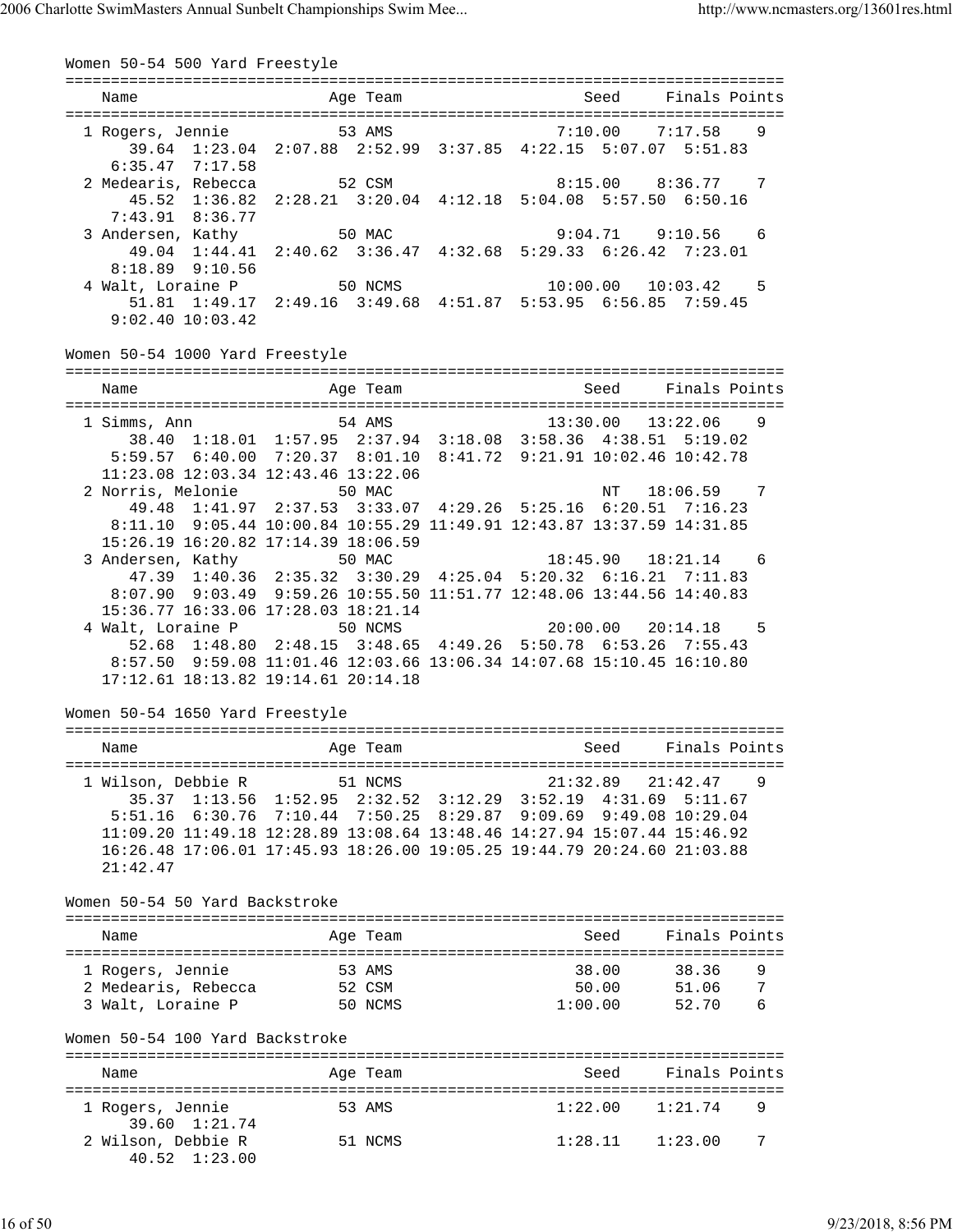| 3 Medearis, Rebecca                                 | 52 CSM                                                         | 1:42.00             | 1:45.59             | 6      |
|-----------------------------------------------------|----------------------------------------------------------------|---------------------|---------------------|--------|
| 52.68 1:45.59<br>4 Walt, Loraine P                  | 50 NCMS                                                        | 2:10.00             | 2:00.37             | 5      |
| 59.54 2:00.37<br>5 Barber, Barbara<br>58.33 2:01.61 | 53 TGM                                                         | 2:05.06             | 2:01.61             | 4      |
| Women 50-54 200 Yard Backstroke                     |                                                                |                     |                     |        |
| Name                                                | Age Team                                                       | Seed                | Finals Points       |        |
| 1 Rogers, Jennie                                    | 53 AMS                                                         | 2:56.00             | 2:58.99             | 9      |
| 41.76 1:26.73<br>2 Medearis, Rebecca                | $2:13.65$ $2:58.99$<br>52 CSM<br>53.75 1:49.60 2:46.83 3:42.49 | $3:40.00$ $3:42.49$ |                     | 7      |
| Women 50-54 50 Yard Breaststroke                    |                                                                |                     |                     |        |
|                                                     |                                                                |                     |                     |        |
| Name<br>=====================================       | Age Team                                                       | Seed                | Finals Points       |        |
| 1 Eiwen, Ginny                                      | 53 CA                                                          | NΤ                  | 36.18               | 9      |
| 2 Simms, Ann                                        | 54 AMS                                                         | 40.00               | 39.47               | 7      |
| 3 Andersen, Kathy                                   | 50 MAC                                                         | 46.29               | 46.02               | 6      |
| 4 Barber, Barbara<br>5 Medearis, Rebecca            | 53 TGM<br>52 CSM                                               | 49.92<br>50.00      | 49.03<br>50.11      | 5<br>4 |
|                                                     |                                                                |                     |                     |        |
| Women 50-54 100 Yard Breaststroke                   |                                                                |                     |                     |        |
|                                                     |                                                                | Seed                | Finals Points       |        |
| Name                                                | Age Team                                                       |                     |                     |        |
| 1 Andersen, Kathy<br>49.59 1:44.11                  | 50 MAC                                                         | 1:40.35             | 1:44.11             | 9      |
| 2 Medearis, Rebecca<br>52.08 1:47.86                | 52 CSM                                                         | 1:42.00             | 1:47.86             | 7      |
| Women 50-54 200 Yard Breaststroke                   |                                                                |                     |                     |        |
|                                                     |                                                                |                     |                     |        |
| Name                                                | Age Team                                                       | Seed                | Finals Points       |        |
| 1 Eiwen, Ginny                                      | 53 CA<br>39.08 1:20.55 2:06.17 2:51.09                         | ΝT                  | 2:51.09             | 9      |
| 2 Simms, Ann<br>42.71 1:29.32                       | 54 AMS<br>$2:16.06$ $3:01.90$                                  |                     | $3:00.00$ $3:01.90$ | 7      |
| 3 Medearis, Rebecca                                 | 52 CSM<br>52.62 1:50.93 2:51.19 3:50.80                        | 3:38.00             | 3:50.80             | 6      |
| 4 Barber, Barbara                                   | 53 TGM<br>55.68 1:54.51 2:53.42 3:51.94                        |                     | $3:56.93$ $3:51.94$ | 5      |
|                                                     |                                                                |                     |                     |        |
| Women 50-54 50 Yard Butterfly                       |                                                                |                     |                     |        |
| Name                                                | Age Team                                                       | Seed                | Finals Points       |        |
| 1 Andersen, Kathy                                   | 50 MAC                                                         | 52.20               | 53.30               | 9      |
| Women 50-54 100 Yard IM                             |                                                                |                     |                     |        |
| Name                                                | Age Team                                                       | Seed                | Finals Points       |        |
| 1 Wilson, Debbie R                                  | 51 NCMS                                                        | $1:21.36$ $1:19.96$ |                     | 9      |
| 37.46 1:19.96<br>2 Rogers, Jennie                   | 53 AMS                                                         |                     | $1:23.00$ $1:23.68$ | 7      |
| 39.34 1:23.68<br>3 Medearis, Rebecca                | 52 CSM                                                         | 1:40.00             | 1:41.22             | 6      |
| 49.61 1:41.22                                       |                                                                |                     |                     |        |
| 4 Andersen, Kathy                                   | 50 MAC                                                         | 1:41.80             | 1:44.52             | 5      |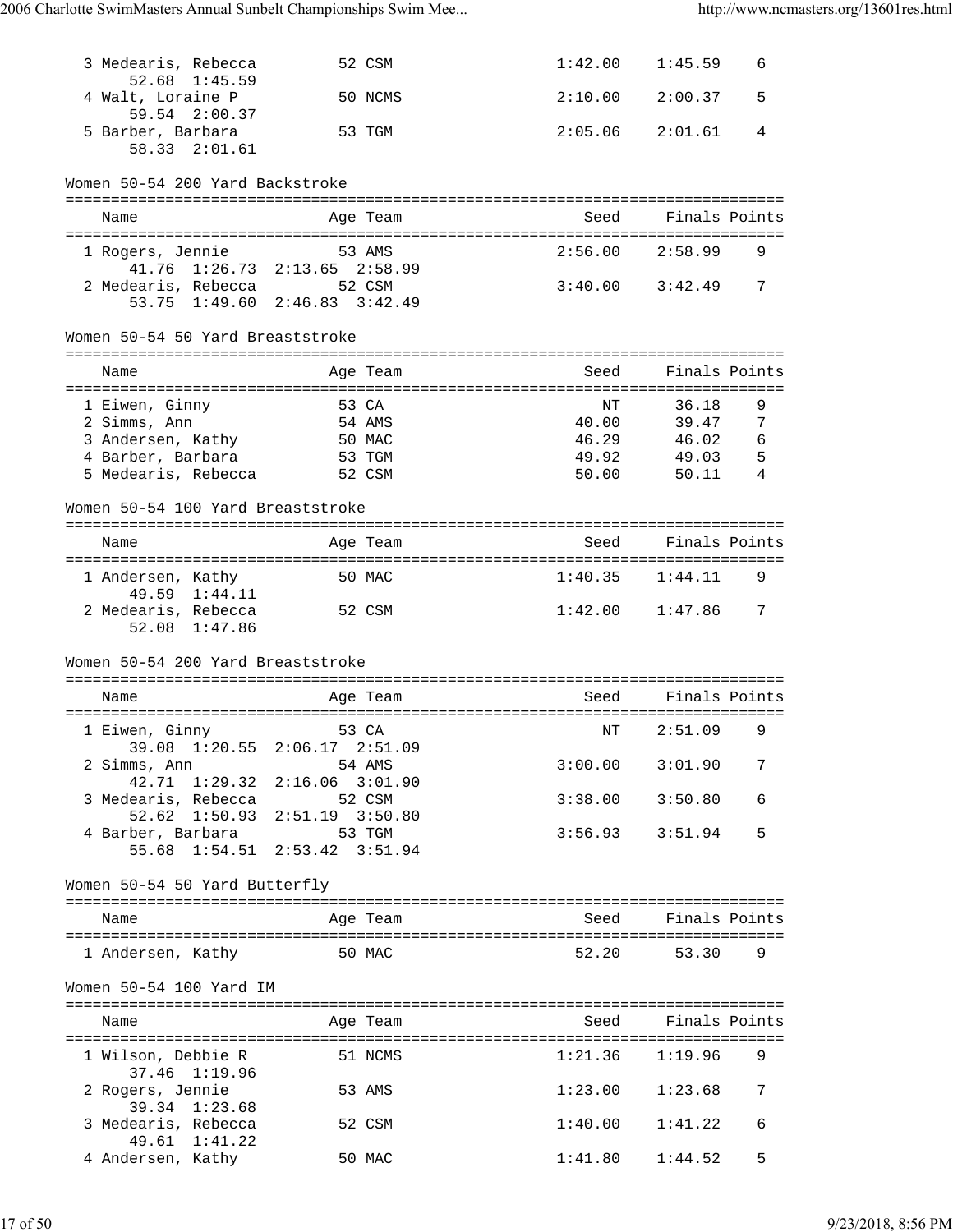53.62 1:44.52 5 Barber, Barbara 53 TGM 1:52.64 1:47.41 4 53.32 1:47.41 Women 50-54 200 Yard IM =============================================================================== Name Age Team Seed Finals Points =============================================================================== 1 Rogers, Jennie 53 AMS 2:57.00 3:05.77 9 40.29 1:26.09 2:21.86 3:05.77 2 Medearis, Rebecca 52 CSM 3:28.00 3:33.78 7 48.45 1:46.76 2:44.63 3:33.78 3 Andersen, Kathy 50 MAC 3:54.79 4:00.17 6 57.01 2:04.59 3:05.99 4:00.17 Women 50-54 400 Yard IM =============================================================================== Name and Age Team Seed Finals Points =============================================================================== 1 Rogers, Jennie 53 AMS 6:35.00 6:36.23 9 45.41 1:43.11 2:31.43 3:19.10 4:14.05 5:08.76 5:53.58 6:36.23 Women 55-59 50 Yard Freestyle =============================================================================== Name Age Team =============================================================================== 1 Daugherty, Donnie 57 HARY 37.18 37.00 9 Women 55-59 100 Yard Freestyle =============================================================================== Name and Age Team Seed Finals Points =============================================================================== 1 Daugherty, Donnie 57 HARY 1:24.00 1:28.51 9 40.65 1:28.51 Women 55-59 200 Yard Freestyle =============================================================================== Name and Age Team Seed Finals Points =============================================================================== 1 Daugherty, Donnie 57 HARY 3:09.32 3:11.63 9 40.35 1:29.63 2:22.26 3:11.63 Women 55-59 500 Yard Freestyle =============================================================================== Name and Age Team Seed Finals Points =============================================================================== 1 van Meeteren, Greta 59 TRYM 8:38.69 8:36.38 9 46.74 1:37.41 2:29.47 3:20.81 4:12.73 5:04.91 5:57.59 6:50.90 7:45.05 8:36.38 Women 55-59 1000 Yard Freestyle =============================================================================== Name **Age Team** Age Team Seed Finals Points =============================================================================== 1 van Meeteren, Greta 59 TRYM 17:40.75 17:23.56 9 46.85 1:38.77 2:31.21 3:22.84 4:14.99 5:06.89 5:58.96 6:51.29 7:43.57 8:36.65 9:29.12 10:21.92 11:14.75 12:06.87 12:59.48 13:52.77 14:44.81 15:38.94 16:31.48 17:23.56 Women 55-59 50 Yard Backstroke =============================================================================== Name and Age Team Seed Finals Points =============================================================================== 1 Daugherty, Donnie 57 HARY 46.00 45.75 9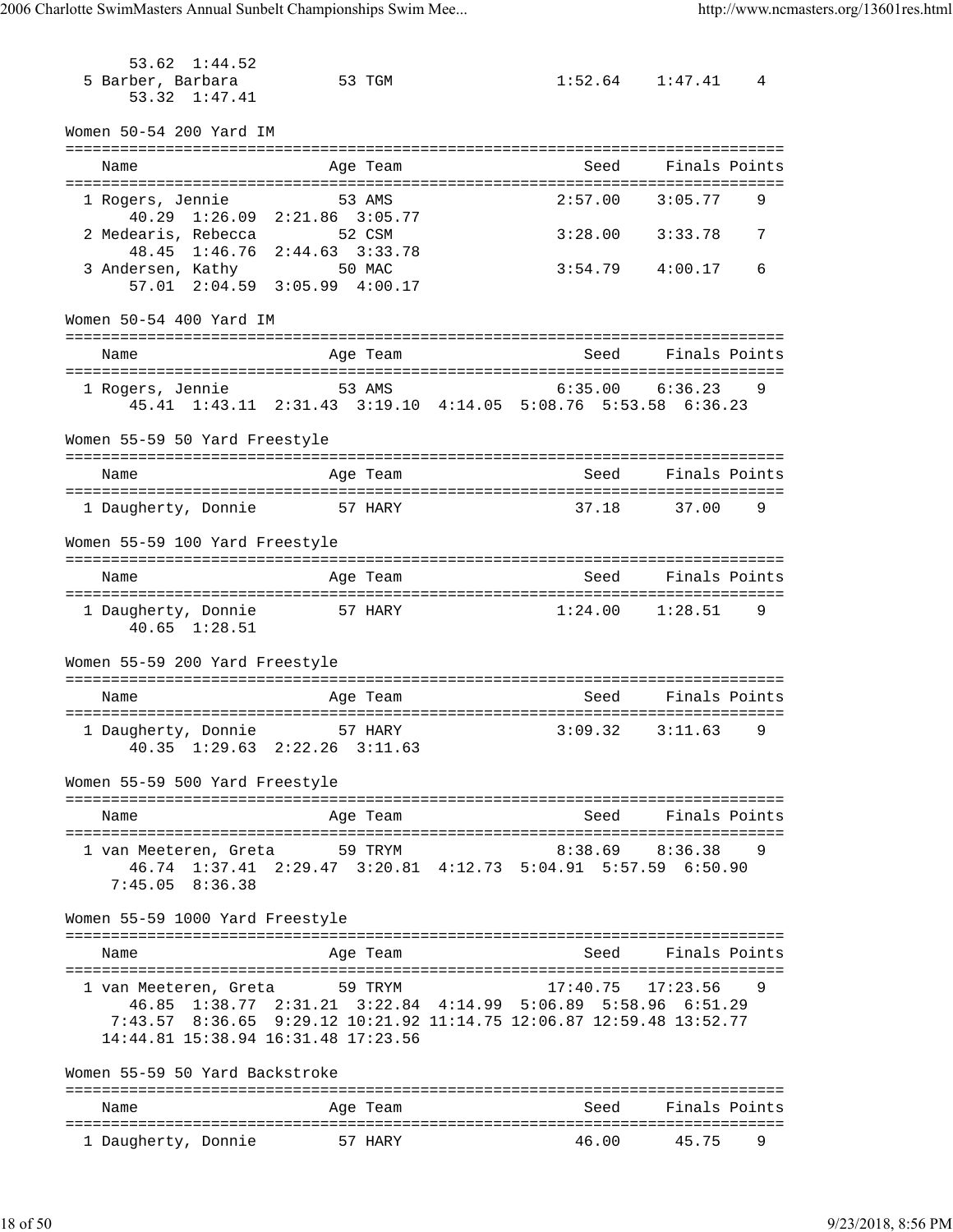| Women 55-59 100 Yard Backstroke                        |                                      |                                             |               |
|--------------------------------------------------------|--------------------------------------|---------------------------------------------|---------------|
| Name                                                   | Age Team                             | ===================================<br>Seed | Finals Points |
| 1 Daugherty, Donnie<br>47.44 1:39.74                   | 57 HARY                              | 1:39.00                                     | 1:39.74<br>9  |
| Women 55-59 200 Yard Backstroke                        |                                      |                                             |               |
| Name                                                   | Age Team                             | Seed                                        | Finals Points |
| 1 Daugherty, Donnie<br>48.86 1:45.17 2:45.74 3:41.27   | 57 HARY                              | 3:41.00                                     | 3:41.27<br>9  |
| Women 55-59 50 Yard Breaststroke                       |                                      |                                             |               |
| Name                                                   | Age Team                             | Seed                                        | Finals Points |
| 1 van Meeteren, Greta                                  | 59 TRYM                              | 47.33                                       | 47.88<br>9    |
| Women 55-59 100 Yard Breaststroke                      |                                      |                                             |               |
| Name                                                   | Age Team                             | Seed                                        | Finals Points |
| 1 van Meeteren, Greta<br>49.77 1:44.18                 | 59 TRYM                              | 1:43.40                                     | 1:44.18<br>9  |
| Women 55-59 200 Yard Breaststroke                      |                                      |                                             |               |
| Name                                                   | Age Team                             | Seed                                        | Finals Points |
| 1 van Meeteren, Greta<br>51.09 1:47.54 2:45.67 3:43.91 | 59 TRYM                              | 3:40.50                                     | 3:43.91<br>9  |
| Women 55-59 100 Yard IM                                |                                      |                                             |               |
| Name                                                   | Age Team                             | Seed                                        | Finals Points |
| 1 Daugherty, Donnie<br>46.90 1:41.75                   | 57 HARY                              | 1:41.00                                     | 1:41.75<br>9  |
| Women 65-69 50 Yard Freestyle                          |                                      |                                             |               |
| ===================<br>Name                            | :=======================<br>Age Team | Seed                                        | Finals Points |
| 1 Newell, Sally                                        | 68 THAT                              | 36.20                                       | 9<br>36.40    |
| Women 65-69 50 Yard Backstroke                         |                                      |                                             |               |
| Name                                                   | Age Team                             | Seed                                        | Finals Points |
| 1 Newell, Sally                                        | 68 THAT                              | 44.23                                       | 45.57<br>9    |
| Women 65-69 100 Yard Backstroke                        |                                      |                                             |               |
| Name                                                   | Age Team                             | Seed                                        | Finals Points |
| 1 Newell, Sally<br>47.09 1:37.09                       | 68 THAT                              | 1:35.27                                     | 9<br>1:37.09  |
| Women 65-69 50 Yard Breaststroke                       |                                      |                                             |               |
| Name                                                   | Age Team                             | Seed                                        | Finals Points |
| 1 Newell, Sally                                        | 68 THAT                              | 44.28                                       | 44.18<br>9    |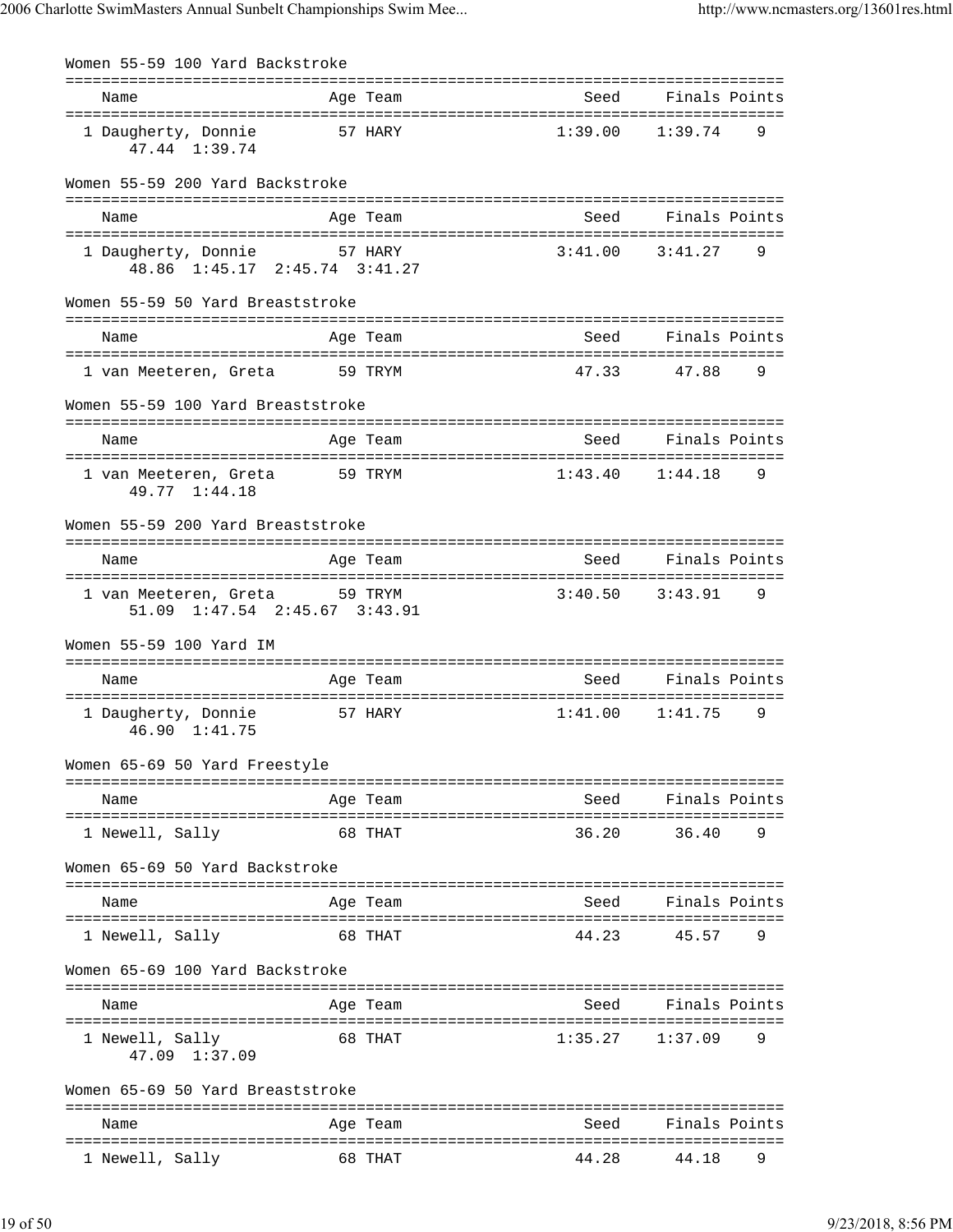| Women 65-69 100 Yard Breaststroke                                  |         |          |         |                          |  |
|--------------------------------------------------------------------|---------|----------|---------|--------------------------|--|
| Name                                                               |         | Age Team | Seed    | Finals Points            |  |
| 1 Newell, Sally<br>45.92 1:37.93                                   |         | 68 THAT  | 1:36.70 | 1:37.93<br>9             |  |
| Women 65-69 100 Yard IM                                            |         |          |         |                          |  |
| Name                                                               |         | Age Team | Seed    | Finals Points            |  |
| 1 Newell, Sally<br>46.63 1:34.57                                   | 68 THAT |          | 1:29.40 | 1:34.57<br>9             |  |
| Women 70-74 50 Yard Freestyle                                      |         |          |         |                          |  |
| Name                                                               |         | Age Team | Seed    | Finals Points            |  |
| 1 Robbins-Bonitz, Suzanne 72 THAT                                  |         |          | 48.50   | 46.91<br>9               |  |
| Women 70-74 50 Yard Backstroke                                     |         |          |         |                          |  |
| Name                                                               |         | Age Team | Seed    | Finals Points            |  |
| 1 Robbins-Bonitz, Suzanne 72 THAT                                  |         |          | 46.50   | 45.79<br>9               |  |
| Women 70-74 100 Yard Backstroke                                    |         |          |         |                          |  |
| Name                                                               |         | Age Team | Seed    | Finals Points            |  |
| 1 Robbins-Bonitz, Suzanne 72 THAT<br>50.35 1:44.75                 |         |          |         | $1:46.50$ $1:44.75$<br>9 |  |
| Women 70-74 200 Yard Backstroke                                    |         |          |         |                          |  |
| Name                                                               |         | Age Team |         | Seed Finals Points       |  |
| 1 Robbins-Bonitz, Suzanne 72 THAT<br>53.59 1:54.39 2:56.32 3:54.98 |         |          | 3:59.99 | 3:54.98<br>9             |  |
| Women 70-74 50 Yard Breaststroke                                   |         |          |         |                          |  |
| Name                                                               |         | Age Team | Seed    | Finals Points            |  |
| 1 Robbins-Bonitz, Suzanne                                          |         | 72 THAT  | 56.50   | 57.40<br>9               |  |
| Women 75-79 50 Yard Freestyle                                      |         |          |         |                          |  |
| Name                                                               |         | Age Team | Seed    | Finals Points            |  |
| 1 Derr, Carolyn M                                                  |         | 77 CSM   | 51.50   | 49.18<br>9               |  |
| Women 75-79 100 Yard Freestyle                                     |         |          |         |                          |  |
| Name                                                               |         | Age Team | Seed    | Finals Points            |  |
| 1 Derr, Carolyn M<br>57.76 1:57.68                                 |         | 77 CSM   | 2:00.00 | 1:57.68<br>9             |  |
| Women 75-79 50 Yard Backstroke                                     |         |          |         |                          |  |
| Name                                                               |         | Age Team | Seed    | Finals Points            |  |
| 1 Derr, Carolyn M                                                  |         | 77 CSM   | 1:04.00 | 1:06.19<br>9             |  |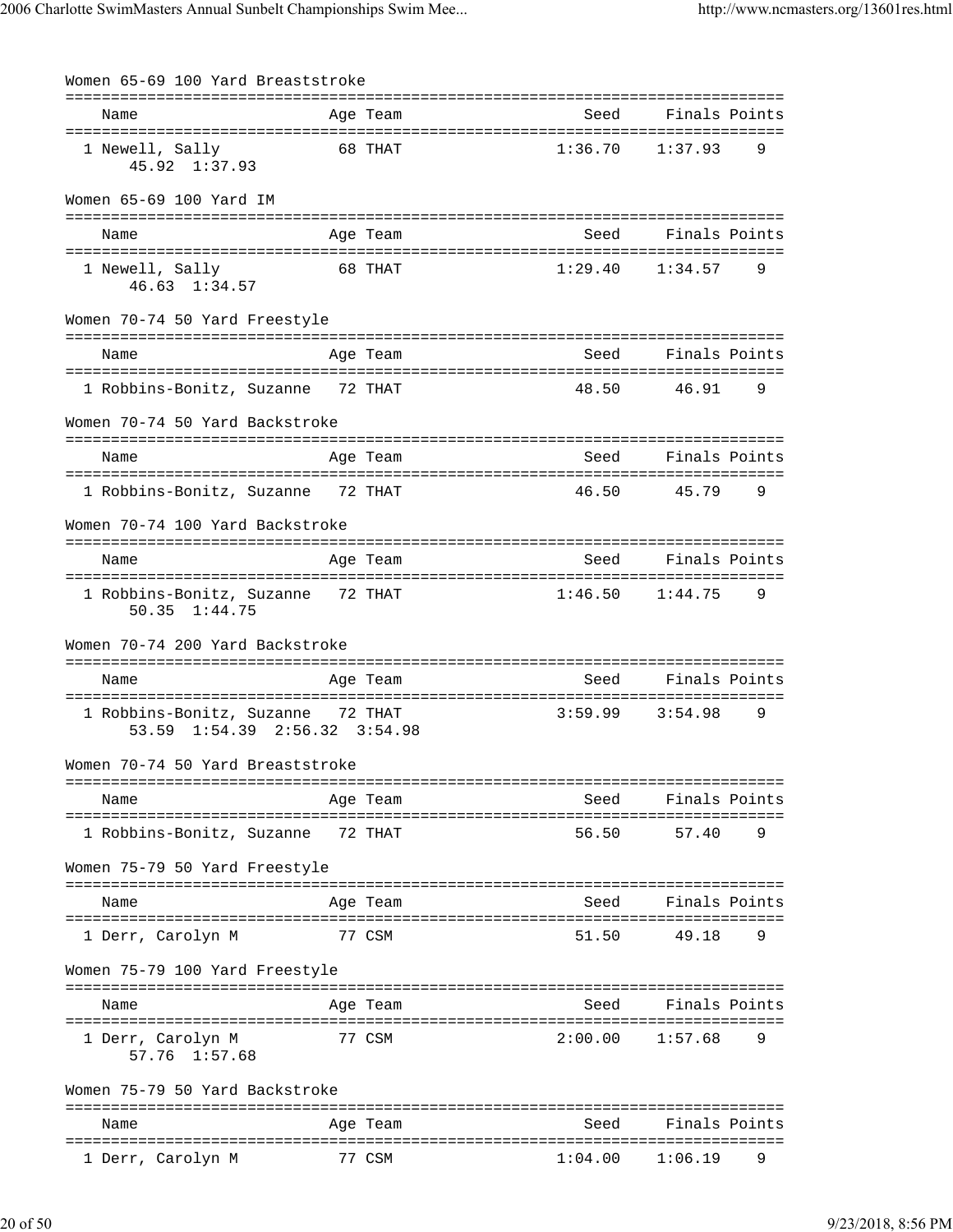| Women 75-79 50 Yard Butterfly                                                        |                       |          |         |                          |               |
|--------------------------------------------------------------------------------------|-----------------------|----------|---------|--------------------------|---------------|
| Name                                                                                 |                       | Age Team |         | Seed       Finals Points |               |
| 1 Derr, Carolyn M                                                                    | 77 CSM                |          | 1:05.00 | 1:06.96                  | 9             |
| Men 18-24 50 Yard Freestyle                                                          |                       |          |         |                          |               |
| Name                                                                                 |                       | Age Team | Seed    |                          | Finals Points |
| 1 Long, Richard                                                                      |                       | 23 RAM   | 22.00   | 21.56                    | 9             |
| 1 Burns, Brendan                                                                     |                       | 18 WWFO  | 28.48   | 26.62                    | 9             |
| 2 Bassler, Chris                                                                     |                       | 23 BMS   |         | 22.50<br>22.95           | 7             |
| 3 Hummel, Kenny                                                                      |                       | 19 WWFO  | 25.00   | 24.62                    | 6             |
| 4 Boatman, Michael                                                                   |                       | 19 UNA   | 31.26   | 27.55                    | 5             |
| 5 Williams, James M                                                                  |                       | 19 GCYM  |         | 28.35 28.66              | 4             |
| 6 Fusting, Chris                                                                     |                       | 21 WWFO  |         | ΝT<br>30.26              | 3             |
| Men 18-24 100 Yard Freestyle                                                         |                       |          |         |                          |               |
| Name                                                                                 |                       | Age Team | Seed    |                          | Finals Points |
|                                                                                      |                       |          |         |                          |               |
| 1 Bassler, Chris<br>24.22<br>50.66                                                   |                       | 23 BMS   | 49.99   | 50.66                    | 9             |
| 1 Burns, Brendan<br>31.11 1:04.54                                                    |                       | 18 WWFO  | 1:09.42 | 1:04.54                  | 9             |
| 2 Hummel, Kenny<br>26.49<br>55.20                                                    |                       | 19 WWFO  | 58.20   | 55.20                    | 7             |
| 3 Williams, James M<br>29.40 1:01.19                                                 |                       | 19 GCYM  | 1:02.88 | 1:01.19                  | 6             |
| 4 Boatman, Michael<br>$28.65$ $1:02.95$                                              |                       | 19 UNA   | 1:10.26 | 1:02.95                  | 5             |
|                                                                                      |                       |          |         |                          |               |
| Men 18-24 200 Yard Freestyle                                                         |                       |          |         |                          |               |
| Name                                                                                 |                       | Age Team | Seed    |                          | Finals Points |
|                                                                                      |                       |          |         |                          |               |
| 1 Bassler, Chris                                                                     | 54.28 1:24.23 1:52.45 | 23 BMS   |         | $1:50.00$ $1:52.45$      | 9             |
| 25.45<br>2 Hummel, Kenny                                                             | 19 WWFO               |          |         | 2:10.20<br>ΝT            | 7             |
| 28.72 1:01.36 1:37.97 2:10.20                                                        |                       |          |         |                          |               |
| 3 Williams, James M<br>$29.90 \quad 1:04.12$                                         | $1:39.82$ $2:11.82$   | 19 GCYM  | 2:15.43 | 2:11.82                  | 6             |
| 4 Fusting, Chris                                                                     |                       | 21 WWFO  |         | $2:50.00$ $2:44.43$      | 5             |
| $37.33 \quad 1:18.82$                                                                | 2:44.43               |          |         |                          |               |
| Men 18-24 500 Yard Freestyle                                                         |                       |          |         |                          |               |
| Name                                                                                 |                       | Age Team | Seed    |                          | Finals Points |
| 1 Williams, James M                                                                  | 19 GCYM               |          | 6:16.48 | 6:02.95                  | 9             |
| 31.39 1:07.25 1:43.93 2:20.89 2:58.64 3:37.15 4:14.54 4:52.18<br>$5:29.78$ $6:02.95$ |                       |          |         |                          |               |
| 2 Fusting, Chris                                                                     |                       | 21 WWFO  | 7:30.00 | 7:35.56                  | 7             |
| 38.72 1:21.00 2:53.31 4:28.72 5:17.70                                                |                       |          |         | 6:06.21                  |               |
| 7:35.56                                                                              |                       |          |         |                          |               |
| Men 18-24 50 Yard Backstroke                                                         |                       |          |         |                          |               |
| Name                                                                                 |                       | Age Team | Seed    |                          | Finals Points |
| 1 Bassler, Chris                                                                     |                       | 23 BMS   | 27.00   | 26.38                    | 9             |
| 2 Hummel, Kenny                                                                      |                       | 19 WWFO  |         | 30.98<br>ΝT              | 7             |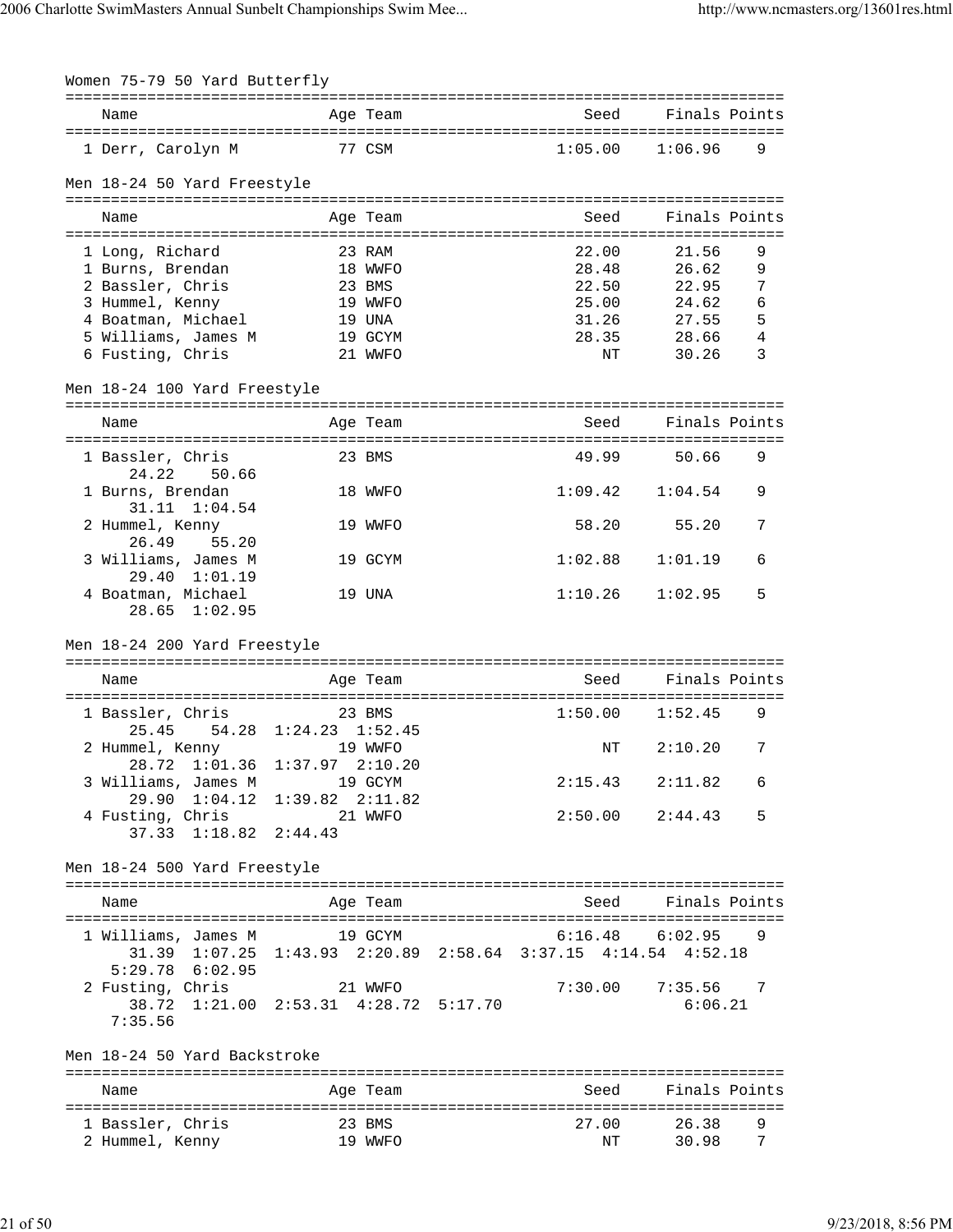| Men 18-24 100 Yard Backstroke                         |         |          |         |                          |
|-------------------------------------------------------|---------|----------|---------|--------------------------|
| ------------------------------<br>Name                |         | Age Team | Seed    | Finals Points            |
| 1 Williams, James M<br>38.33 1:20.04                  |         | 19 GCYM  | 1:19.75 | 1:20.04<br>9             |
|                                                       |         |          |         |                          |
| Men 18-24 50 Yard Breaststroke                        |         |          |         |                          |
| Name                                                  |         | Age Team | Seed    | Finals Points            |
| 1 Boatman, Michael                                    |         | 19 UNA   | 38.56   | 9<br>33.76               |
| 1 Burns, Brendan                                      | 18 WWFO |          | 45.00   | 37.70<br>9               |
| Men 18-24 100 Yard Breaststroke                       |         |          |         |                          |
| Name                                                  |         | Age Team | Seed    | Finals Points            |
| 1 Boatman, Michael<br>$36.27$ $1:18.62$               | 19 UNA  |          |         | $1:40.00$ $1:18.62$<br>9 |
| Men 18-24 200 Yard Breaststroke                       |         |          |         |                          |
| Name                                                  |         | Age Team | Seed    | Finals Points            |
|                                                       |         |          |         |                          |
| 1 Boatman, Michael<br>37.98 1:21.97 2:08.95 2:54.14   |         | 19 UNA   | 3:20.00 | 2:54.14<br>9             |
| Men 18-24 50 Yard Butterfly                           |         |          |         |                          |
| Name                                                  |         | Age Team | Seed    | Finals Points            |
| 1 Boatman, Michael                                    | 19 UNA  |          | 32.06   | 30.57<br>9               |
| Men 18-24 100 Yard Butterfly                          |         |          |         |                          |
| Name                                                  |         | Age Team | Seed    | Finals Points            |
|                                                       |         |          |         |                          |
| 1 Bassler, Chris<br>25.95 56.25                       |         | 23 BMS   | 57.00   | 56.25<br>9               |
| 2 Williams, James M<br>32.34 1:09.45                  | 19 GCYM |          |         | $1:13.20$ $1:09.45$<br>7 |
| Men 18-24 200 Yard Butterfly                          |         |          |         |                          |
| Name                                                  |         | Age Team | Seed    | Finals Points            |
| -- Boatman, Michael                                   |         | 19 UNA   | 4:30.00 | DO                       |
| 37.12 1:29.31 2:34.38                                 |         | DO       |         |                          |
| Men 18-24 100 Yard IM                                 |         |          |         |                          |
| Name                                                  |         | Age Team | Seed    | Finals Points            |
| 1 Long, Richard                                       |         | 23 RAM   | 56.19   | 54.03<br>9               |
| 25.67<br>54.03<br>2 Boatman, Michael<br>34.68 1:12.21 |         | 19 UNA   |         | $1:15.36$ $1:12.21$<br>7 |
| Men 18-24 200 Yard IM                                 |         |          |         |                          |
| Name                                                  |         | Age Team | Seed    | Finals Points            |
| 1 Bassler, Chris<br>26.77 58.41 1:34.65 2:03.70       |         | 23 BMS   | 2:03.00 | 2:03.70<br>9             |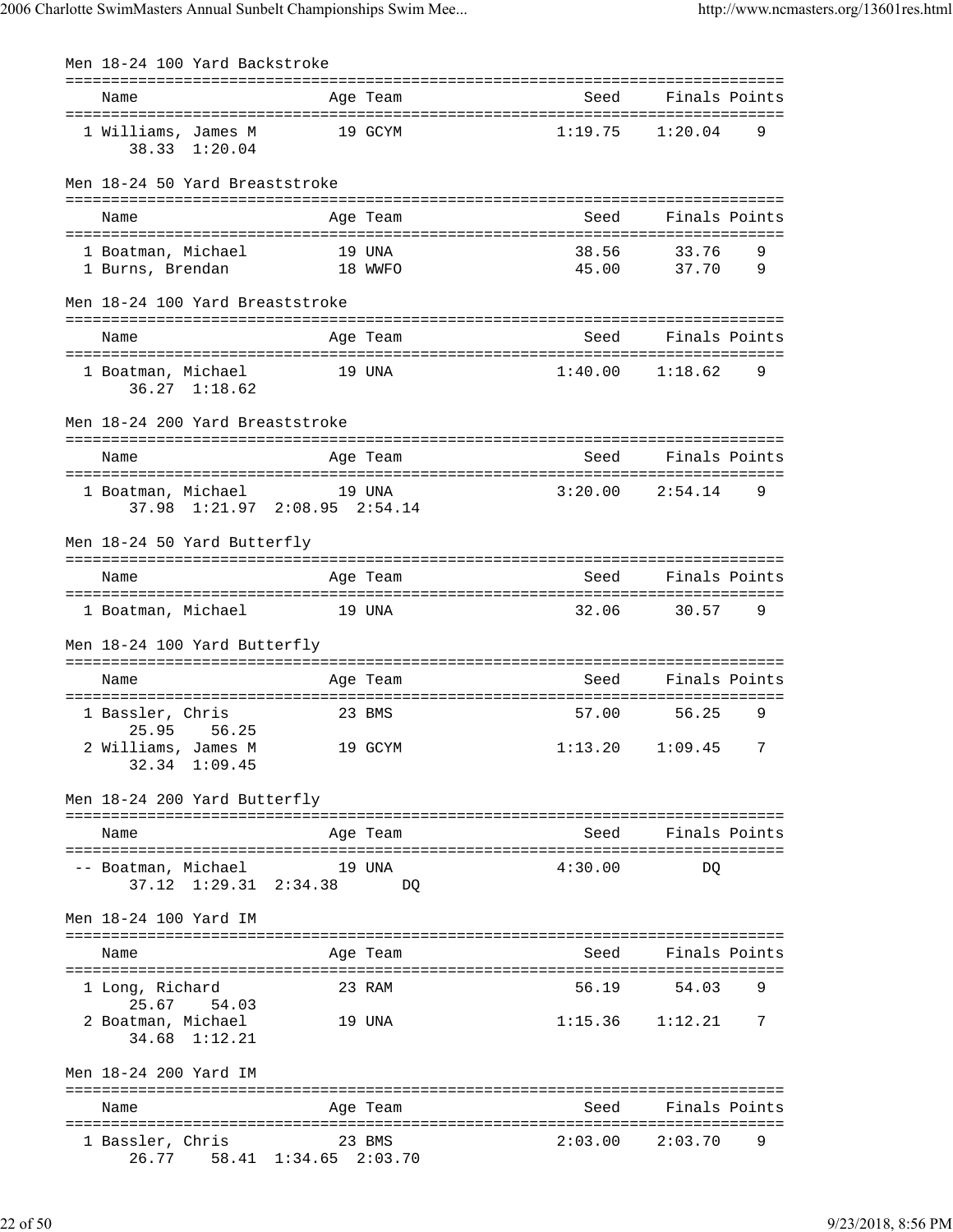| 2 Williams, James M 19 GCYM                           | 32.84 1:16.65 2:15.32 2:49.25            |                                                                                                                                                   | $2:52.48$ $2:49.25$<br>7        |
|-------------------------------------------------------|------------------------------------------|---------------------------------------------------------------------------------------------------------------------------------------------------|---------------------------------|
| 3 Boatman, Michael 19 UNA                             | 32.73 1:19.17 2:08.76 2:51.16            |                                                                                                                                                   | $2:40.00$ $2:51.16$<br>6        |
| Men 18-24 400 Yard IM                                 |                                          |                                                                                                                                                   |                                 |
| Name                                                  | Age Team                                 |                                                                                                                                                   | Seed Finals Points              |
|                                                       |                                          | 1 Boatman, Michael 19 UNA 7:07.38 6:32.40<br>31.59 1:14.25 2:10.39 3:08.69 4:00.97 4:55.13 6:32.40                                                | 9                               |
| Men 25-29 50 Yard Freestyle                           |                                          |                                                                                                                                                   |                                 |
| Name                                                  | Age Team                                 | Seed                                                                                                                                              | Finals Points                   |
| 1 Eads, Travis                                        | 26 CFYM                                  | 23.80                                                                                                                                             | 24.18<br>9                      |
| 2 Johnson, Patrick 25 AMS<br>3 Ferris, Michael 28 MAC |                                          |                                                                                                                                                   | 25.00 24.25<br>24.60 24.37<br>7 |
|                                                       |                                          | 24.60                                                                                                                                             | 6                               |
| 4 Porco, Filippo                                      | 28 THAT                                  |                                                                                                                                                   | 25.59 26.59<br>5                |
| Men 25-29 100 Yard Freestyle                          |                                          |                                                                                                                                                   |                                 |
| Name                                                  | Age Team                                 |                                                                                                                                                   | Seed Finals Points              |
| 1 Eads, Travis 1 26 CFYM<br>26.37 54.92               |                                          |                                                                                                                                                   | 53.82 54.92<br>9                |
| Men 25-29 200 Yard Freestyle                          |                                          |                                                                                                                                                   |                                 |
| Name                                                  | Age Team                                 |                                                                                                                                                   | Seed Finals Points              |
| 1 Porco, Filippo                                      | 28 THAT<br>32.05 1:06.83 1:42.23 2:15.23 | $2:14.00$ $2:15.23$                                                                                                                               | 9                               |
| Men 25-29 1650 Yard Freestyle                         |                                          |                                                                                                                                                   |                                 |
| Name                                                  | Age Team                                 | Seed                                                                                                                                              | Finals Points                   |
|                                                       |                                          |                                                                                                                                                   |                                 |
|                                                       |                                          |                                                                                                                                                   | 25:00.00 21:07.86 9             |
|                                                       |                                          | 33.40 1:09.36 1:46.32 2:23.56 3:01.32 3:39.12 4:17.55 4:56.24                                                                                     |                                 |
| 5:35.03                                               |                                          | $6:13.85$ $6:52.63$ $7:31.32$ $8:10.27$ $8:49.05$ $9:28.80$ $10:08.03$<br>10:47.18 11:26.36 12:05.91 12:44.84 13:23.66 14:03.12 14:42.13 15:21.14 |                                 |
| 21:07.86                                              |                                          | 16:00.31 16:39.20 17:18.18 17:57.23 18:36.58 19:15.76 19:54.44 20:32.44                                                                           |                                 |
| Men 25-29 50 Yard Backstroke                          |                                          |                                                                                                                                                   |                                 |
| Name                                                  | Age Team                                 | Seed                                                                                                                                              | Finals Points                   |
| 1 Eads, Travis                                        | 26 CFYM                                  | 28.61                                                                                                                                             | 29.06<br>9                      |
| Men 25-29 50 Yard Breaststroke                        |                                          |                                                                                                                                                   |                                 |
| Name                                                  | Age Team                                 | Seed                                                                                                                                              | Finals Points                   |
|                                                       |                                          |                                                                                                                                                   |                                 |
| 1 Johnson, Patrick<br>2 Porco, Filippo                | 25 AMS<br>28 THAT                        | 32.00<br>34.00                                                                                                                                    | 30.54<br>9<br>33.60<br>7        |
| Men 25-29 100 Yard Breaststroke                       |                                          |                                                                                                                                                   |                                 |
| Name                                                  | Age Team                                 | Seed                                                                                                                                              | Finals Points                   |
| 1 Johnson, Patrick                                    | 25 AMS                                   | 1:09.00                                                                                                                                           | 1:07.05<br>9                    |
| 31.28 1:07.05                                         |                                          |                                                                                                                                                   |                                 |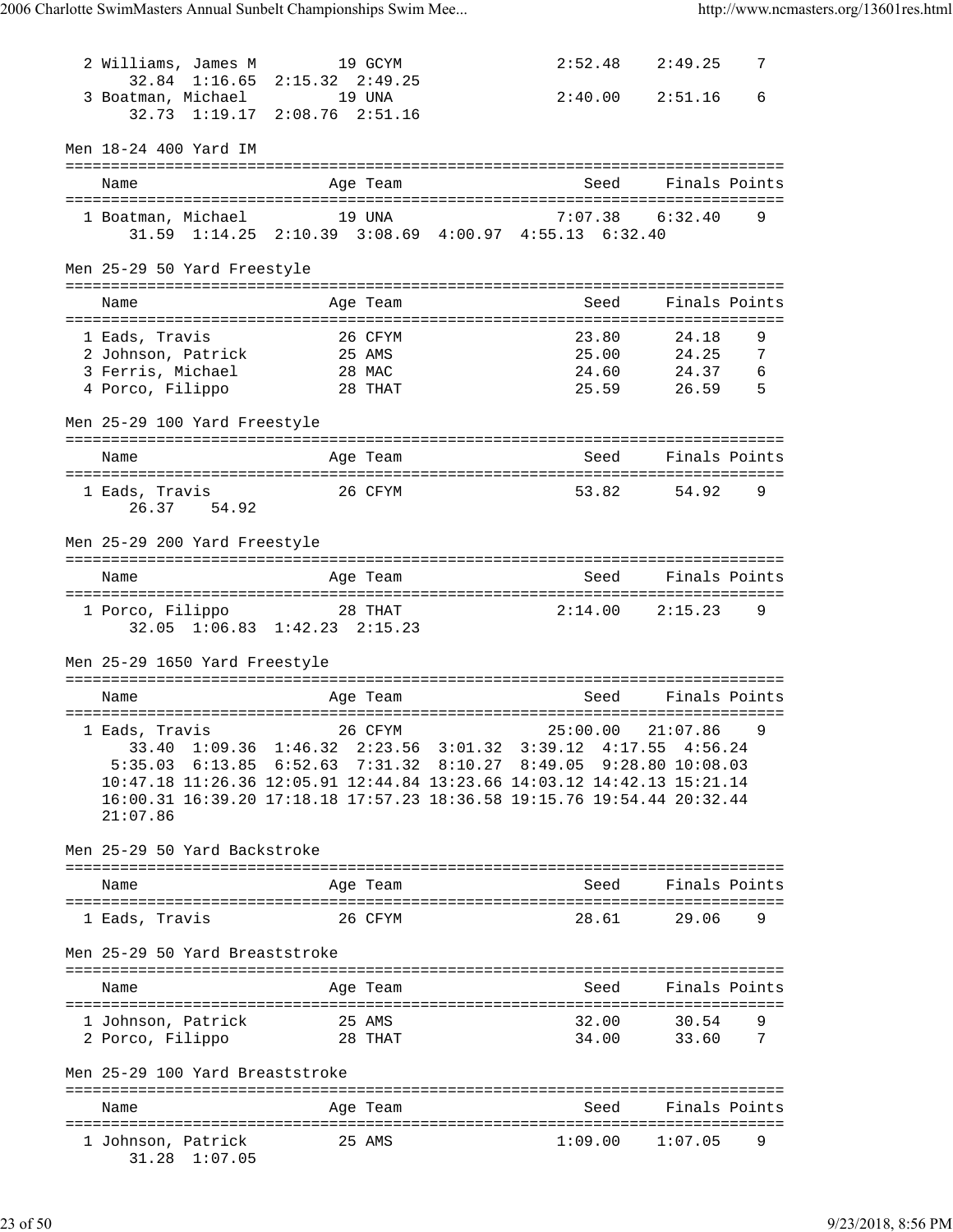| Men 25-29 50 Yard Butterfly                  |                                                                         |                                           |                     |        |
|----------------------------------------------|-------------------------------------------------------------------------|-------------------------------------------|---------------------|--------|
| Name                                         | Age Team                                                                | =================================<br>Seed | Finals Points       |        |
| 1 Eads, Travis<br>2 Johnson, Patrick 25 AMS  | 26 CFYM                                                                 | 26.03<br>ΝT                               | 26.23<br>27.24      | 9<br>7 |
| Men 25-29 100 Yard Butterfly                 |                                                                         |                                           |                     |        |
| Name                                         | Age Team                                                                | Seed                                      | Finals Points       |        |
| 1 Medendorp, Mark<br>26.10 56.29             | 28 TMS                                                                  | 56.12                                     | 56.29               | 9      |
| 2 Eads, Travis<br>$27.29$ $1:00.05$          | 26 CFYM                                                                 | 59.12                                     | 1:00.05             | 7      |
| 3 Porco, Filippo<br>$33.62 \quad 1:15.49$    | 28 THAT                                                                 | 1:19.00                                   | 1:15.49             | 6      |
| Men 25-29 200 Yard Butterfly                 |                                                                         |                                           |                     |        |
| Name                                         | Age Team                                                                | Seed                                      | Finals Points       |        |
| 1 Ferris, Michael                            | 28 MAC<br>30.17 1:03.31 1:37.45 2:12.44                                 |                                           | $2:18.00$ $2:12.44$ | 9      |
| 2 Eads, Travis                               | 26 CFYM<br>30.85 1:08.36 1:48.11 2:28.70                                | $2:24.58$ $2:28.70$                       |                     | 7      |
| Men 25-29 100 Yard IM                        |                                                                         |                                           |                     |        |
| Name                                         | Age Team                                                                | Seed                                      | Finals Points       |        |
| 1 Johnson, Patrick<br>$29.27 \quad 1:02.53$  | 25 AMS                                                                  | 1:05.00                                   | 1:02.53             | 9      |
| 2 Eads, Travis<br>28.44 1:03.29              | 26 CFYM                                                                 | 1:02.49                                   | 1:03.29             | 7      |
| 3 Porco, Filippo<br>$35.43$ $1:13.69$        | 28 THAT                                                                 | NΤ                                        | 1:13.69             | 6      |
| Men 25-29 200 Yard IM                        |                                                                         |                                           |                     |        |
| Name                                         | Age Team                                                                | Seed                                      | Finals Points       |        |
| 1 Eads, Travis                               | 26 CFYM<br>28.54 1:03.94 1:45.89 2:19.23                                | 2:35.00                                   | 2:19.23             | 9      |
| Men 25-29 400 Yard IM                        |                                                                         |                                           |                     |        |
| Name                                         | Age Team                                                                | Seed                                      | Finals Points       |        |
| 1 Ferris, Michael                            | 28 MAC<br>29.27 1:02.53 1:40.26 2:17.44 3:00.05 3:43.12 4:17.66 4:49.26 | 4:48.26                                   | 4:49.26             | 9      |
| 2 Eads, Travis<br>30.10                      | 26 CFYM<br>1:06.15 1:46.68 2:27.61 3:15.98 4:03.27 4:41.64 5:14.84      | 5:16.31                                   | 5:14.84             | 7      |
| Men 30-34 50 Yard Freestyle                  |                                                                         |                                           |                     |        |
| Name                                         | Age Team                                                                | Seed                                      | Finals Points       |        |
| 1 Petcu, Razvan                              | 32 CSM                                                                  | 21.99                                     | 21.56               | 9      |
| 2 Hawkins, Seth<br>3 Connolly, William B     | 34 M3<br>34 HARY                                                        | 25.00<br>27.00                            | 25.22<br>28.08      | 7<br>6 |
| 4 McMenamin, John                            | 32 UNA                                                                  | 30.00                                     | 28.15               | 5      |
| 5 Templeton, Darren K<br>6 Stanley, Marshall | 34 CFYM<br>32 DAMA                                                      | 31.00<br>43.00                            | 30.00<br>30.56      | 4<br>3 |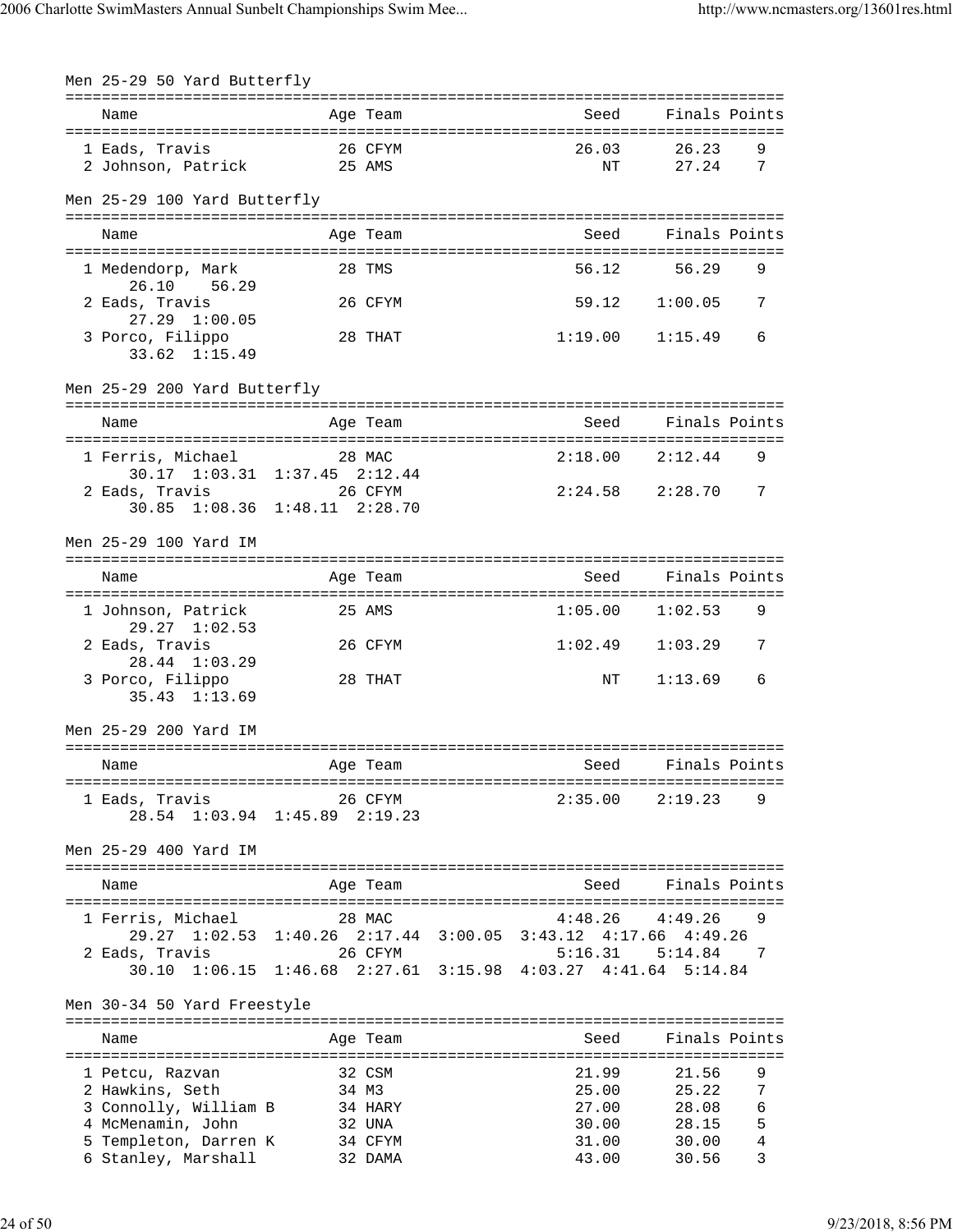| 7 Newton, Rob                                        |       |                                          | 34 DAMA  | 35.00                                                         | 37.63                    | 2 |
|------------------------------------------------------|-------|------------------------------------------|----------|---------------------------------------------------------------|--------------------------|---|
| Men 30-34 100 Yard Freestyle                         |       |                                          |          |                                                               |                          |   |
| Name                                                 |       | Aqe Team                                 |          |                                                               | Seed       Finals Points |   |
| 1 Petcu, Razvan<br>22.84                             | 47.47 |                                          | 32 CSM   | 47.23                                                         | 47.47                    | 9 |
| 2 Walker, Austin<br>25.48                            | 52.34 |                                          | 30 AMS   | 54.00                                                         | 52.34                    | 7 |
| 3 Green, Marcus<br>26.79 56.26                       |       |                                          | 30 NCMS  | 59.82                                                         | 56.26                    | 6 |
| 4 Connolly, William B<br>29.83 1:02.72               |       |                                          | 34 HARY  | 1:02.00                                                       | 1:02.72                  | 5 |
| 5 Newton, Rob<br>41.53 1:36.78                       |       |                                          | 34 DAMA  |                                                               | $1:45.00$ $1:36.78$      | 4 |
| Men 30-34 200 Yard Freestyle                         |       |                                          |          |                                                               |                          |   |
| Name                                                 |       |                                          | Age Team | Seed                                                          | Finals Points            |   |
| 1 Lane, Will                                         |       | 34 M3                                    |          | 1:55.00                                                       | 1:55.45                  | 9 |
|                                                      |       | 27.05 56.41 1:26.86 1:55.45              |          |                                                               |                          |   |
| 2 Walker, Austin<br>28.75                            |       | 30 AMS<br>58.61 1:29.00 1:59.70          |          | 1:59.00                                                       | 1:59.70                  | 7 |
| 3 Green, Marcus                                      |       | 30 NCMS<br>29.79 1:03.51 1:38.40 2:12.65 |          | 2:12.69                                                       | 2:12.65                  | 6 |
| 4 Connolly, William B 34 HARY                        |       | 31.48 1:07.09 1:45.26 2:25.22            |          | 2:25.00                                                       | 2:25.22                  | 5 |
| 5 Newton, Rob                                        |       | 34 DAMA<br>44.01 1:39.92 2:42.52 3:45.74 |          | 4:19.00                                                       | 3:45.74                  | 4 |
| Men 30-34 500 Yard Freestyle                         |       |                                          |          |                                                               |                          |   |
| Name                                                 |       |                                          | Age Team |                                                               | Seed Finals Points       |   |
|                                                      |       |                                          |          |                                                               |                          |   |
| 1 Connolly, William B 34 HARY                        |       |                                          |          | 34.28 1:13.10 1:53.09 2:34.64 3:16.47 3:58.20 4:39.43 5:20.86 | $6:45.00$ $6:43.18$      | 9 |
| $6:02.84$ $6:43.18$<br>2 Templeton, Darren K 34 CFYM |       |                                          |          |                                                               | $7:20.00$ $7:16.41$ 7    |   |
| $6:34.71$ $7:16.41$                                  |       |                                          |          | 36.59 1:18.24 2:02.01 2:48.77 3:32.93 4:19.07 5:04.22 5:49.36 |                          |   |
| Men 30-34 50 Yard Backstroke                         |       |                                          |          |                                                               |                          |   |
| Name                                                 |       |                                          | Age Team | Seed                                                          | Finals Points            |   |
| 1 Templeton, Darren K                                |       | 34 CFYM                                  |          | 33.00                                                         | 34.29                    | 9 |
| 2 Connolly, William B                                |       | 34 HARY                                  |          | 40.00                                                         | 37.02                    | 7 |
| Men 30-34 100 Yard Backstroke                        |       |                                          |          |                                                               |                          |   |
| Name                                                 |       |                                          | Age Team | Seed                                                          | Finals Points            |   |
| 1 Lane, Will<br>27.87                                | 57.34 | 34 M3                                    |          | 58.00                                                         | 57.34                    | 9 |
| 2 Templeton, Darren K<br>36.86 1:15.70               |       | 34 CFYM                                  |          |                                                               | $1:22.00$ $1:15.70$      | 7 |
| Men 30-34 200 Yard Backstroke                        |       |                                          |          |                                                               |                          |   |
| Name                                                 |       |                                          | Age Team | Seed                                                          | Finals Points            |   |
| 1 Templeton, Darren K 34 CFYM                        |       | 39.33 1:20.80 2:04.98 2:49.22            |          | 2:55.00                                                       | 2:49.22                  | 9 |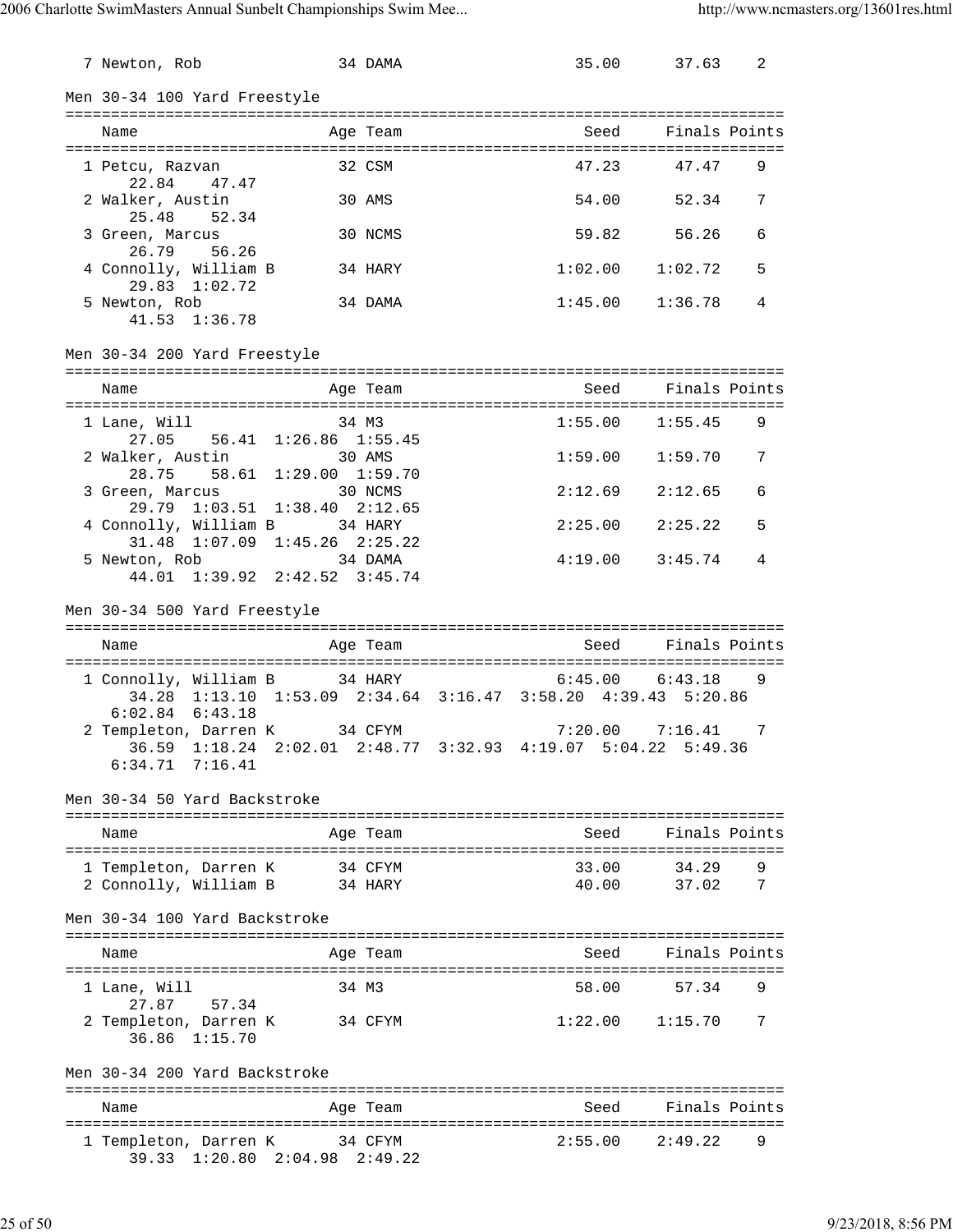| Men 30-34 50 Yard Breaststroke                             |                     |          | =============== |               |              |
|------------------------------------------------------------|---------------------|----------|-----------------|---------------|--------------|
| Name                                                       |                     | Age Team | Seed            | Finals Points |              |
|                                                            |                     |          |                 |               |              |
| 1 Merino, Jose                                             |                     | 33 NCMS  | 28.00           | 29.01         | 9            |
| 2 Richardson, Ty                                           |                     | 32 HARY  | 31.90           | 29.28         | 7            |
| 3 Walker, Austin                                           |                     | 30 AMS   | 29.00           | 29.59         | 6            |
| 4 Green, Marcus                                            |                     | 30 NCMS  | 30.63           | 30.53         | 5            |
| 5 Aber, Dan                                                |                     | 32 RAM   | 32.00           | 32.75         | 4            |
| 6 Templeton, Darren K                                      |                     | 34 CFYM  | 37.00           | 36.49         | 3            |
| 7 Connolly, William B                                      |                     | 34 HARY  | 50.00           | 38.33         | 2            |
| 8 Stanley, Marshall                                        |                     | 32 DAMA  | 49.00           | 39.64         | $\mathbf{1}$ |
| Men 30-34 100 Yard Breaststroke                            |                     |          |                 |               |              |
| Name                                                       |                     | Age Team | Seed            | Finals Points |              |
| ======================================<br>1 Walker, Austin |                     | 30 AMS   | 1:06.00         | 1:03.62       | 9            |
| $29.87$ $1:03.62$                                          |                     |          |                 |               |              |
| 2 Green, Marcus<br>32.13 1:07.80                           |                     | 30 NCMS  | 1:09.24         | 1:07.80       | 7            |
| 3 Aber, Dan                                                |                     | 32 RAM   | 1:10.00         | 1:10.62       | 6            |
| 34.23 1:10.62<br>4 Templeton, Darren K                     |                     | 34 CFYM  | 1:29.00         | 1:24.62       | 5            |
| 39.36 1:24.62<br>5 Stanley, Marshall                       |                     | 32 DAMA  | 1:48.00         | 1:32.46       | 4            |
| 43.44 1:32.46                                              |                     |          |                 |               |              |
| Men 30-34 200 Yard Breaststroke                            |                     |          |                 |               |              |
|                                                            |                     |          |                 |               |              |
| Name                                                       |                     | Age Team | Seed            | Finals Points |              |
| 1 Richardson, Ty                                           |                     | 32 HARY  | 2:19.90         | 2:18.05       | 9            |
| 31.11 1:05.92 1:41.68 2:18.05                              |                     |          |                 |               |              |
| 2 Walker, Austin                                           |                     | 30 AMS   | 2:25.00         | 2:25.92       | 7            |
| 33.48 1:10.07                                              | $1:47.86$ $2:25.92$ |          |                 |               |              |
| 3 Aber, Dan                                                |                     | 32 RAM   | 2:35.00         | 2:33.80       | 6            |
| 34.87 1:13.83 1:53.41 2:33.80                              |                     |          |                 |               |              |
|                                                            |                     |          |                 |               |              |
| Men 30-34 50 Yard Butterfly                                |                     |          |                 |               |              |
| Name                                                       |                     | Age Team | Seed            | Finals Points |              |
| 1 Petcu, Razvan                                            |                     | 32 CSM   | 23.59           | 23.65         | 9            |
| 2 Green, Marcus                                            |                     | 30 NCMS  | 27.63           | 27.17         | 7            |
|                                                            |                     |          |                 |               |              |
| Men 30-34 100 Yard Butterfly                               |                     |          |                 |               |              |
| Name                                                       |                     | Age Team | Seed            | Finals Points |              |
| =====================<br>1 Petcu, Razvan                   |                     | 32 CSM   | 52.01           | 50.95         | 9            |
| 24.27<br>50.95<br>2 Merino, Jose                           |                     | 33 NCMS  | 53.00           | 52.30         | 7            |
| 24.27<br>52.30                                             |                     |          |                 |               |              |
| 3 Hawkins, Seth<br>27.48<br>1:03.64                        |                     | 34 M3    | 1:03.00         | 1:03.64       | 6            |
| Men 30-34 100 Yard IM                                      |                     |          |                 |               |              |
| Name                                                       |                     | Age Team | Seed            | Finals Points |              |
| 1 Richardson, Ty<br>29.29 1:01.34                          |                     | 32 HARY  | 59.90           | 1:01.34       | 9            |
| 2 Walker, Austin                                           |                     | 30 AMS   | 1:04.00         | 1:01.86       | 7            |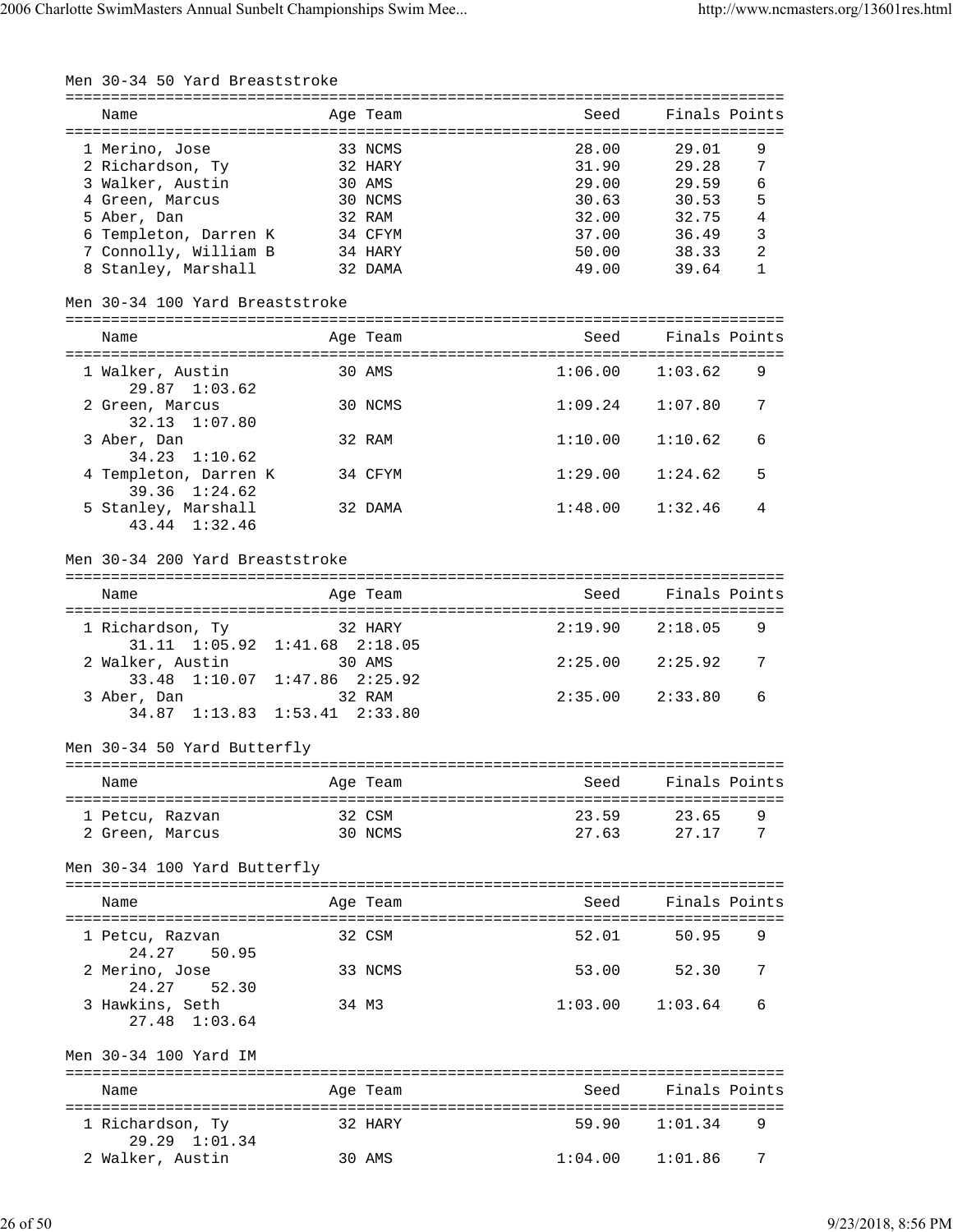| 29.87 1:01.86                          |                               |                |                    |              |
|----------------------------------------|-------------------------------|----------------|--------------------|--------------|
| 3 Green, Marcus                        | 30 NCMS                       | 1:10.47        | 1:03.54            | 6            |
| $30.63$ $1:03.54$                      |                               |                |                    |              |
| 4 Hawkins, Seth<br>29.08 1:06.65       | 34 M3                         | 1:05.00        | 1:06.65            | 5            |
| 5 Aber, Dan                            | 32 RAM                        | 1:10.00        | 1:09.25            | 4            |
| 34.56 1:09.25                          |                               |                |                    |              |
| 6 Connolly, William B<br>40.16 1:23.73 | 34 HARY                       | 1:45.00        | 1:23.73            | 3            |
|                                        |                               |                |                    |              |
| Men 30-34 200 Yard IM                  |                               |                |                    |              |
|                                        |                               |                |                    |              |
| Name                                   | Age Team                      |                | Seed Finals Points |              |
| 1 Aber, Dan                            | 32 RAM                        | 2:25.00        | 2:27.28            | 9            |
| 34.57 1:14.74 1:53.93 2:27.28          |                               |                |                    |              |
|                                        |                               |                |                    |              |
| Men 35-39 50 Yard Freestyle            |                               |                |                    |              |
| Name                                   | Age Team                      | Seed           | Finals Points      |              |
|                                        |                               |                |                    |              |
| 1 Standley, Matt<br>2 Meehan, Dennis   | 35 HARY<br>35 UNA             | 23.00<br>23.00 | 22.34<br>22.47     | 9<br>7       |
| 3 Andersen, Morten                     | 35 MAC                        | 23.50          | 23.67              | 6            |
| 4 Cook, Matthew                        | 35 AMS                        | 28.99          | 25.07              | 4.5          |
| 4 Perelli, David                       | 39 MAC                        | 25.60          | 25.07              | 4.5          |
| 6 Clark, Marcell                       | 35 HARY                       |                | 25.39 25.10        | 3            |
| 7 Finn, John                           | 37 CSM                        | 25.00          | 25.27              | 2            |
| 8 Davis, William A                     | 38 HARY                       | 26.00          | 25.99              | $\mathbf{1}$ |
| 9 Dudley, Tom                          | 39 TGM                        | 26.88          | 26.36              |              |
| 10 Brown, Scott E                      | 38 DAMA                       | 26.73          | 26.85              |              |
| 11 Vess, Eric                          | 35 AMS                        | 28.00          | 28.28              |              |
|                                        |                               |                |                    |              |
|                                        |                               |                |                    |              |
| Men 35-39 100 Yard Freestyle           |                               |                |                    |              |
|                                        |                               |                |                    |              |
| Name                                   | Age Team                      | Seed           | Finals Points      |              |
|                                        |                               |                |                    |              |
| 1 Meehan, Dennis                       | 35 UNA                        | 51.00          | 49.62              | 9            |
| 23.66<br>49.62                         |                               |                | 50.89              | 7            |
| 2 Standley, Matt<br>24.11              | 35 HARY                       | 55.00          |                    |              |
| 50.89<br>3 Clark, Marcell              | 35 HARY                       | 55.51          | 55.12              | 6            |
| 26.79<br>55.12                         |                               |                |                    |              |
| 4 Davis, William A                     | 38 HARY                       | 56.00          | 56.33              | 5            |
| 27.02<br>56.33                         |                               |                |                    |              |
| 5 Cook, Matthew                        | 35 AMS                        | 1:04.85        | 57.18              | 4            |
| 27.00<br>57.18                         |                               |                |                    |              |
| 6 Dudley, Tom<br>28.65<br>59.51        | 39 TGM                        | 59.64          | 59.51              | 3            |
| 7 Jewett, Russell                      | 39 MAC                        | NΤ             | 59.71              | 2            |
| 29.27 59.71                            |                               |                |                    |              |
|                                        |                               |                |                    |              |
| Men 35-39 200 Yard Freestyle           |                               |                |                    |              |
| Name                                   | Age Team                      |                | Seed Finals Points |              |
|                                        |                               |                |                    |              |
| 1 Clark, Marcell                       | 35 HARY                       | 2:01.41        | 2:02.42            | 9            |
| 28.41<br>59.42                         | $1:31.61$ $2:02.42$           |                |                    |              |
| 2 Davis, William A                     | 38 HARY                       | 2:03.00        | 2:03.16            | 7            |
| 28.16 58.79                            | $1:30.88$ $2:03.16$           |                |                    |              |
| 3 Standley, Matt                       | 35 HARY                       | 2:03.00        | 2:04.89            | 6            |
| 28.12                                  | 59.60 1:32.59 2:04.89         |                |                    |              |
| 4 Dudley, Tom                          | 39 TGM                        | 2:15.76        | 2:10.02            | 5            |
| 29.66 1:02.75<br>5 Yorkorich, Dan      | $1:37.40$ $2:10.02$<br>37 CSM | NΤ             | 2:31.86            | 4            |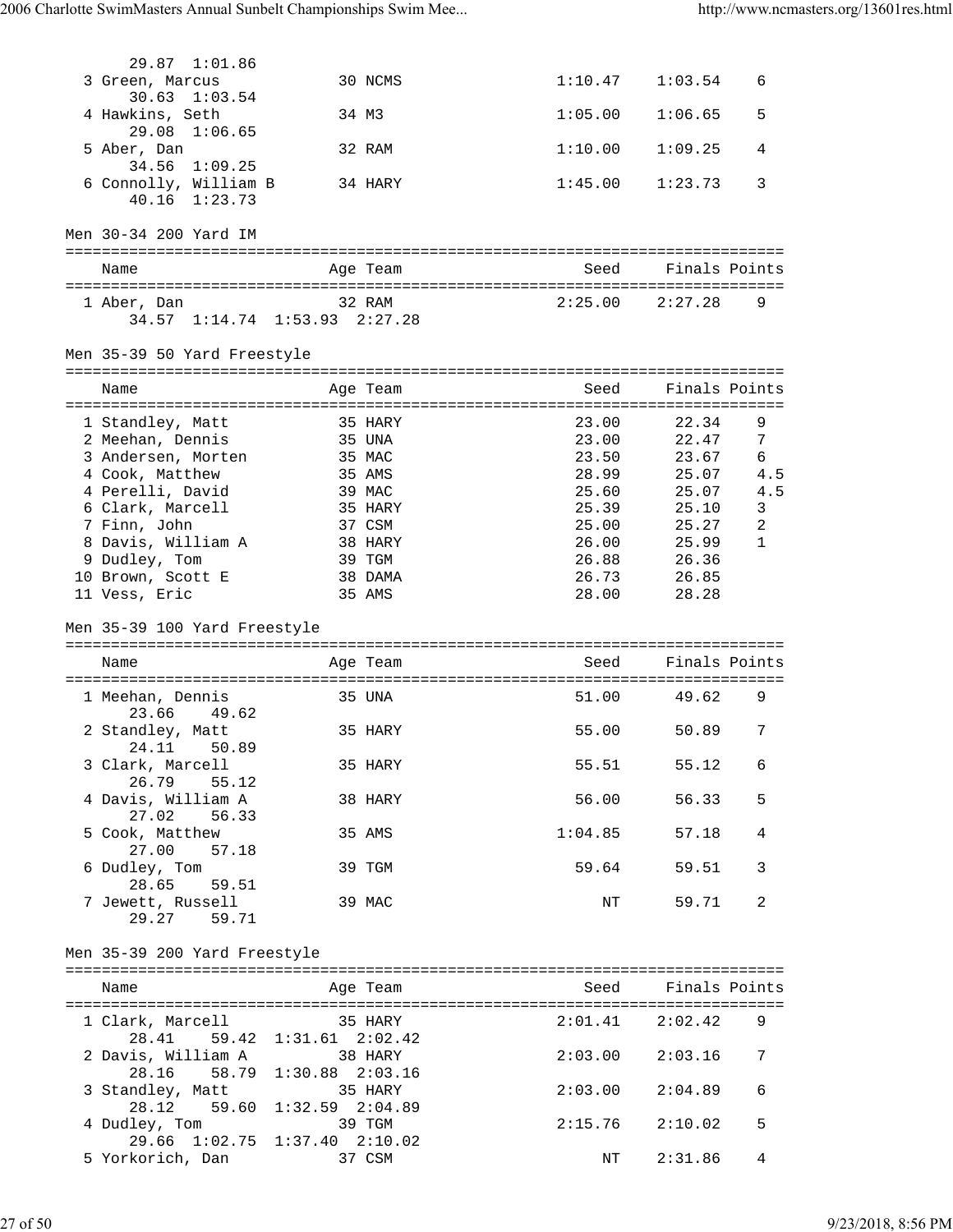30.63 1:07.12 1:49.02 2:31.86

| Men 35-39 500 Yard Freestyle                             |                                                                                                                                                                                                                                                                                                 |                       |                       |        |
|----------------------------------------------------------|-------------------------------------------------------------------------------------------------------------------------------------------------------------------------------------------------------------------------------------------------------------------------------------------------|-----------------------|-----------------------|--------|
| Name                                                     | Age Team                                                                                                                                                                                                                                                                                        | Seed                  | Finals Points         |        |
| 1 St.Jean, Rob<br>$4:39.77$ $5:09.98$                    | 37 CFYM<br>28.92 1:00.45 1:31.51 2:03.23 2:34.83 3:05.99 3:37.19 4:08.72                                                                                                                                                                                                                        | $5:12.00$ $5:09.98$   |                       | 9      |
| 2 Clark, Marcell<br>30.87 1:04.73<br>$5:08.04$ $5:39.29$ | 35 HARY<br>1:39.87 2:14.84 2:49.70 3:24.40 3:59.14 4:33.64                                                                                                                                                                                                                                      |                       | $5:37.13$ $5:39.29$ 7 |        |
| 3 Davis, William A<br>$5:07.33$ $5:39.77$                | 38 HARY<br>30.59 1:03.31 1:37.16 2:11.82 2:46.58 3:21.73 3:57.19 4:32.12                                                                                                                                                                                                                        |                       | 5:42.00 5:39.77 6     |        |
| 4 Jewett, Russell<br>$5:44.16$ $6:20.19$                 | 39 MAC<br>32.69 1:09.64 1:48.85 2:28.67 3:08.86 3:48.23 4:26.92 5:06.75                                                                                                                                                                                                                         |                       | NT 6:20.19            | -5     |
| 5 Yorkorich, Dan<br>$6:27.11$ $7:07.55$                  | $37 \text{ CSM}$<br>32.39 1:11.56 1:54.30 2:38.98 3:25.35 4:09.67 4:55.60 5:41.89                                                                                                                                                                                                               |                       | NT 7:07.55 4          |        |
| Men 35-39 1000 Yard Freestyle                            |                                                                                                                                                                                                                                                                                                 |                       |                       |        |
| Name                                                     | Age Team                                                                                                                                                                                                                                                                                        | Seed Finals Points    |                       |        |
| 1 Vess, Eric                                             | 35 AMS<br>34.49 1:12.21 1:52.49 2:33.94 3:15.47 3:57.28 4:40.09 5:23.23<br>6:08.86 6:55.33 7:42.57 8:30.98 9:20.65 10:04.48 10:49.66 11:36.95<br>12:24.94 13:08.14 13:51.39 14:33.94                                                                                                            |                       | $14:30.00$ $14:33.94$ | 9      |
| Men 35-39 1650 Yard Freestyle                            |                                                                                                                                                                                                                                                                                                 |                       |                       |        |
| Name                                                     | Age Team                                                                                                                                                                                                                                                                                        | <b>Seed</b>           | Finals Points         |        |
| 1 St.Jean, Rob<br>17:55.36                               | 37 CFYM<br>29.82 1:01.85 1:34.54 2:06.99 2:39.59 3:12.30 3:45.20 4:17.95<br>4:50.55 5:22.92 5:55.88 6:28.79 7:01.42 7:34.37 8:07.18 8:40.17<br>9:13.15 9:45.86 10:18.40 10:51.38 11:23.95 11:56.78 12:29.97 13:02.92<br>13:35.77 14:08.48 14:41.38 15:14.24 15:47.34 16:20.02 16:52.78 17:24.86 | $18:10.00$ $17:55.36$ |                       | 9      |
| Men 35-39 50 Yard Backstroke                             |                                                                                                                                                                                                                                                                                                 |                       |                       |        |
| Name                                                     | Age Team                                                                                                                                                                                                                                                                                        | Seed                  | Finals Points         |        |
| 1 Meehan, Dennis<br>2 Dudley, Tom                        | 35 UNA<br>39 TGM                                                                                                                                                                                                                                                                                | 26.00<br>31.79        | 26.15<br>30.07        | 9<br>7 |
| Men 35-39 100 Yard Backstroke                            |                                                                                                                                                                                                                                                                                                 |                       |                       |        |
| Name                                                     | Age Team                                                                                                                                                                                                                                                                                        | Seed                  | Finals Points         |        |
| 1 Andersen, Morten<br>30.24 1:01.21                      | 35 MAC                                                                                                                                                                                                                                                                                          | 1:00.00               | 1:01.21               | 9      |
| 2 Dudley, Tom<br>$31.93$ $1:05.99$                       | 39 TGM                                                                                                                                                                                                                                                                                          | 1:10.56               | 1:05.99               | 7      |
| 3 Cook, Matthew<br>33.13 1:07.08                         | 35 AMS                                                                                                                                                                                                                                                                                          | 1:15.38               | 1:07.08               | 6      |
| 4 Parrella, Keith<br>34.92 1:11.91                       | 39 HHAC                                                                                                                                                                                                                                                                                         | 1:15.00               | 1:11.91               | 5      |
| Men 35-39 200 Yard Backstroke                            |                                                                                                                                                                                                                                                                                                 |                       | =================     |        |
| Name                                                     | Age Team                                                                                                                                                                                                                                                                                        | Seed                  | Finals Points         |        |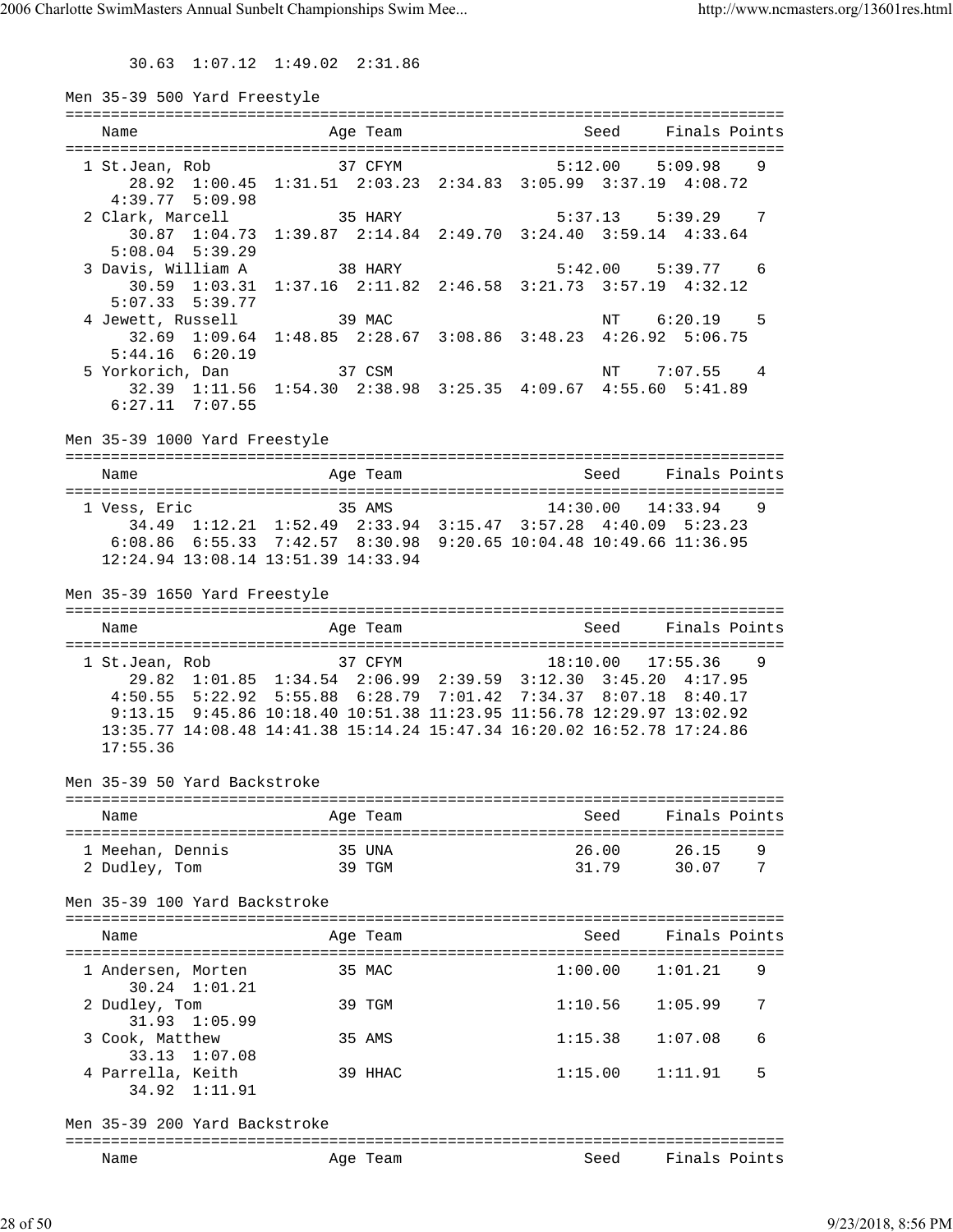=============================================================================== NT 2:27.77 9 34.31 1:12.00 1:50.97 2:27.77 Men 35-39 50 Yard Breaststroke =============================================================================== Name Age Team Seed Finals Points =============================================================================== 1 Finn, John 37 CSM 32.50 31.63 9 2 Perelli, David 39 MAC 34.00 32.39 7 3 Parrella, Keith 39 HHAC 34.00 33.40 6 4 Brown, Scott E 38 DAMA 34.17 34.25 5 5 Davis, William A 38 HARY 33.00 34.41 4 6 Clark, Marcell 35 HARY 34.90 34.43 3 7 Vess, Eric 35 AMS 38.00 36.84 2 Men 35-39 100 Yard Breaststroke =============================================================================== Name Age Team Seed Finals Points =============================================================================== 1 Andersen, Morten 35 MAC 1:05.00 1:06.40 9 32.15 1:06.40 2 Finn, John 37 CSM NT 1:11.16 7 33.60 1:11.16 3 Cook, Matthew 35 AMS 1:19.55 1:14.73 6 35.88 1:14.73 4 Brown, Scott E 38 DAMA 1:16.00 1:19.10 5 36.87 1:19.10 Men 35-39 200 Yard Breaststroke =============================================================================== Name and Age Team Seed Finals Points =============================================================================== 1 Finn, John 37 CSM 3:15.00 2:49.96 9 35.96 1:18.80 2:05.78 2:49.96 2 Vess, Eric 35 AMS 3:00.00 2:55.73 7 39.93 1:24.38 2:09.87 2:55.73 Men 35-39 50 Yard Butterfly =============================================================================== Age Team Seed Finals Points =============================================================================== 1 Meehan, Dennis 35 UNA 25.00 24.44 9 2 Andersen, Morten 35 MAC 24.80 24.95 7 3 Standley, Matt 35 HARY 28.00 26.08 6 4 Clark, Marcell 35 HARY 28.85 29.25 5 5 Davis, William A 38 HARY 29.00 29.31 4 6 Brown, Scott E 38 DAMA 30.14 30.76 3 Men 35-39 100 Yard Butterfly =============================================================================== Name and Age Team Seed Finals Points =============================================================================== 1 Andersen, Morten 35 MAC 54.50 54.71 25.98 54.71 2 Cook, Matthew 35 AMS 1:03.01 1:05.08 7 30.69 1:05.08 3 Dudley, Tom 39 TGM 1:11.56 1:08.42 6 30.05 1:08.42 Men 35-39 200 Yard Butterfly =============================================================================== Name and Age Team Seed Finals Points =============================================================================== 1 Andersen, Morten 35 MAC 2:04.50 2:12.86 9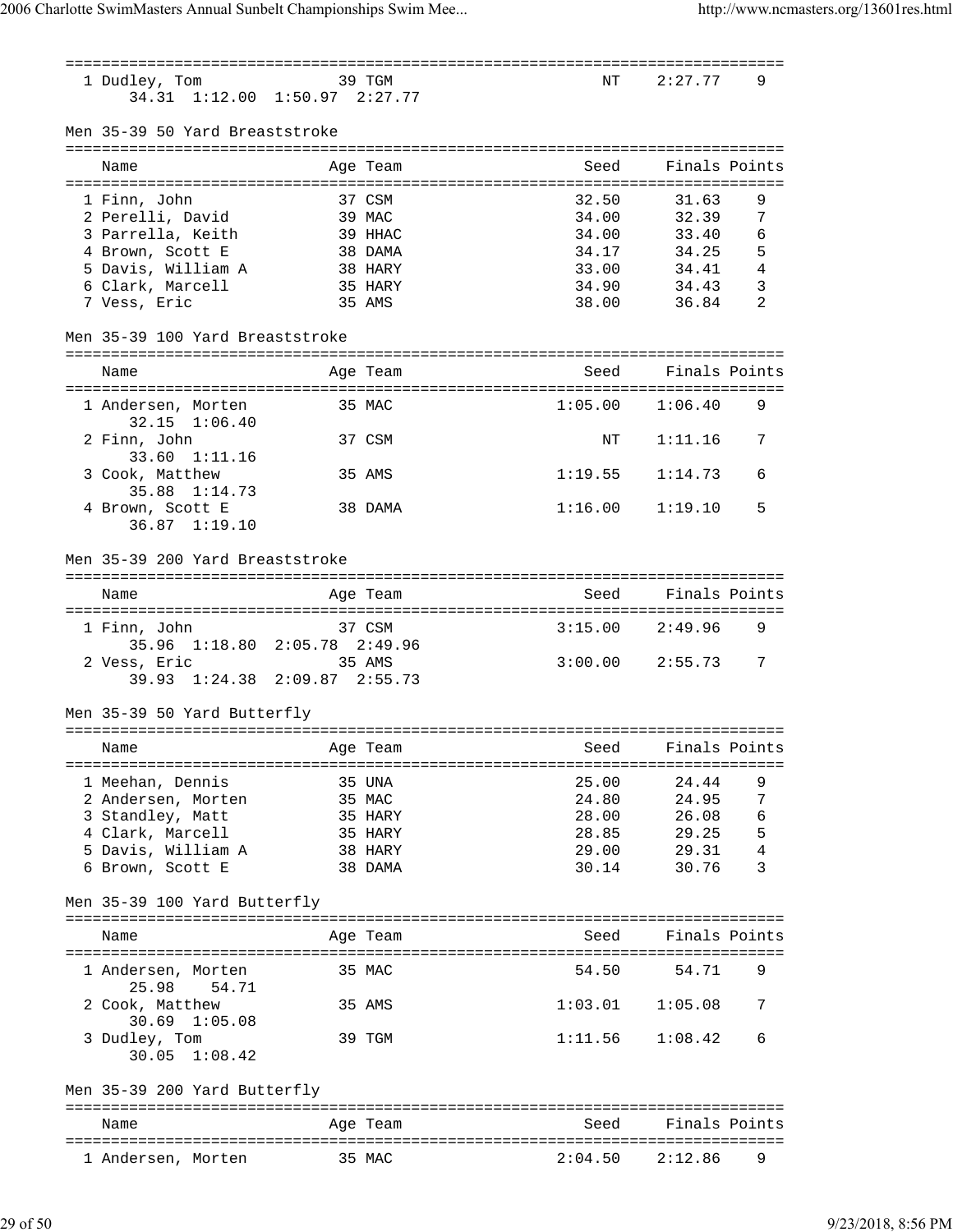29.71 1:04.14 1:38.36 2:12.86

| Men 35-39 100 Yard IM                          |                                         |                     |               |                |
|------------------------------------------------|-----------------------------------------|---------------------|---------------|----------------|
| Name                                           | Age Team                                | Seed                | Finals Points |                |
|                                                |                                         |                     |               |                |
| 1 Meehan, Dennis<br>26.08<br>57.93             | 35 UNA                                  | 57.00               | 57.93         | 9              |
| 2 Andersen, Morten<br>27.24 58.24              | 35 MAC                                  | 57.06               | 58.24         | 7              |
| 3 Cook, Matthew<br>$29.76$ $1:04.95$           | 35 AMS                                  | $1:10.01$ $1:04.95$ |               | 6              |
| 4 Finn, John<br>$29.96$ $1:04.98$              | 37 CSM                                  | 1:10.00             | 1:04.98       | 5              |
| 5 Parrella, Keith                              | 39 HHAC                                 | 1:12.00             | 1:09.27       | 4              |
| 32.84 1:09.27<br>6 Dudley, Tom                 | 39 TGM                                  | 1:10.00             | 1:09.89       | 3              |
| 32.44 1:09.89<br>7 Brown, Scott E              | 38 DAMA                                 | 1:09.13             | 1:10.24       | 2              |
| 32.79 1:10.24<br>8 Perelli, David              | 39 MAC                                  | 1:10.00             | 1:11.46       | $\mathbf{1}$   |
| 34.52 1:11.46<br>9 Vess, Eric<br>34.20 1:12.41 | 35 AMS                                  | 1:12.00             | 1:12.41       |                |
| Men 35-39 200 Yard IM                          |                                         |                     |               |                |
|                                                |                                         |                     |               |                |
| Name                                           | Age Team                                | Seed                | Finals Points |                |
| 1 Andersen, Morten 35 MAC                      | 26.96 1:00.46 1:36.96 2:06.42           | $2:04.27$ $2:06.42$ |               | 9              |
| 2 Cook, Matthew                                | 35 AMS<br>30.85 1:07.45 1:49.72 2:23.69 | $2:26.89$ $2:23.69$ |               | 7              |
| 3 Jewett, Russell                              | 39 MAC<br>35.94 1:19.56 2:07.45 2:42.35 | NT                  | 2:42.35       | 6              |
| Men 40-44 50 Yard Freestyle                    |                                         |                     |               |                |
| Name                                           | Age Team                                | Seed                | Finals Points |                |
| 1 Colvard, John                                | 43 RAM                                  | 24.50               | 24.91         | 9              |
| 2 Darmody, Kevin                               | 44 MAC                                  | 26.95               | 25.99         | 7              |
| 3 Dickerman, Dwight                            | 44 MAC                                  | 28.04               | 27.90         | 6              |
| 4 Miesner, John T                              | 44 CFYM                                 | 28.00               | 28.04         | 5              |
| 5 Spivey, Stowe                                | 43 HARY                                 | 32.00               | 30.50         | $\overline{4}$ |
| 6 Gilmore, John                                | 42 NCMS                                 | 35.00               | 31.70         | 3              |
| Men 40-44 100 Yard Freestyle                   |                                         |                     |               |                |
| Name                                           | Age Team                                | Seed                | Finals Points |                |
| 1 Colvard, John<br>25.19<br>54.73              | 43 RAM                                  | 54.10               | 54.73         | 9              |
| 2 Reading, Tracy<br>27.32<br>57.19             | 44 HARY                                 | 59.00               | 57.19         | 7              |
| 3 Darmody, Kevin<br>29.23 1:01.26              | 44 MAC                                  | 1:02.00             | 1:01.26       | 6              |
| 4 Dickerman, Dwight<br>29.71 1:02.28           | 44 MAC                                  | 1:01.95             | 1:02.28       | 5              |
| 5 Miesner, John T<br>29.86 1:02.35             | 44 CFYM                                 | 1:01.00             | 1:02.35       | 4              |
| 6 Welshofer, John<br>30.85 1:04.04             | 42 MAC                                  | 1:05.00             | 1:04.04       | 3              |

Men 40-44 200 Yard Freestyle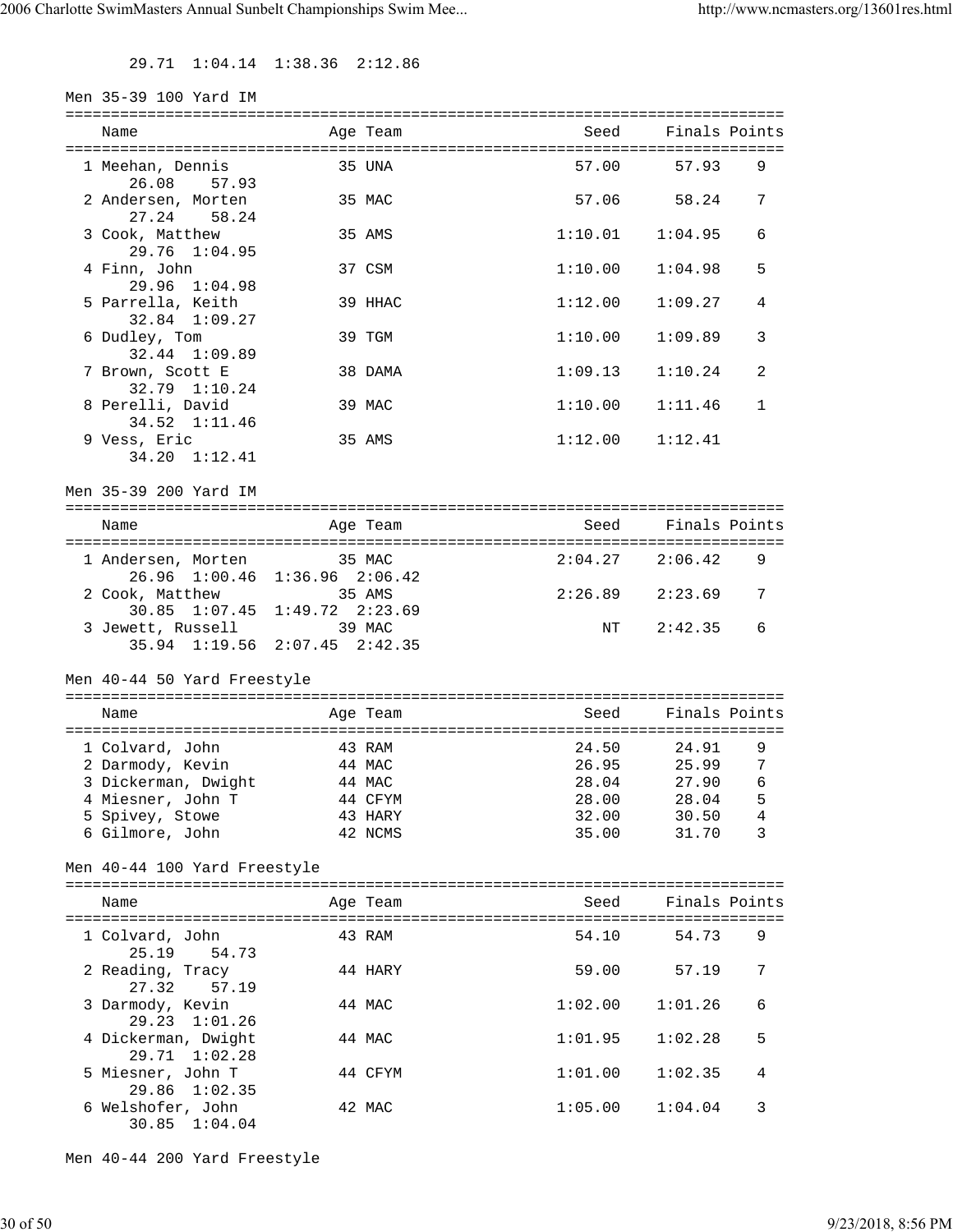=============================================================================== Name and Age Team Seed Finals Points =============================================================================== 1 Hilgen, Thomas 41 MAC 2:05.00 2:00.05 9 28.10 58.18 1:28.90 2:00.05 Men 40-44 500 Yard Freestyle =============================================================================== Name Age Team Seed Finals Points Age Team Seed Finals Points =============================================================================== 1 Hilgen, Thomas 41 MAC 5:45.46 5:41.07 9 31.23 1:05.36 1:40.07 2:15.01 2:50.00 3:24.76 3:59.13 4:33.90 5:08.68 5:41.07 2 Reading, Tracy 44 HARY 6:15.00 6:12.16 7 32.16 1:07.92 1:45.08 2:23.17 3:01.31 3:40.32 4:19.12 4:57.37 5:35.81 6:12.16 3 Miesner, John T 44 CFYM 6:30.00 6:34.86 6 34.61 1:13.07 1:52.74 2:33.55 3:15.05 3:55.86 4:35.80 5:15.62  $5:55.54$  6:34.86 4 Darmody, Kevin 44 MAC 7:30.20 7:16.37 5 38.56 1:21.03 2:06.22 2:51.73 3:37.41 4:22.74 5:07.93 5:52.52 6:36.27 7:16.37 Men 40-44 1650 Yard Freestyle =============================================================================== Name Age Team Seed Finals Points =============================================================================== 1 Fary, Robert 41 CSM NT 19:08.42 9 34.35 1:09.28 1:44.37 2:19.51 2:54.41 3:29.07 4:04.25 4:39.23 5:13.87 5:48.66 6:23.59 6:58.73 7:33.66 8:08.69 8:43.78 9:18.65 9:53.62 10:28.28 11:02.93 11:37.76 12:12.80 12:47.58 13:22.39 13:57.31 14:32.20 15:07.09 15:42.14 16:17.12 16:51.98 17:26.64 18:00.90 18:34.87 19:08.42 2 Miesner, John T 44 CFYM 24:00.00 23:21.83 7 34.87 1:12.66 1:51.21 2:30.91 3:11.60 3:53.11 4:34.43 5:17.06 5:59.76 6:42.45 7:25.19 8:08.05 8:51.33 9:34.56 10:18.51 11:02.07 11:45.41 12:30.18 13:14.08 13:57.47 14:40.78 15:24.89 16:09.14 16:53.12 17:36.62 18:20.66 19:04.07 19:47.79 20:30.96 21:15.58 21:58.56 22:42.07 23:21.83 Men 40-44 50 Yard Backstroke =============================================================================== Name Age Team Seed Finals Points =============================================================================== 1 Colvard, John 43 RAM 29.20 29.61 9<br>
2 Reading, Tracy 35.00 29.63 7<br>
3 Mangrum, John 42 RAM 32.43 34.19 6<br>
4 Welshofer, John 42 MAC 36.00 35.52 5<br>
1 Mangrum, John 42 MAC 36.00 35.52 5 2 Reading, Tracy 44 HARY 35.00 29.63 7 3 Mangrum, John 42 RAM 32.43 34.19 6 4 Welshofer, John 42 MAC 36.00 35.52 5 5 Miesner, John T 44 CFYM 45.00 39.68 4 Men 40-44 100 Yard Backstroke =============================================================================== Name **Age Team** Age Team Seed Finals Points =============================================================================== 1 Mangrum, John 42 RAM 1:09.64 1:08.13 9 33.77 1:08.13 2 Dickerman, Dwight 44 MAC 1:17.08 7 38.26 1:17.08 Men 40-44 200 Yard Backstroke =============================================================================== Name and Age Team Seed Finals Points =============================================================================== 1 Hilgen, Thomas 41 MAC 2:30.00 2:19.37 9 34.44 1:10.29 1:46.06 2:19.37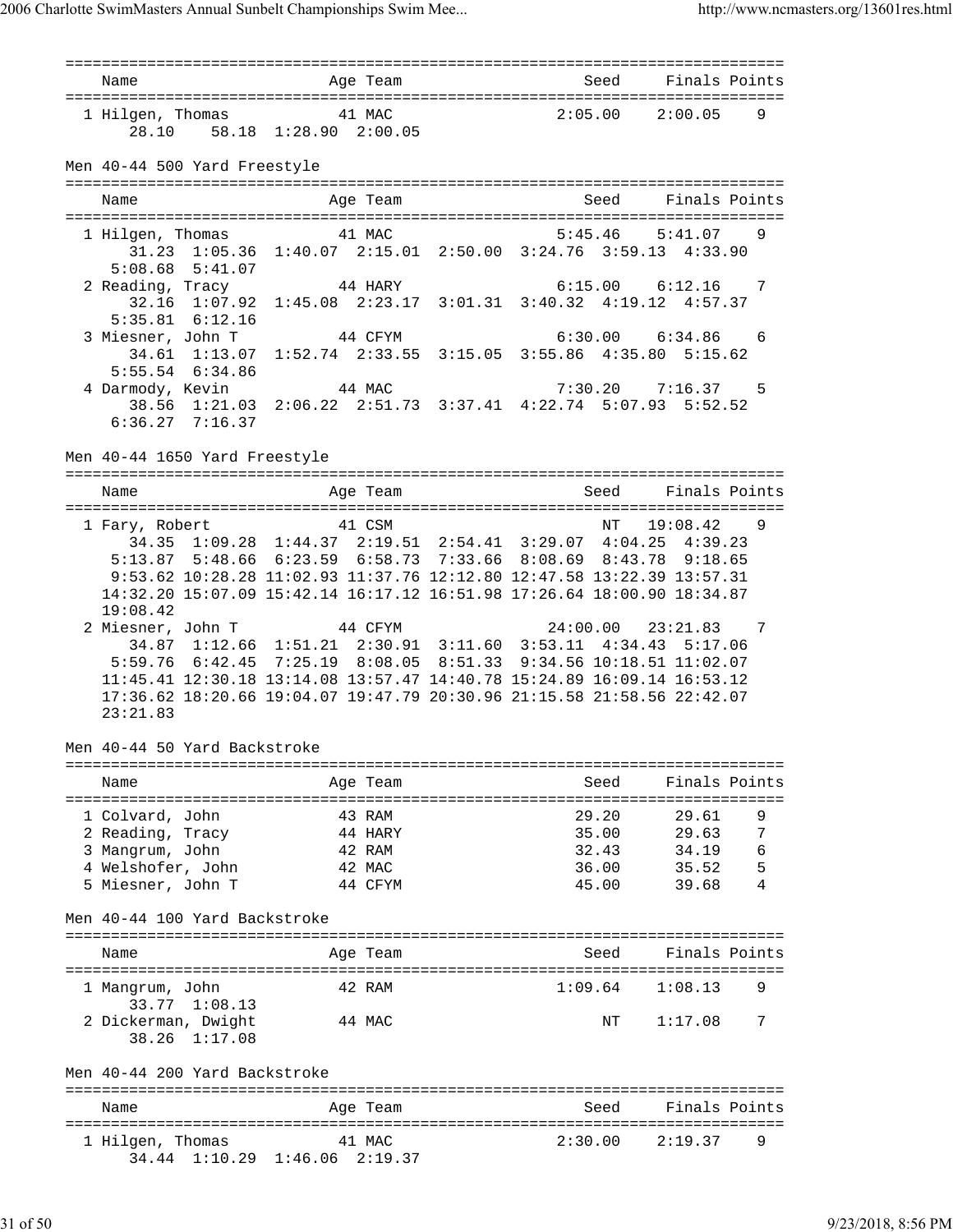| 2 Mangrum, John                      |               |                                        | 42 RAM            |                           | 2:33.05             | 2:28.28        | 7             |
|--------------------------------------|---------------|----------------------------------------|-------------------|---------------------------|---------------------|----------------|---------------|
| 3 Seidler, Howard                    | 35.54 1:12.68 | $1:50.91$ $2:28.28$                    | 44 CSM            | 2:45.00                   |                     | 2:36.16        | 6             |
|                                      | 36.27 1:14.73 | $1:56.88$ $2:36.16$                    |                   |                           |                     |                |               |
|                                      |               |                                        |                   |                           |                     |                |               |
| Men 40-44 50 Yard Breaststroke       |               |                                        |                   |                           |                     |                |               |
| Name                                 |               |                                        | Age Team          |                           | Seed                |                | Finals Points |
|                                      |               | ====================================== |                   | ========================= | =======             |                |               |
| 1 Colvard, John                      |               |                                        | 43 RAM            |                           | 31.60               | 31.97          | 9             |
| 2 Mangrum, John<br>3 Miesner, John T |               |                                        | 42 RAM<br>44 CFYM |                           | 36.39<br>40.00      | 35.24<br>37.66 | 7<br>6        |
| 4 Gilmore, John                      |               |                                        | 42 NCMS           |                           | 45.00               | 38.24          | 5             |
|                                      |               |                                        |                   |                           |                     |                |               |
| Men 40-44 100 Yard Breaststroke      |               |                                        |                   |                           |                     |                |               |
| Name                                 |               |                                        | Age Team          |                           | Seed                |                | Finals Points |
| 1 Mangrum, John                      |               |                                        | 42 RAM            | 1:19.84                   |                     | 1:18.58        | 9             |
|                                      | 37.80 1:18.58 |                                        |                   |                           |                     |                |               |
| 2 Welshofer, John                    |               |                                        | 42 MAC            |                           | NΤ                  | 1:24.81        | 7             |
|                                      | 39.88 1:24.81 |                                        |                   |                           |                     |                |               |
| Men 40-44 200 Yard Breaststroke      |               |                                        |                   |                           |                     |                |               |
|                                      |               |                                        |                   |                           |                     |                |               |
| Name                                 |               |                                        | Age Team          |                           | Seed                |                | Finals Points |
| 1 Mangrum, John                      |               |                                        | 42 RAM            | 2:38.00                   |                     | 2:53.08        | 9             |
|                                      |               | 39.65 1:23.46 2:07.78 2:53.08          |                   |                           |                     |                |               |
|                                      |               |                                        |                   |                           |                     |                |               |
| Men 40-44 50 Yard Butterfly          |               |                                        |                   |                           |                     |                |               |
|                                      |               |                                        |                   |                           |                     |                |               |
| Name                                 |               |                                        | Age Team          |                           | Seed                |                | Finals Points |
|                                      |               |                                        |                   |                           |                     |                |               |
| 1 Colvard, John                      |               |                                        | 43 RAM            |                           | 26.90               | 27.08          | 9             |
| 2 Mangrum, John<br>3 Miesner, John T |               |                                        | 42 RAM<br>44 CFYM |                           | 30.75<br>31.00      | 29.89<br>30.92 | 7<br>6        |
| 4 Welshofer, John                    |               |                                        | 42 MAC            |                           | 35.00               | 31.09          | 5             |
|                                      |               |                                        |                   |                           |                     |                |               |
| Men 40-44 100 Yard Butterfly         |               |                                        |                   |                           |                     |                |               |
| Name                                 |               |                                        | Age Team          |                           | Seed                |                | Finals Points |
|                                      |               |                                        |                   |                           |                     |                |               |
| 1 Mangrum, John                      |               |                                        | 42 RAM            |                           | 1:16.04             | 1:08.18        | 9             |
| 2 Miesner, John T                    | 31.40 1:08.18 |                                        | 44 CFYM           |                           | $1:12.00$ $1:11.00$ |                | 7             |
|                                      | 32.19 1:11.00 |                                        |                   |                           |                     |                |               |
|                                      |               |                                        |                   |                           |                     |                |               |
| Men 40-44 100 Yard IM                |               |                                        |                   |                           |                     |                |               |
| Name                                 |               |                                        | Age Team          |                           | Seed                |                | Finals Points |
|                                      |               |                                        |                   |                           |                     |                |               |
| 1 Colvard, John                      | 28.62 1:02.24 |                                        | 43 RAM            |                           | 1:02.30             | 1:02.24        | 9             |
| 2 Hilgen, Thomas                     |               |                                        | 41 MAC            |                           | 1:07.50             | 1:02.96        | 7             |
|                                      | 30.23 1:02.96 |                                        |                   |                           |                     |                |               |
| 3 Mangrum, John                      |               |                                        | 42 RAM            |                           | 1:10.57             | 1:08.36        | 6             |
| 4 Darmody, Kevin                     | 31.16 1:08.36 |                                        | 44 MAC            |                           | 1:15.00             | 1:12.58        | 5             |
|                                      | 33.36 1:12.58 |                                        |                   |                           |                     |                |               |
| 5 Dickerman, Dwight                  |               |                                        | 44 MAC            |                           | 1:11.00             | 1:12.76        | 4             |
| 6 Miesner, John T                    | 33.39 1:12.76 |                                        | 44 CFYM           |                           | 1:12.00             | 1:14.05        | 3             |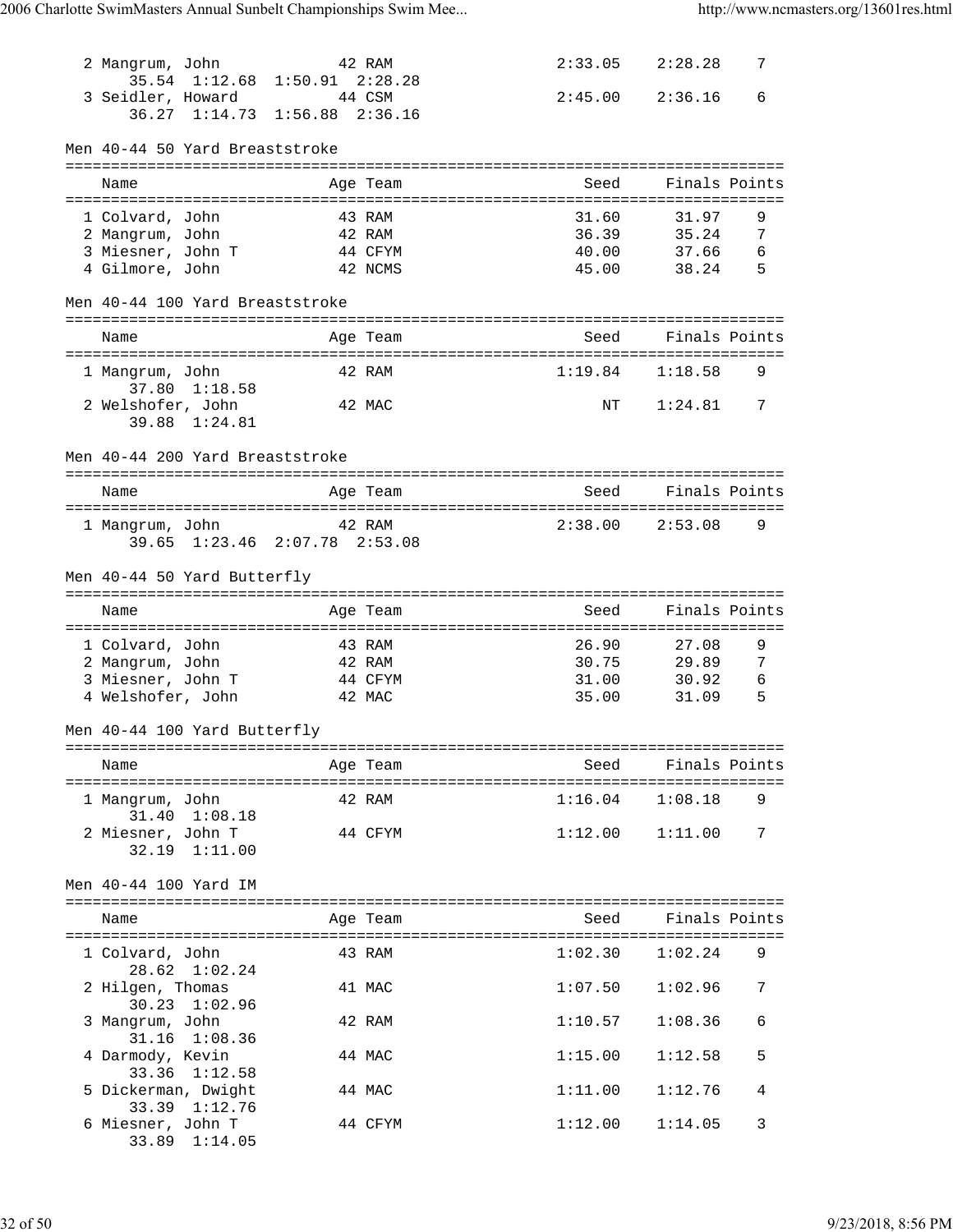| Men 40-44 200 Yard IM                 |                                         |         |                 |              |
|---------------------------------------|-----------------------------------------|---------|-----------------|--------------|
| Name                                  | Age Team                                | Seed    | Finals Points   |              |
| 1 Hilgen, Thomas                      | 41 MAC<br>30.16 1:05.31 1:45.94 2:16.45 | 2:20.57 | 2:16.45         | 9            |
| 2 Mangrum, John                       | 42 RAM<br>30.55 1:08.50 1:52.91 2:26.68 | 2:30.00 | 2:26.68         | 7            |
| 3 Miesner, John T<br>31.69 1:15.71    | 44 CFYM<br>$2:04.75$ $2:43.96$          | 2:44.00 | 2:43.96         | 6            |
| 4 Dickerman, Dwight<br>33.16 1:14.81  | 44 MAC<br>$2:07.13$ $2:46.35$           | 2:49.00 | 2:46.35         | 5            |
| 5 Darmody, Kevin<br>$32.98$ $1:18.29$ | 44 MAC<br>$2:10.04$ $2:49.05$           | 2:53.15 | 2:49.05         | 4            |
| Men 45-49 50 Yard Freestyle           |                                         |         |                 |              |
| Name                                  | Age Team                                | Seed    | Finals Points   |              |
| 1 Klein, Jonathan                     | 48 THAT                                 | 24.03   | 24.08           | 9            |
| 2 Dyer, Andy                          | 47 AWJ                                  | 24.70   | 24.53           | 7            |
| 3 Voss, Frank                         | 45 CA                                   | 26.10   | 25.22           | 6            |
| 4 Lee, Doug                           | 49 CSM                                  | 26.50   | 27.09           | 5            |
| 5 Johnson, Ken                        | 48 CSM                                  | 27.00   | 27.44           | 4            |
| 6 Hartley, Larry S                    | 46 AMS                                  | 27.89   | 27.67           | 3            |
| 7 Adamson, Kenet                      | 47 AMS                                  |         | 29.19 28.94     | 2            |
| 8 Arizmendi, Mark                     | 46 NCMS                                 | NΤ      | 30.40           | $\mathbf{1}$ |
| 9 McKee, Bob                          | 49 MAC                                  | 32.14   | 31.73           |              |
| 10 Acheson, Scott                     | 47 HARY                                 | 35.00   | 33.23           |              |
| Men 45-49 100 Yard Freestyle          |                                         |         |                 |              |
|                                       |                                         |         |                 |              |
| Name                                  | Age Team                                | Seed    | Finals Points   |              |
|                                       |                                         |         |                 |              |
| 1 Klein, Jonathan                     | 48 THAT                                 | 53.26   | 52.26           | 9            |
| 25.21 52.26<br>2 Dyer, Andy           | 47 AWJ                                  | 54.00   | 55.05           | 7            |
| 26.81<br>55.05                        |                                         |         |                 |              |
| 3 Blank, Jon                          | 45 RAM                                  | 53.00   | 55.79           | 6            |
| 26.30<br>55.79                        |                                         |         |                 |              |
| 4 Hartley, Larry S                    | 46 AMS                                  | 1:05.00 | 59.46           | 5            |
| 28.44<br>59.46                        |                                         |         |                 |              |
| 5 Johnson, Ken                        | 48 CSM                                  |         | $1:00.00$ 59.57 | 4            |
| 28.63<br>59.57                        |                                         |         |                 |              |
| 6 Lucas, Jeff<br>29.22 1:00.19        | 48 CFYM                                 | 1:03.00 | 1:00.19         | 3            |
| 7 Lee, Doug<br>29.56 1:00.43          | 49 CSM                                  | 1:00.00 | 1:00.43         | 2            |
| 8 Voss, Frank<br>25.12 1:06.60        | 45 CA                                   | 59.50   | 1:06.60         | $\mathbf{1}$ |
| 9 Adamson, Kenet<br>31.54 1:07.92     | 47 AMS                                  | 1:05.86 | 1:07.92         |              |
| 10 Acheson, Scott<br>36.44 1:15.89    | 47 HARY                                 | 1:17.00 | 1:15.89         |              |
| Men 45-49 200 Yard Freestyle          |                                         |         |                 |              |
| Name                                  | Age Team                                | Seed    | Finals Points   |              |
|                                       |                                         |         |                 |              |
| 1 Hollett, Peter G                    | 45 NCMS                                 | 1:57.50 | 1:54.85         | 9            |
| 27.50                                 | 56.47 1:26.15 1:54.85                   |         |                 |              |
| 2 Klein, Jonathan                     | 48 THAT                                 | 1:57.58 | 1:57.61         | 7            |
| 26.92<br>57.03                        | $1:27.88$ $1:57.61$                     |         |                 |              |
| 3 Siegel, Craig                       | 47 TRYM<br>28.57 59.39 1:30.86 2:02.65  | 2:05.00 | 2:02.65         | 6            |
|                                       |                                         |         |                 |              |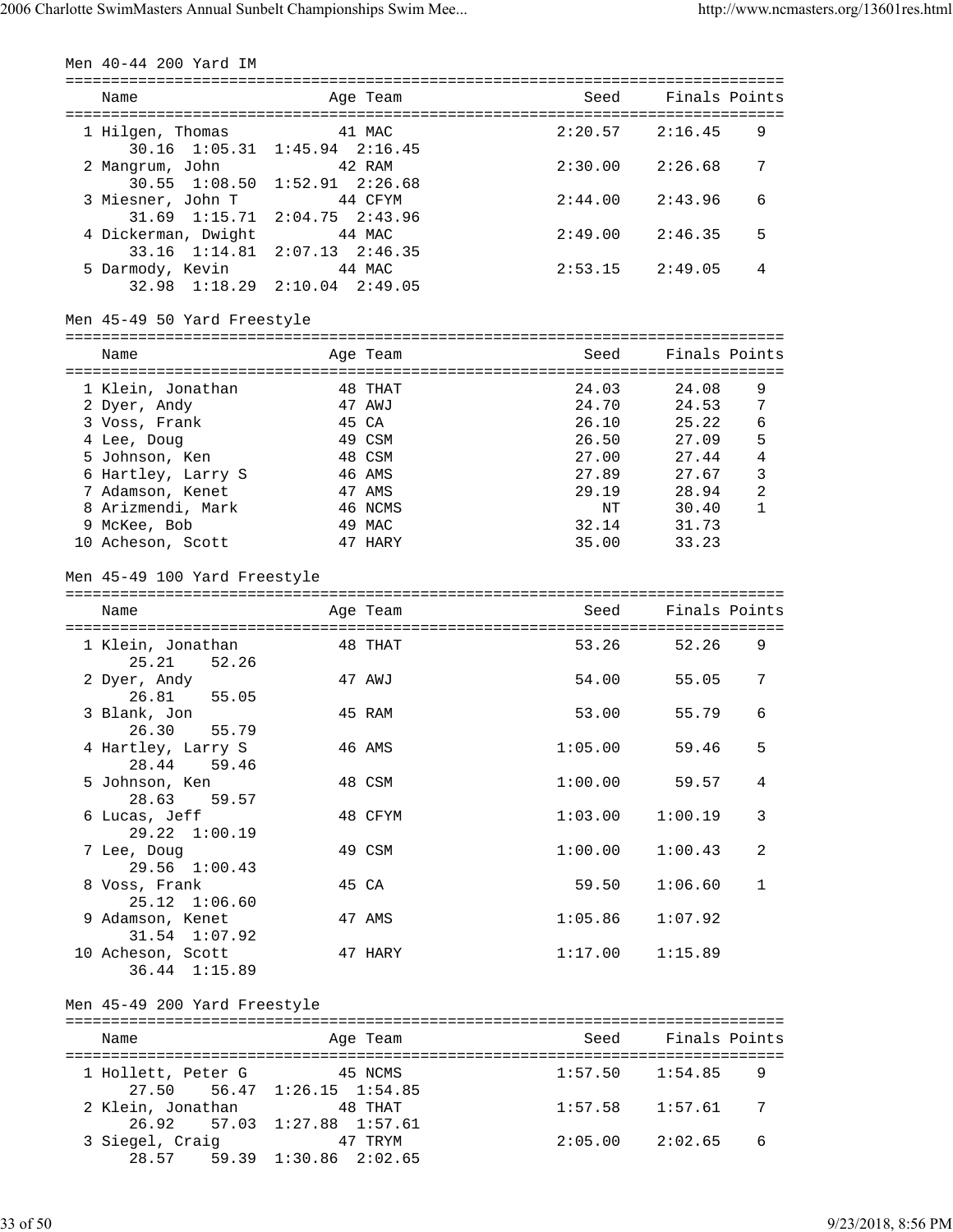4 McNichols, James 45 AMS 2:24.21 2:09.54 5 30.72 1:03.97 1:37.34 2:09.54 5 Cottam, James A 49 NCMS 2:05.00 2:09.55 4 30.75 1:03.05 1:36.03 2:09.55 6 Hartley, Larry S 46 AMS 2:21.11 2:12.96 3 29.86 1:03.53 1:38.96 2:12.96 7 McKee, Bob 49 MAC 2:50.00 2:43.25 2 37.21 1:18.71 2:02.05 2:43.25 8 Acheson, Scott 47 HARY 2:50.00 2:47.20 1 38.69 1:21.18 2:04.40 2:47.20 Men 45-49 500 Yard Freestyle =============================================================================== Name and Age Team Seed Finals Points =============================================================================== 1 Siegel, Craig 47 TRYM 5:45.00 5:39.99 9 32.08 1:06.33 1:40.60 2:15.60 2:50.01 3:24.17 3:58.00 4:31.94  $32.00$   $1.2$ <br>5:06.33 5:39.99 2 Hartley, Larry S 46 AMS 6:38.00 6:06.69 7 32.40 1:09.39 1:48.32 2:27.10 3:05.02 3:42.56 4:20.58 4:57.30  $5:33.36$  6:06.69 3 Lucas, Jeff 48 CFYM 6:45.00 6:47.07 6 34.99 1:13.01 1:52.98 2:33.86 3:15.10 3:56.57 4:38.75 5:21.79 6:04.86 6:47.07 Men 45-49 1000 Yard Freestyle =============================================================================== Name Age Team Seed Finals Points =============================================================================== 1 Hollett, Peter G 45 NCMS 10:38.00 10:59.35 9 30.20 1:02.35 1:34.79 2:07.41 2:40.07 3:12.78 3:45.79 4:18.77 4:51.82 5:24.58 5:57.29 6:30.00 7:03.14 7:36.20 8:09.39 8:43.11 9:16.68 9:50.67 10:25.26 10:59.35 Men 45-49 1650 Yard Freestyle =============================================================================== Name and Age Team Seed Finals Points =============================================================================== 1 Lucas, Jeff 48 CFYM 23:30.00 23:29.99 9 37.02 1:16.95 1:57.83 2:38.72 3:20.85 4:02.37 4:43.62 5:24.39 6:05.41 6:47.11 7:27.76 8:08.68 8:49.53 9:30.49 10:11.65 10:52.64 11:34.87 12:16.99 12:59.01 13:40.69 14:24.00 15:07.11 15:51.12 16:38.61 17:24.11 18:12.22 18:59.05 19:45.86 20:32.59 21:18.58 22:01.85 22:46.89 23:29.99 2 Acheson, Scott 47 HARY 33:00.00 27:12.98 7 46.09 1:32.45 2:20.34 3:09.18 3:57.85 4:47.31 5:38.78 6:28.40 7:19.28 8:07.81 8:57.69 9:48.03 10:37.25 11:27.13 12:16.22 13:06.27 13:55.96 14:45.86 15:36.24 16:25.71 17:16.79 18:08.19 18:56.60 19:47.64 20:37.68 21:27.09 22:16.51 23:09.08 23:59.95 24:50.00 25:39.08 26:27.67 27:12.98 3 Less, Dale 46 BUMS 29:53.00 27:29.39 6 47.87 1:37.22 2:26.55 3:16.23 4:06.47 4:57.10 5:47.15 6:37.11 7:27.05 8:17.38 9:08.07 9:58.34 10:48.88 11:38.97 12:29.46 13:20.22 14:10.72 15:01.15 15:50.61 16:41.07 17:32.05 18:22.59 19:12.20 20:02.97 20:53.95 21:44.27 22:34.25 23:24.28 24:13.64 25:02.90 25:51.73 26:39.92 27:29.39 Men 45-49 50 Yard Backstroke =============================================================================== Name **Age Team** Age Team Seed Finals Points =============================================================================== 1 Klein, Jonathan 48 THAT 28.07 27.68 9 2 Voss, Frank 45 CA 33.10 30.74 7

 3 Hartley, Larry S 46 AMS 33.58 32.10 6 4 McNichols, James 45 AMS 35.73 32.80 5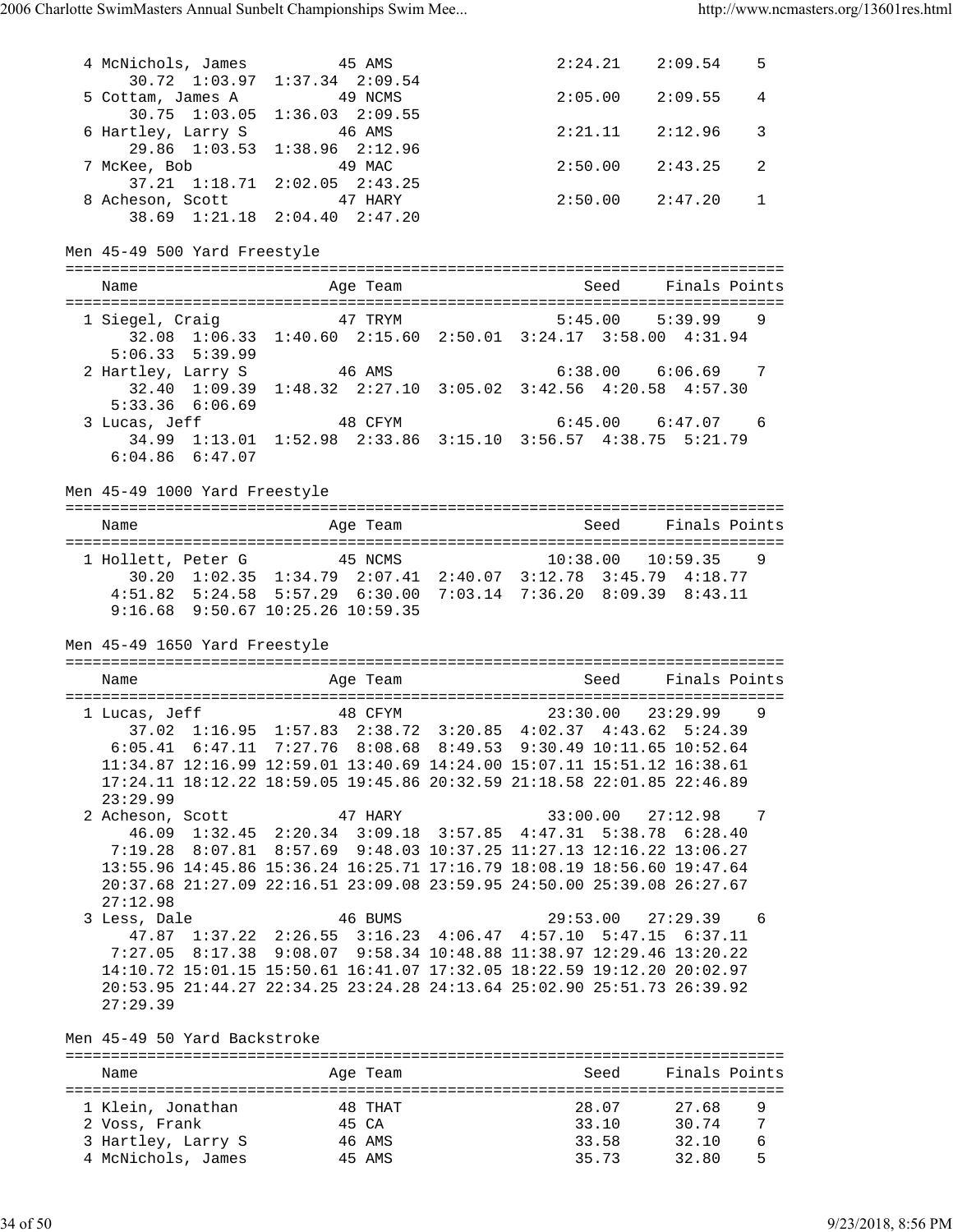| 5 Lee, Doug                                   |                      | 49 CSM           | 33.00          | 33.19               | 4      |
|-----------------------------------------------|----------------------|------------------|----------------|---------------------|--------|
| 6 Johnson, Ken                                |                      | 48 CSM           | 35.00          | 34.67               | 3      |
| 7 Lucas, Jeff                                 |                      | 48 CFYM          | 39.00          | 35.52               | 2      |
|                                               |                      |                  |                |                     |        |
| Men 45-49 100 Yard Backstroke                 |                      |                  |                |                     |        |
| Name                                          |                      | Age Team         | Seed           | Finals Points       |        |
|                                               |                      |                  |                |                     |        |
| 1 Klein, Jonathan<br>28.38 58.18              |                      | 48 THAT          | 59.35          | 58.18               | 9      |
| 2 McNichols, James<br>33.48 1:08.96           |                      | 45 AMS           | 1:14.33        | 1:08.96             | 7      |
| 3 Voss, Frank<br>35.06<br>1:09.73             |                      | 45 CA            | 1:14.50        | 1:09.73             | 6      |
| 4 Lee, Doug<br>34.75 1:11.85                  |                      | 49 CSM           | 1:15.00        | 1:11.85             | 5      |
| 5 Johnson, Ken<br>$36.24$ $1:12.53$           |                      | 48 CSM           | 1:12.00        | 1:12.53             | 4      |
| Men 45-49 200 Yard Backstroke                 |                      |                  |                |                     |        |
| Name                                          |                      | Age Team         | Seed           | Finals Points       |        |
| 1 Klein, Jonathan                             |                      | 48 THAT          | 3:11.35        | 2:11.76             | 9      |
| 30.90 1:04.99 1:39.11 2:11.76                 |                      |                  |                |                     |        |
| 2 Johnson, Ken                                |                      | 48 CSM           | 2:45.00        | 2:42.69             | 7      |
| 39.67 1:21.13 2:02.83 2:42.69                 |                      |                  |                |                     |        |
| Men 45-49 50 Yard Breaststroke                |                      |                  |                |                     |        |
| Name                                          |                      | Age Team         | Seed           | Finals Points       |        |
| ==================                            | ==================== |                  |                |                     |        |
| 1 Blank, Jon                                  |                      | 45 RAM           | 29.00          | 29.43               | 9      |
| 2 Dyer, Andy                                  |                      | 47 AWJ           | 29.50          | 30.44               | 7      |
| 3 Lucas, Jeff<br>4 Voss, Frank                |                      | 48 CFYM<br>45 CA | 31.50<br>35.20 | 31.63<br>33.13      | 6<br>5 |
| 5 Lee, Doug                                   |                      | 49 CSM           | 33.00          | 34.13               | 4      |
| 6 Adamson, Kenet                              |                      | 47 AMS           | 37.03          | 35.75               | 3      |
| 7 Hartley, Larry S                            |                      | 46 AMS           | 37.76          | 35.88               | 2      |
| 8 McKee, Bob                                  |                      | 49 MAC           | 42.12          | 41.90               | 1      |
| Men 45-49 100 Yard Breaststroke               |                      |                  |                |                     |        |
|                                               |                      |                  |                |                     |        |
| Name                                          |                      | Age Team         | Seed           | Finals Points       |        |
| 1 Blank, Jon<br>31.16 1:06.34                 |                      | 45 RAM           |                | $1:03.00$ $1:06.34$ | 9      |
| 2 Dyer, Andy<br>32.33 1:07.70                 |                      | 47 AWJ           | 1:05.50        | 1:07.70             | 7      |
| 3 Lucas, Jeff<br>34.05 1:11.53                |                      | 48 CFYM          | 1:11.00        | 1:11.53             | 6      |
| 4 Voss, Frank<br>$35.52$ $1:13.90$            |                      | 45 CA            | 1:16.80        | 1:13.90             | 5      |
| 5 Lee, Doug<br>35.47 1:14.31                  |                      | 49 CSM           | 1:13.00        | 1:14.31             | 4      |
| 6 Adamson, Kenet<br>38.46 1:19.60             |                      | 47 AMS           | 1:20.40        | 1:19.60             | 3      |
| Men 45-49 200 Yard Breaststroke               |                      |                  |                |                     |        |
| Name                                          |                      | Age Team         | Seed           | Finals Points       |        |
| 1 Blank, Jon<br>32.72 1:09.60 1:48.43 2:28.63 |                      | 45 RAM           | 2:18.80        | 2:28.63             | 9      |
| 2 Lucas, Jeff                                 |                      | 48 CFYM          | 2:39.00        | 2:44.55             | 7      |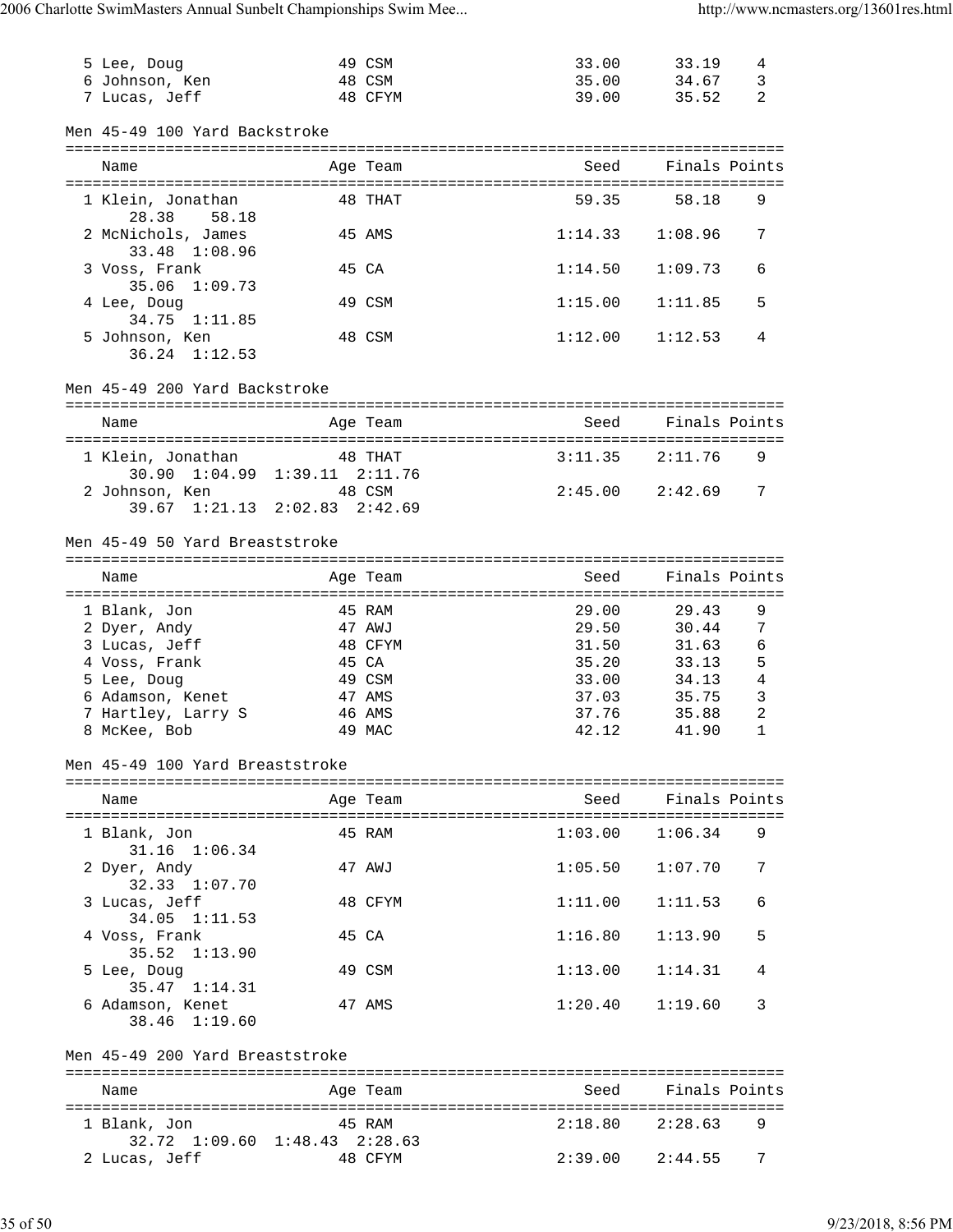| 36.38<br>1:17.41<br>3 Adamson, Kenet<br>38.40              | $2:00.70$ $2:44.55$<br>47 AMS<br>$1:21.92$ $2:08.01$ $2:52.30$ |         |                | $2:57.00$ $2:52.30$ | 6              |
|------------------------------------------------------------|----------------------------------------------------------------|---------|----------------|---------------------|----------------|
| Men 45-49 50 Yard Butterfly                                |                                                                |         |                |                     |                |
| Name                                                       | Age Team                                                       |         | Seed           | Finals Points       |                |
| 1 Klein, Jonathan                                          |                                                                | 48 THAT | 25.41          | 25.60               | 9              |
| 2 Blank, Jon                                               | 45 RAM                                                         |         | NΤ             | 26.81               | 7              |
| 3 Phillips, John                                           | 47 CSM                                                         |         | NΤ             | 26.89               | 6              |
| 4 Dyer, Andy                                               | 47 AWJ                                                         |         | 26.90          | 27.25               | 5              |
| 5 Voss, Frank<br>6 McNichols, James                        | 45 CA<br>45 AMS                                                |         | 29.80<br>31.87 | 28.33<br>29.08      | 4<br>3         |
| 7 Lee, Doug                                                | 49 CSM                                                         |         | 29.00          | 29.09               | 2              |
| 8 Adamson, Kenet                                           | 47 AMS                                                         |         | 30.47          | 30.41               | 1              |
| Men 45-49 100 Yard Butterfly                               |                                                                |         |                |                     |                |
| Name                                                       | Age Team                                                       |         | Seed           | Finals Points       |                |
|                                                            |                                                                |         |                |                     |                |
| 1 Klein, Jonathan<br>27.15<br>57.33                        |                                                                | 48 THAT | 58.16          | 57.33               | 9              |
| 2 Phillips, John                                           | 47 CSM                                                         |         | NΤ             | 59.39               | 7              |
| 3 Cottam, James A                                          |                                                                | 49 NCMS | 1:05.00        | 1:05.01             | 6              |
| 30.07 1:05.01                                              |                                                                |         | 1:09.40        |                     | 5              |
| 4 McNichols, James<br>$31.15$ $1:06.10$                    | 45 AMS                                                         |         |                | 1:06.10             |                |
| 5 Johnson, Ken                                             | 48 CSM                                                         |         | 1:15.00        | 1:13.86             | 4              |
| 31.89 1:13.86                                              |                                                                |         |                |                     |                |
| Men 45-49 100 Yard IM                                      |                                                                |         |                |                     |                |
|                                                            |                                                                |         |                |                     |                |
| Name                                                       | Age Team                                                       |         | Seed           | Finals Points       |                |
|                                                            | 47 AWJ                                                         |         | 1:00.50        | 1:00.82             | 9              |
| 1 Dyer, Andy<br>$28.70 \quad 1:00.82$                      |                                                                |         |                |                     |                |
| 2 Blank, Jon<br>28.71 1:01.80                              | 45 RAM                                                         |         | 58.10          | 1:01.80             | 7              |
| 3 Voss, Frank                                              | 45 CA                                                          |         | 1:09.30        | 1:05.35             | 6              |
| 31.08 1:05.35<br>4 Lee, Doug                               | 49 CSM                                                         |         |                | $1:06.00$ $1:07.95$ | 5              |
| 31.83 1:07.95                                              |                                                                |         |                |                     |                |
| 5 Lucas, Jeff<br>34.11 1:08.58                             |                                                                | 48 CFYM |                | $1:11.00$ $1:08.58$ | 4              |
| 6 Johnson, Ken                                             | 48 CSM                                                         |         | 1:09.00        | 1:09.26             | 3              |
| 31.94 1:09.26<br>7 Hartley, Larry S                        | 46 AMS                                                         |         | 1:23.00        | 1:11.08             | $\overline{2}$ |
| 32.44 1:11.08                                              |                                                                |         |                |                     |                |
| 8 Adamson, Kenet<br>34.14 1:13.58                          | 47 AMS                                                         |         | 1:13.00        | 1:13.58             | $\mathbf{1}$   |
| 9 McKee, Bob                                               | 49 MAC                                                         |         | 1:27.26        | 1:24.27             |                |
| 41.05 1:24.27                                              |                                                                |         |                |                     |                |
| Men 45-49 200 Yard IM                                      |                                                                |         |                |                     |                |
| Name                                                       | Age Team                                                       |         |                | Seed Finals Points  |                |
| 1 Phillips, John 47 CSM                                    |                                                                |         | NT             | 2:22.68             | 9              |
| 29.43 1:06.52 1:49.04 2:22.68                              |                                                                |         |                |                     |                |
| 2 Cottam, James A 49 NCMS<br>30.27 1:07.41 1:50.14 2:25.72 |                                                                |         |                | $2:20.00$ $2:25.72$ | 7              |
| 3 Lucas, Jeff                                              | 48 CFYM                                                        |         |                | $2:45.00$ $2:36.32$ | 6              |
| 34.30 1:15.54 1:58.27 2:36.32<br>4 Johnson, Ken            | 48 CSM                                                         |         | 2:35.00        | 2:38.84             | 5              |

36 of 50 9/23/2018, 8:56 PM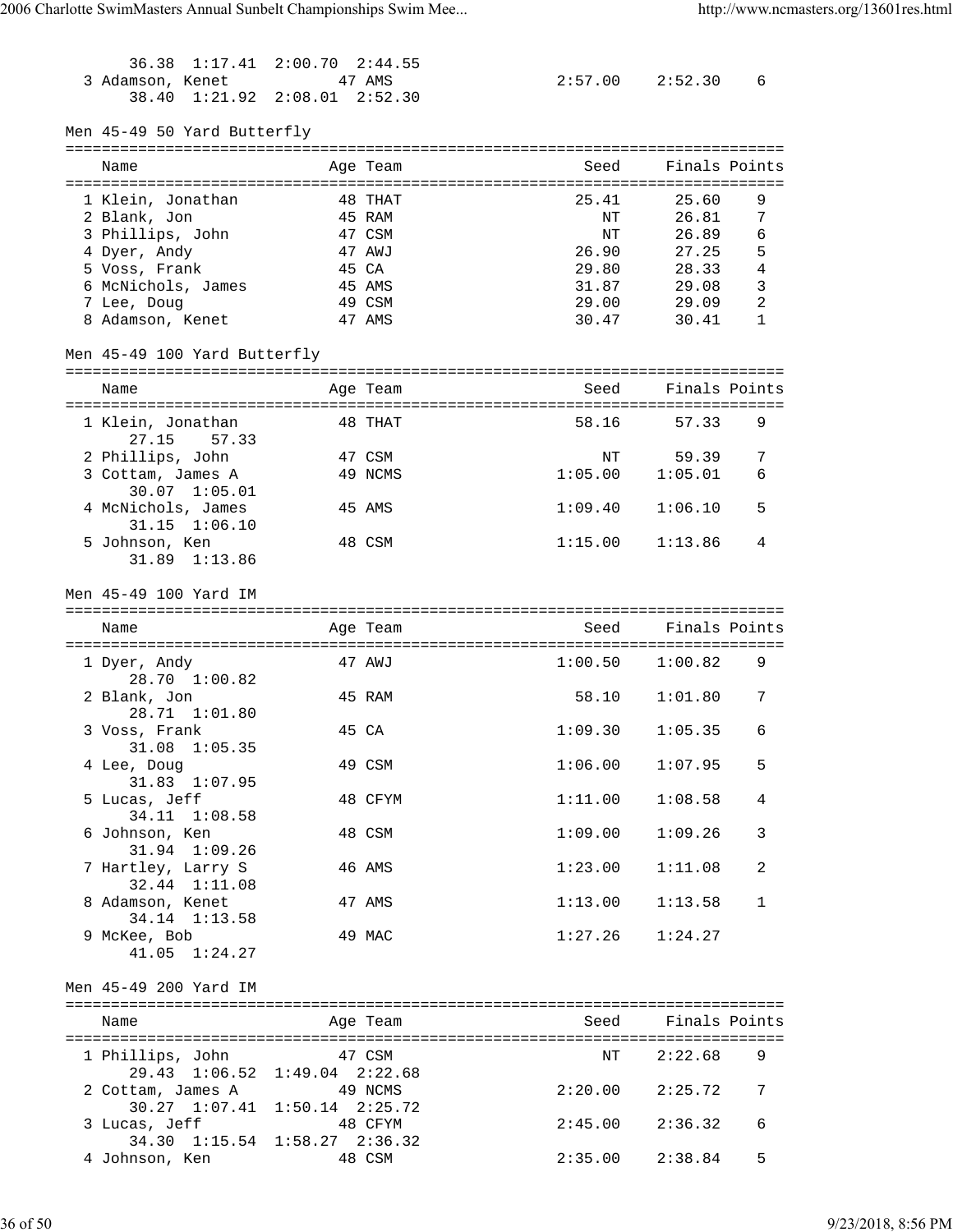31.76 1:14.04 2:00.32 2:38.84 5 Adamson, Kenet 47 AMS 2:43.50 2:43.69 4 32.60 1:16.93 2:05.20 2:43.69 Men 45-49 400 Yard IM =============================================================================== Name Age Team Seed Finals Points =============================================================================== 1 Cottam, James A 49 NCMS 5:05.00 5:09.21 9 32.55 1:09.20 1:51.07 2:32.21 3:16.14 3:59.41 4:35.12 5:09.21 2 Lucas, Jeff 48 CFYM 6:30.00 5:48.87 7 39.64 1:25.89 2:13.96 3:01.52 3:45.64 4:30.96 5:11.23 5:48.87 Men 50-54 50 Yard Freestyle =============================================================================== Name and Age Team Seed Finals Points =============================================================================== 1 Schmitz, Bob 53 THAT 25.60 25.30 9<br>2 Bober, Richard 54 CSM 27.00 26.06 7 2 Bober, Richard 54 CSM 27.00 26.06 7 3 McGraw, Dennis 54 THAT 27.00 26.73 6 4 Miller, Richard N 51 NCMS 27.00 27.01 5 5 Boder, Bob 54 CFYM 29.00 29.59 4 6 Stone, Jeff 54 TGM 36.00 29.74 3 7 Coddington, Henry V 54 NCMS 33.79 33.49 2 Men 50-54 100 Yard Freestyle =============================================================================== Name Age Team Seed Finals Points =============================================================================== 1 Gilchrist, Donald 51 THAT 54.00 54.99 26.59 54.99 2 Schmitz, Bob 53 THAT 55.35 57.68 7 26.79 57.68<br>3 Boder, Bob 54 CFYM 1:05.00 1:05.46 6 31.27 1:05.46 Men 50-54 200 Yard Freestyle =============================================================================== Name and Age Team Seed Finals Points =============================================================================== 1 Ferroggiaro, Fred 52 NCMS 29.54 1:00.57 1:30.88 2:00.30 2 McGraw, Dennis 54 THAT 2:19.00 2:10.99 7 30.63 1:03.88 1:37.96 2:10.99 3 Bober, Richard 54 CSM 2:15.00 2:17.33 6 30.41 1:04.64 1:40.78 2:17.33 4 Miller, Richard N 51 NCMS 2:12.00 2:18.83 5 31.69 1:06.84 1:43.05 2:18.83 Men 50-54 500 Yard Freestyle =============================================================================== Name **Age Team** Age Team Seed Finals Points =============================================================================== 1 Ferroggiaro, Fred 52 NCMS 30.08 1:02.27 1:34.96 2:07.80 2:40.58 3:13.32 3:46.02 4:18.98 4:52.08 5:23.53 2 Boder, Bob 54 CFYM 7:00.00 7:08.89 7 36.95 1:17.80 2:01.24 2:45.78 3:29.59 4:14.06 4:59.39 5:44.00 6:27.90 7:08.89 Men 50-54 1650 Yard Freestyle =============================================================================== Name and Age Team Seed Finals Points =============================================================================== 1 Ferroggiaro, Fred 52 NCMS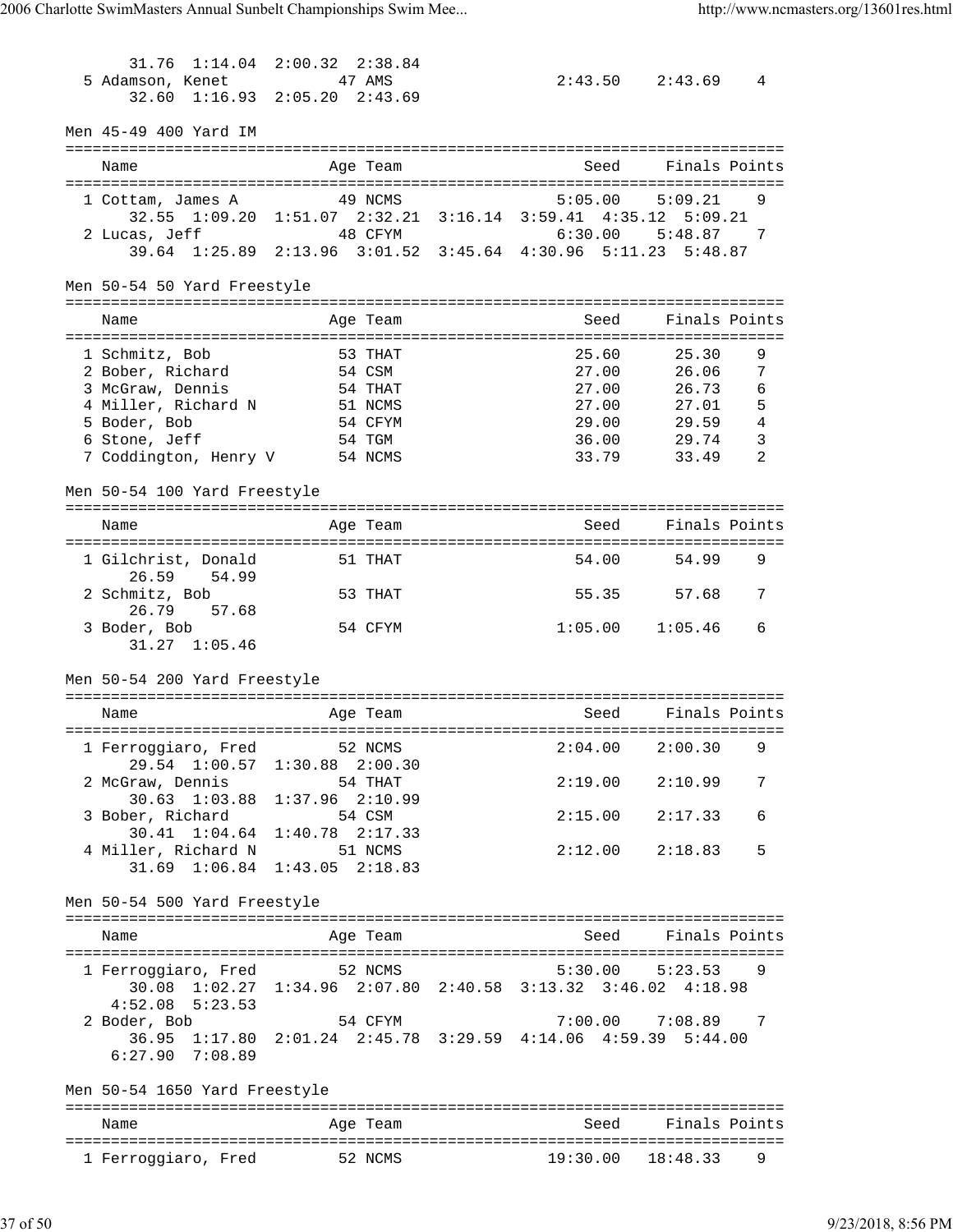| 14:16.60 14:51.06 15:25.22 15:59.47 16:33.65 17:07.81 17:41.70 18:15.56<br>18:48.33<br>2 Miller, Richard N 51 NCMS 21:50.00 23:09.75<br>35.27 1:34.18 2:37.51 3:16.20 3:55.95 4:36.58 5:22.87 6:03.23<br>$21:50.00$ $23:09.75$ 7<br>6:44.06 7:25.58 8:07.89 8:48.91 9:30.67 10:12.28 10:54.00 11:35.82<br>12:16.82 12:58.42 13:39.88 14:21.14 15:02.09 15:43.27 16:24.54 17:05.40<br>17:46.20 18:27.18 19:08.43 19:49.45 20:30.42 21:11.16 21:51.58 22:31.63<br>23:09.75<br>3 Boder, Bob<br>54 CFYM<br>24:00.00 24:41.94<br>-6<br>38.37 1:20.40 2:04.41 2:51.17 3:35.15 4:19.02 5:03.49 5:49.29<br>6:34.33 7:19.26 8:05.08 8:49.74 9:34.99 10:20.52 11:05.98 11:53.01<br>12:39.25 13:24.58 14:09.83 14:55.59 15:40.91 16:26.18 17:12.03 17:57.77<br>18:43.75 19:28.69 20:14.47 20:59.85 21:45.57 22:30.53 23:15.52 23:59.81<br>24:41.94<br>Men 50-54 50 Yard Backstroke<br>Seed<br>Finals Points<br>Name<br>Age Team<br>1 Boder, Bob<br>54 CFYM<br>40.00   40.91<br>9<br>2 Coddington, Henry V 54 NCMS<br>38.21 45.00 7<br>Men 50-54 100 Yard Backstroke<br>Seed<br>Finals Points<br>Name<br>Age Team<br>1 Ferroggiaro, Fred 52 NCMS<br>$1:01.00$ $1:00.32$<br>9<br>$29.83 \quad 1:00.32$<br>2 Gilchrist, Donald<br>51 THAT<br>1:04.50<br>1:05.53<br>7<br>$32.01$ $1:05.53$<br>3 Bober, Richard<br>54 CSM<br>1:10.00<br>1:07.84<br>6<br>33.53 1:07.84<br>4 McGraw, Dennis<br>54 THAT<br>1:30.00<br>1:13.27<br>5<br>36.12 1:13.27<br>5 Boder, Bob<br>54 CFYM<br>1:30.00<br>1:30.78<br>4<br>44.67 1:30.78<br>Men 50-54 50 Yard Breaststroke<br>Finals Points<br>Seed<br>Name<br>Age Team<br>9<br>1 Gilchrist, Donald<br>51 THAT<br>31.50<br>31.74<br>31.77 32.36<br>7<br>2 Schmitz, Bob<br>53 THAT<br>6<br>3 Stone, Jeff<br>54 TGM<br>38.00<br>33.51<br>5<br>4 Coxhead, George<br>53 CSM<br>33.50<br>33.63<br>5 Boder, Bob<br>54 CFYM<br>39.00<br>39.24<br>4<br>Men 50-54 100 Yard Breaststroke<br>Finals Points<br>Seed<br>Age Team<br>Name<br>1:09.00<br>1 Gilchrist, Donald<br>51 THAT<br>1:10.02<br>9<br>32.99 1:10.02<br>2 Schmitz, Bob<br>53 THAT<br>1:10.28<br>1:11.40<br>7<br>34.02 1:11.40<br>3 Boder, Bob<br>54 CFYM<br>1:25.00<br>1:28.69<br>6<br>41.67 1:28.69<br>Men 50-54 200 Yard Breaststroke<br>Finals Points<br>Seed<br>Name<br>Age Team | 32.10 1:06.77 1:41.40 2:16.20 2:50.86 3:25.46 3:59.87 4:34.67<br>5:09.32 5:43.82 6:18.37 6:52.83 7:27.16 8:01.21 8:35.44 9:09.40<br>9:43.48 10:17.45 10:51.30 11:25.08 11:59.12 12:33.59 13:07.84 13:42.11 |  |  |  |  |
|----------------------------------------------------------------------------------------------------------------------------------------------------------------------------------------------------------------------------------------------------------------------------------------------------------------------------------------------------------------------------------------------------------------------------------------------------------------------------------------------------------------------------------------------------------------------------------------------------------------------------------------------------------------------------------------------------------------------------------------------------------------------------------------------------------------------------------------------------------------------------------------------------------------------------------------------------------------------------------------------------------------------------------------------------------------------------------------------------------------------------------------------------------------------------------------------------------------------------------------------------------------------------------------------------------------------------------------------------------------------------------------------------------------------------------------------------------------------------------------------------------------------------------------------------------------------------------------------------------------------------------------------------------------------------------------------------------------------------------------------------------------------------------------------------------------------------------------------------------------------------------------------------------------------------------------------------------------------------------------------------------------------------------------------------------------------------------------------------------------------------------------------------------------------------------------------------------------------------------------------------------|------------------------------------------------------------------------------------------------------------------------------------------------------------------------------------------------------------|--|--|--|--|
|                                                                                                                                                                                                                                                                                                                                                                                                                                                                                                                                                                                                                                                                                                                                                                                                                                                                                                                                                                                                                                                                                                                                                                                                                                                                                                                                                                                                                                                                                                                                                                                                                                                                                                                                                                                                                                                                                                                                                                                                                                                                                                                                                                                                                                                          |                                                                                                                                                                                                            |  |  |  |  |
|                                                                                                                                                                                                                                                                                                                                                                                                                                                                                                                                                                                                                                                                                                                                                                                                                                                                                                                                                                                                                                                                                                                                                                                                                                                                                                                                                                                                                                                                                                                                                                                                                                                                                                                                                                                                                                                                                                                                                                                                                                                                                                                                                                                                                                                          |                                                                                                                                                                                                            |  |  |  |  |
|                                                                                                                                                                                                                                                                                                                                                                                                                                                                                                                                                                                                                                                                                                                                                                                                                                                                                                                                                                                                                                                                                                                                                                                                                                                                                                                                                                                                                                                                                                                                                                                                                                                                                                                                                                                                                                                                                                                                                                                                                                                                                                                                                                                                                                                          |                                                                                                                                                                                                            |  |  |  |  |
|                                                                                                                                                                                                                                                                                                                                                                                                                                                                                                                                                                                                                                                                                                                                                                                                                                                                                                                                                                                                                                                                                                                                                                                                                                                                                                                                                                                                                                                                                                                                                                                                                                                                                                                                                                                                                                                                                                                                                                                                                                                                                                                                                                                                                                                          |                                                                                                                                                                                                            |  |  |  |  |
|                                                                                                                                                                                                                                                                                                                                                                                                                                                                                                                                                                                                                                                                                                                                                                                                                                                                                                                                                                                                                                                                                                                                                                                                                                                                                                                                                                                                                                                                                                                                                                                                                                                                                                                                                                                                                                                                                                                                                                                                                                                                                                                                                                                                                                                          |                                                                                                                                                                                                            |  |  |  |  |
|                                                                                                                                                                                                                                                                                                                                                                                                                                                                                                                                                                                                                                                                                                                                                                                                                                                                                                                                                                                                                                                                                                                                                                                                                                                                                                                                                                                                                                                                                                                                                                                                                                                                                                                                                                                                                                                                                                                                                                                                                                                                                                                                                                                                                                                          |                                                                                                                                                                                                            |  |  |  |  |
|                                                                                                                                                                                                                                                                                                                                                                                                                                                                                                                                                                                                                                                                                                                                                                                                                                                                                                                                                                                                                                                                                                                                                                                                                                                                                                                                                                                                                                                                                                                                                                                                                                                                                                                                                                                                                                                                                                                                                                                                                                                                                                                                                                                                                                                          |                                                                                                                                                                                                            |  |  |  |  |
|                                                                                                                                                                                                                                                                                                                                                                                                                                                                                                                                                                                                                                                                                                                                                                                                                                                                                                                                                                                                                                                                                                                                                                                                                                                                                                                                                                                                                                                                                                                                                                                                                                                                                                                                                                                                                                                                                                                                                                                                                                                                                                                                                                                                                                                          |                                                                                                                                                                                                            |  |  |  |  |
|                                                                                                                                                                                                                                                                                                                                                                                                                                                                                                                                                                                                                                                                                                                                                                                                                                                                                                                                                                                                                                                                                                                                                                                                                                                                                                                                                                                                                                                                                                                                                                                                                                                                                                                                                                                                                                                                                                                                                                                                                                                                                                                                                                                                                                                          |                                                                                                                                                                                                            |  |  |  |  |
|                                                                                                                                                                                                                                                                                                                                                                                                                                                                                                                                                                                                                                                                                                                                                                                                                                                                                                                                                                                                                                                                                                                                                                                                                                                                                                                                                                                                                                                                                                                                                                                                                                                                                                                                                                                                                                                                                                                                                                                                                                                                                                                                                                                                                                                          |                                                                                                                                                                                                            |  |  |  |  |
|                                                                                                                                                                                                                                                                                                                                                                                                                                                                                                                                                                                                                                                                                                                                                                                                                                                                                                                                                                                                                                                                                                                                                                                                                                                                                                                                                                                                                                                                                                                                                                                                                                                                                                                                                                                                                                                                                                                                                                                                                                                                                                                                                                                                                                                          |                                                                                                                                                                                                            |  |  |  |  |
|                                                                                                                                                                                                                                                                                                                                                                                                                                                                                                                                                                                                                                                                                                                                                                                                                                                                                                                                                                                                                                                                                                                                                                                                                                                                                                                                                                                                                                                                                                                                                                                                                                                                                                                                                                                                                                                                                                                                                                                                                                                                                                                                                                                                                                                          |                                                                                                                                                                                                            |  |  |  |  |
|                                                                                                                                                                                                                                                                                                                                                                                                                                                                                                                                                                                                                                                                                                                                                                                                                                                                                                                                                                                                                                                                                                                                                                                                                                                                                                                                                                                                                                                                                                                                                                                                                                                                                                                                                                                                                                                                                                                                                                                                                                                                                                                                                                                                                                                          |                                                                                                                                                                                                            |  |  |  |  |
|                                                                                                                                                                                                                                                                                                                                                                                                                                                                                                                                                                                                                                                                                                                                                                                                                                                                                                                                                                                                                                                                                                                                                                                                                                                                                                                                                                                                                                                                                                                                                                                                                                                                                                                                                                                                                                                                                                                                                                                                                                                                                                                                                                                                                                                          |                                                                                                                                                                                                            |  |  |  |  |
|                                                                                                                                                                                                                                                                                                                                                                                                                                                                                                                                                                                                                                                                                                                                                                                                                                                                                                                                                                                                                                                                                                                                                                                                                                                                                                                                                                                                                                                                                                                                                                                                                                                                                                                                                                                                                                                                                                                                                                                                                                                                                                                                                                                                                                                          |                                                                                                                                                                                                            |  |  |  |  |
|                                                                                                                                                                                                                                                                                                                                                                                                                                                                                                                                                                                                                                                                                                                                                                                                                                                                                                                                                                                                                                                                                                                                                                                                                                                                                                                                                                                                                                                                                                                                                                                                                                                                                                                                                                                                                                                                                                                                                                                                                                                                                                                                                                                                                                                          |                                                                                                                                                                                                            |  |  |  |  |
|                                                                                                                                                                                                                                                                                                                                                                                                                                                                                                                                                                                                                                                                                                                                                                                                                                                                                                                                                                                                                                                                                                                                                                                                                                                                                                                                                                                                                                                                                                                                                                                                                                                                                                                                                                                                                                                                                                                                                                                                                                                                                                                                                                                                                                                          |                                                                                                                                                                                                            |  |  |  |  |
|                                                                                                                                                                                                                                                                                                                                                                                                                                                                                                                                                                                                                                                                                                                                                                                                                                                                                                                                                                                                                                                                                                                                                                                                                                                                                                                                                                                                                                                                                                                                                                                                                                                                                                                                                                                                                                                                                                                                                                                                                                                                                                                                                                                                                                                          |                                                                                                                                                                                                            |  |  |  |  |
|                                                                                                                                                                                                                                                                                                                                                                                                                                                                                                                                                                                                                                                                                                                                                                                                                                                                                                                                                                                                                                                                                                                                                                                                                                                                                                                                                                                                                                                                                                                                                                                                                                                                                                                                                                                                                                                                                                                                                                                                                                                                                                                                                                                                                                                          |                                                                                                                                                                                                            |  |  |  |  |
|                                                                                                                                                                                                                                                                                                                                                                                                                                                                                                                                                                                                                                                                                                                                                                                                                                                                                                                                                                                                                                                                                                                                                                                                                                                                                                                                                                                                                                                                                                                                                                                                                                                                                                                                                                                                                                                                                                                                                                                                                                                                                                                                                                                                                                                          |                                                                                                                                                                                                            |  |  |  |  |
|                                                                                                                                                                                                                                                                                                                                                                                                                                                                                                                                                                                                                                                                                                                                                                                                                                                                                                                                                                                                                                                                                                                                                                                                                                                                                                                                                                                                                                                                                                                                                                                                                                                                                                                                                                                                                                                                                                                                                                                                                                                                                                                                                                                                                                                          |                                                                                                                                                                                                            |  |  |  |  |
|                                                                                                                                                                                                                                                                                                                                                                                                                                                                                                                                                                                                                                                                                                                                                                                                                                                                                                                                                                                                                                                                                                                                                                                                                                                                                                                                                                                                                                                                                                                                                                                                                                                                                                                                                                                                                                                                                                                                                                                                                                                                                                                                                                                                                                                          |                                                                                                                                                                                                            |  |  |  |  |
|                                                                                                                                                                                                                                                                                                                                                                                                                                                                                                                                                                                                                                                                                                                                                                                                                                                                                                                                                                                                                                                                                                                                                                                                                                                                                                                                                                                                                                                                                                                                                                                                                                                                                                                                                                                                                                                                                                                                                                                                                                                                                                                                                                                                                                                          |                                                                                                                                                                                                            |  |  |  |  |
|                                                                                                                                                                                                                                                                                                                                                                                                                                                                                                                                                                                                                                                                                                                                                                                                                                                                                                                                                                                                                                                                                                                                                                                                                                                                                                                                                                                                                                                                                                                                                                                                                                                                                                                                                                                                                                                                                                                                                                                                                                                                                                                                                                                                                                                          |                                                                                                                                                                                                            |  |  |  |  |
|                                                                                                                                                                                                                                                                                                                                                                                                                                                                                                                                                                                                                                                                                                                                                                                                                                                                                                                                                                                                                                                                                                                                                                                                                                                                                                                                                                                                                                                                                                                                                                                                                                                                                                                                                                                                                                                                                                                                                                                                                                                                                                                                                                                                                                                          |                                                                                                                                                                                                            |  |  |  |  |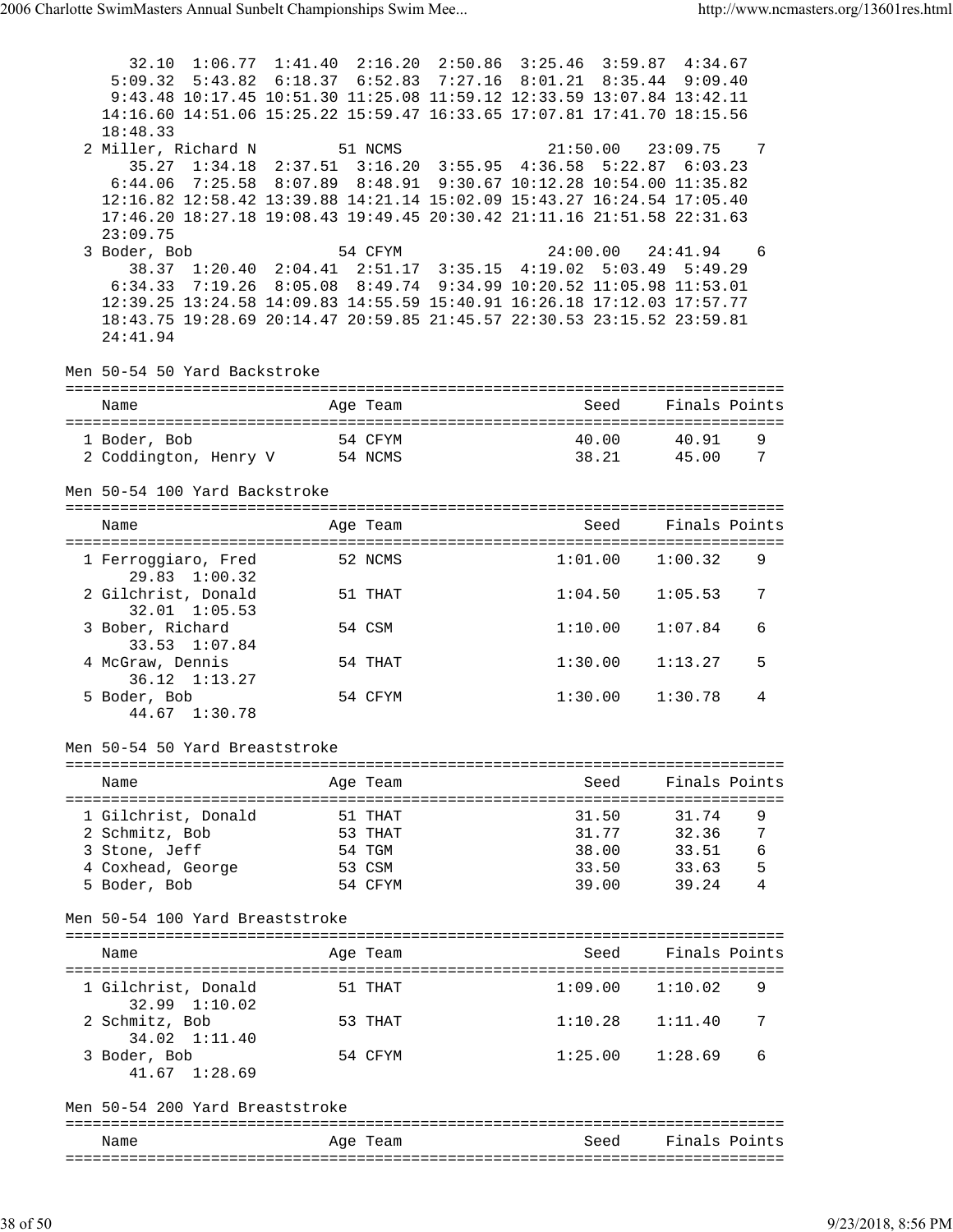| 1 Gilchrist, Donald<br>34.09 1:11.57 1:50.43 2:30.16                 | 51 THAT  |         | $2:30.00$ $2:30.16$ | 9 |
|----------------------------------------------------------------------|----------|---------|---------------------|---|
| 2 Schmitz, Bob<br>33.87 1:12.96 1:54.37 2:35.84                      | 53 THAT  | 2:37.20 | 2:35.84             | 7 |
| Men 50-54 50 Yard Butterfly                                          |          |         |                     |   |
| Name                                                                 | Age Team | Seed    | Finals Points       |   |
| 1 Gilchrist, Donald                                                  | 51 THAT  | 26.50   | 27.13               | 9 |
| 2 Schmitz, Bob                                                       | 53 THAT  | 29.27   | 28.74               | 7 |
| 3 Boder, Bob                                                         | 54 CFYM  | 40.00   | 39.07               | 6 |
| Men 50-54 100 Yard Butterfly                                         |          |         |                     |   |
| Name                                                                 | Age Team | Seed    | Finals Points       |   |
| 1 Gilchrist, Donald<br>28.60 1:01.31                                 | 51 THAT  | 1:00.00 | 1:01.31             | 9 |
| 2 Coxhead, George<br>$30.64$ $1:04.95$                               | 53 CSM   | 1:05.20 | 1:04.95             | 7 |
| 3 Bober, Richard<br>$31.10 \quad 1:06.61$                            | 54 CSM   | 1:08.00 | 1:06.61             | 6 |
| 4 McGraw, Dennis<br>31.19 1:09.37                                    | 54 THAT  | 1:19.00 | 1:09.37             | 5 |
| 5 Miller, Richard N<br>34.13 1:14.27                                 | 51 NCMS  | 1:20.00 | 1:14.27             | 4 |
| Men 50-54 200 Yard Butterfly                                         |          |         |                     |   |
| Name                                                                 | Age Team | Seed    | Finals Points       |   |
|                                                                      |          |         |                     |   |
| 1 Ferroggiaro, Fred 52 NCMS<br>$32.84$ $1:10.12$ $1:48.43$ $2:25.42$ |          | 2:30.00 | 2:25.42             | 9 |
| Men 50-54 100 Yard IM                                                |          |         |                     |   |
|                                                                      |          |         |                     |   |
|                                                                      |          |         |                     |   |
| Name                                                                 | Age Team | Seed    | Finals Points       |   |
| 1 Gilchrist, Donald<br>28.81 1:01.69                                 | 51 THAT  |         | $1:02.50$ $1:01.69$ | 9 |
| 2 Schmitz, Bob<br>$31.05$ $1:06.23$                                  | 53 THAT  | 1:06.65 | 1:06.23             | 7 |
| 3 Coxhead, George<br>31.74 1:06.73                                   | 53 CSM   | 1:05.00 | 1:06.73             | 6 |
| 4 McGraw, Dennis<br>33.00 1:13.16                                    | 54 THAT  | 1:19.00 | 1:13.16             | 5 |
| 5 Stone, Jeff<br>38.56 1:18.71                                       | 54 TGM   | 1:20.00 | 1:18.71             | 4 |
| 6 Boder, Bob<br>40.01 1:21.88                                        | 54 CFYM  | 1:25.00 | 1:21.88             | 3 |
| 7 Coddington, Henry V<br>45.66 1:40.54                               | 54 NCMS  | 1:30.00 | 1:40.54             | 2 |
| Men 50-54 200 Yard IM                                                |          |         |                     |   |
| Name                                                                 | Age Team | Seed    | Finals Points       |   |
| 1 Gilchrist, Donald 51 THAT<br>29.20 1:04.86 1:44.00 2:16.11         |          |         | $2:15.00$ $2:16.11$ | 9 |
| Men 55-59 50 Yard Freestyle                                          |          |         |                     |   |
| Name                                                                 | Age Team | Seed    | Finals Points       |   |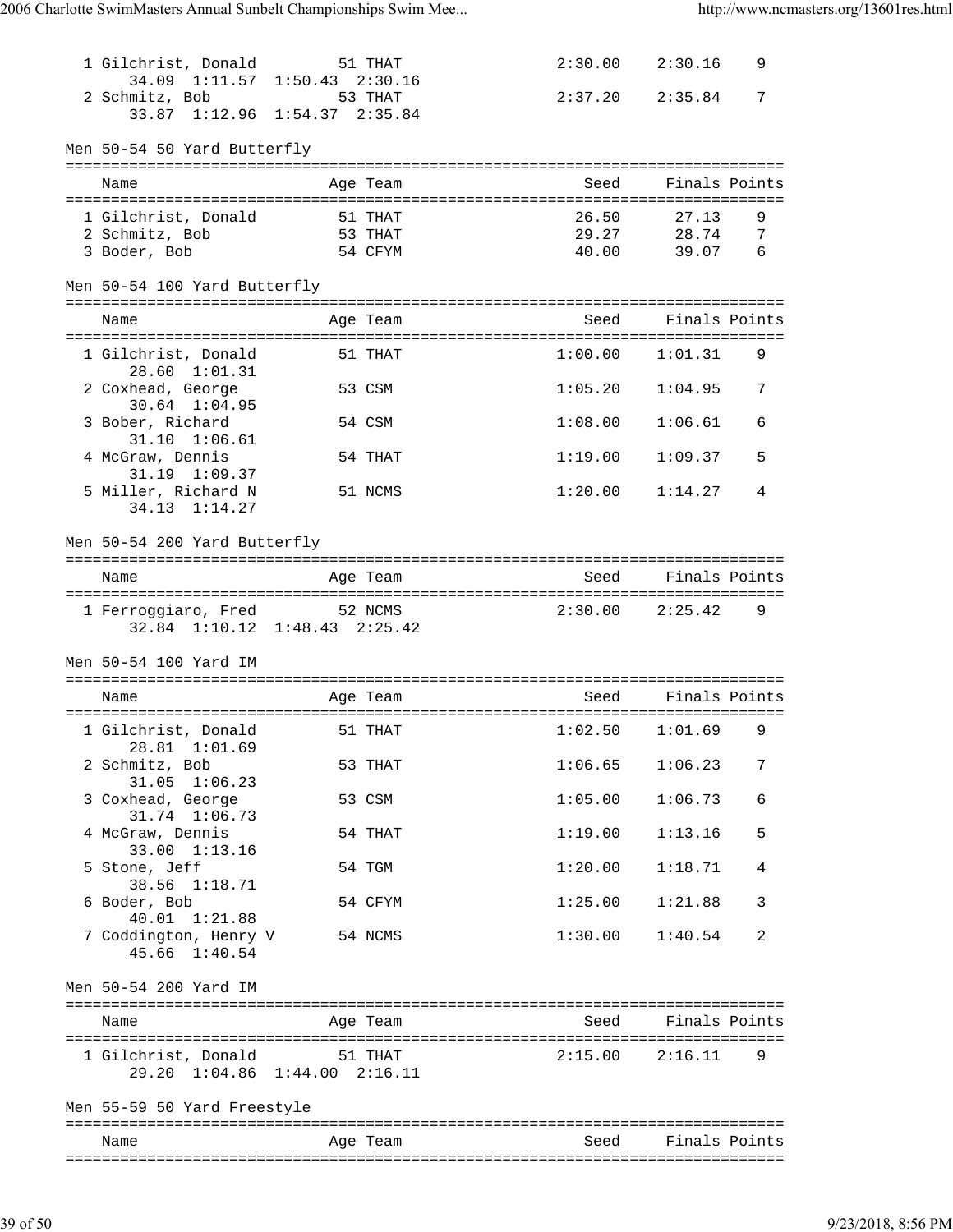| 1 Glass, Ernie                | 56 CSM                                                                                                                               | 26.00               | 26.16               | 9               |
|-------------------------------|--------------------------------------------------------------------------------------------------------------------------------------|---------------------|---------------------|-----------------|
| 2 Calandro, James J           | 59 MAC                                                                                                                               | 27.20               | 27.66               | 7               |
| 3 Richelson, Andrew           | 58 TMS                                                                                                                               | 27.60               | 27.87               | $6\phantom{1}6$ |
| 4 Thibeault, James            | 59 CFYM                                                                                                                              | 30.00               | 32.50               | 5               |
| 5 Payne, Bob                  | 55 NCMS                                                                                                                              | NΤ                  | 33.66               | $\overline{4}$  |
| 6 Fumi, Leonard               | 56 MAC                                                                                                                               | 38.00               | 38.06               | 3               |
|                               |                                                                                                                                      |                     |                     |                 |
| Men 55-59 100 Yard Freestyle  |                                                                                                                                      |                     |                     |                 |
|                               |                                                                                                                                      |                     |                     |                 |
| Name                          | Age Team                                                                                                                             |                     | Seed Finals Points  |                 |
| 1 Glass, Ernie                | 56 CSM                                                                                                                               |                     | 58.50 58.36         | 9               |
| 27.86<br>58.36                |                                                                                                                                      |                     |                     |                 |
| 2 Calandro, James J           | 59 MAC                                                                                                                               | 1:02.00             | 1:03.74             | 7               |
| $30.55$ $1:03.74$             |                                                                                                                                      |                     |                     |                 |
| 3 Thibeault, James            | 59 CFYM                                                                                                                              | 1:30.00             | 1:13.14             | 6               |
| 33.87 1:13.14                 |                                                                                                                                      |                     |                     |                 |
| 4 Fumi, Leonard               | 56 MAC                                                                                                                               | $1:29.00$ $1:25.42$ |                     | 5               |
| $41.00 \quad 1:25.42$         |                                                                                                                                      |                     |                     |                 |
|                               |                                                                                                                                      |                     |                     |                 |
| Men 55-59 200 Yard Freestyle  |                                                                                                                                      |                     |                     |                 |
|                               |                                                                                                                                      |                     |                     |                 |
| Name                          | Age Team                                                                                                                             |                     | Seed Finals Points  |                 |
|                               |                                                                                                                                      |                     |                     |                 |
| 1 Glass, Ernie                | 56 CSM                                                                                                                               |                     | $2:13.00$ $2:14.98$ | 9               |
|                               | 31.26 1:06.12 1:41.85 2:14.98                                                                                                        |                     |                     |                 |
| 2 Thibeault, James 59 CFYM    |                                                                                                                                      | 2:45.00             | 2:46.92             | 7               |
|                               | 37.66 1:20.79 2:05.90 2:46.92                                                                                                        |                     |                     |                 |
| 3 Fumi, Leonard 56 MAC        |                                                                                                                                      | NT                  | 3:07.65             | 6               |
|                               | 43.03 1:30.36 2:18.95 3:07.65                                                                                                        |                     |                     |                 |
|                               |                                                                                                                                      |                     |                     |                 |
| Men 55-59 500 Yard Freestyle  |                                                                                                                                      |                     |                     |                 |
|                               |                                                                                                                                      |                     |                     |                 |
|                               |                                                                                                                                      |                     |                     |                 |
| Name                          | Age Team                                                                                                                             |                     | Seed Finals Points  |                 |
|                               |                                                                                                                                      |                     |                     |                 |
| 1 Glass, Ernie                | 56 CSM                                                                                                                               |                     | $6:20.00$ $6:18.97$ | 9               |
|                               | 33.34 1:11.38 1:50.70 2:30.64 3:10.09 3:49.06 4:27.98 5:06.68                                                                        |                     |                     |                 |
| $5:44.18$ $6:18.97$           |                                                                                                                                      |                     |                     |                 |
|                               | 2 Thibeault, James 59 CFYM                                                                                                           | 7:30.00             | 7:30.65             | 7               |
|                               | 37.80 1:20.92 2:07.32 2:55.05 3:41.95 4:28.66 5:14.99 6:01.36                                                                        |                     |                     |                 |
| $6:46.67$ $7:30.65$           |                                                                                                                                      |                     |                     |                 |
|                               |                                                                                                                                      |                     |                     |                 |
| Men 55-59 1000 Yard Freestyle |                                                                                                                                      |                     |                     |                 |
|                               |                                                                                                                                      |                     |                     |                 |
| Name                          | Age Team                                                                                                                             | Seed                | Finals Points       |                 |
|                               |                                                                                                                                      |                     |                     |                 |
| 1 Glass, Ernie                | 56 CSM                                                                                                                               | 13:20.00            | 13:01.68            | 9               |
|                               | 33.74 1:12.26 1:52.39 2:32.52 3:12.83 3:53.45 4:34.56 5:15.12                                                                        |                     |                     |                 |
|                               | 5:55.31 6:35.05 7:14.29 7:53.38 8:32.43 9:11.60 9:50.09 10:29.37                                                                     |                     |                     |                 |
|                               | 11:08.07 11:46.35 12:24.62 13:01.68<br>59 CFYM                                                                                       | 14:30.00            | 15:32.67            | 7               |
| 2 Thibeault, James            |                                                                                                                                      |                     |                     |                 |
|                               | 36.14 1:18.18 2:03.95 2:50.51 3:37.73 4:26.07 5:14.20 6:03.67<br>6:51.42 7:39.73 8:25.93 9:13.23 10:01.46 10:49.74 11:36.13 12:23.85 |                     |                     |                 |
|                               | 13:11.28 13:59.09 14:46.34 15:32.67                                                                                                  |                     |                     |                 |
|                               |                                                                                                                                      |                     |                     |                 |
| Men 55-59 1650 Yard Freestyle |                                                                                                                                      |                     |                     |                 |
|                               |                                                                                                                                      |                     |                     |                 |
| Name                          | Age Team                                                                                                                             | Seed                | Finals Points       |                 |
|                               |                                                                                                                                      |                     |                     |                 |
| 1 Rand, Roger                 | 58 BUMS                                                                                                                              | 27:30.00            | 24:45.42            | 9               |
|                               | 42.58 1:27.54 2:13.84 2:59.13 3:45.07 4:31.17 5:17.57                                                                                |                     | 6:03.31             |                 |
|                               | 6:49.08 7:34.95 8:19.67 9:04.48 9:49.85 10:34.92 11:20.03 12:04.51                                                                   |                     |                     |                 |
|                               | 12:48.82 13:34.53 14:18.73 15:03.29 15:48.21 16:33.10 17:17.62 18:02.23                                                              |                     |                     |                 |
|                               | 18:47.56 19:32.27 20:16.84 21:01.78 21:47.17 22:31.98 23:17.53 24:02.08                                                              |                     |                     |                 |
| 24:45.42                      |                                                                                                                                      |                     |                     |                 |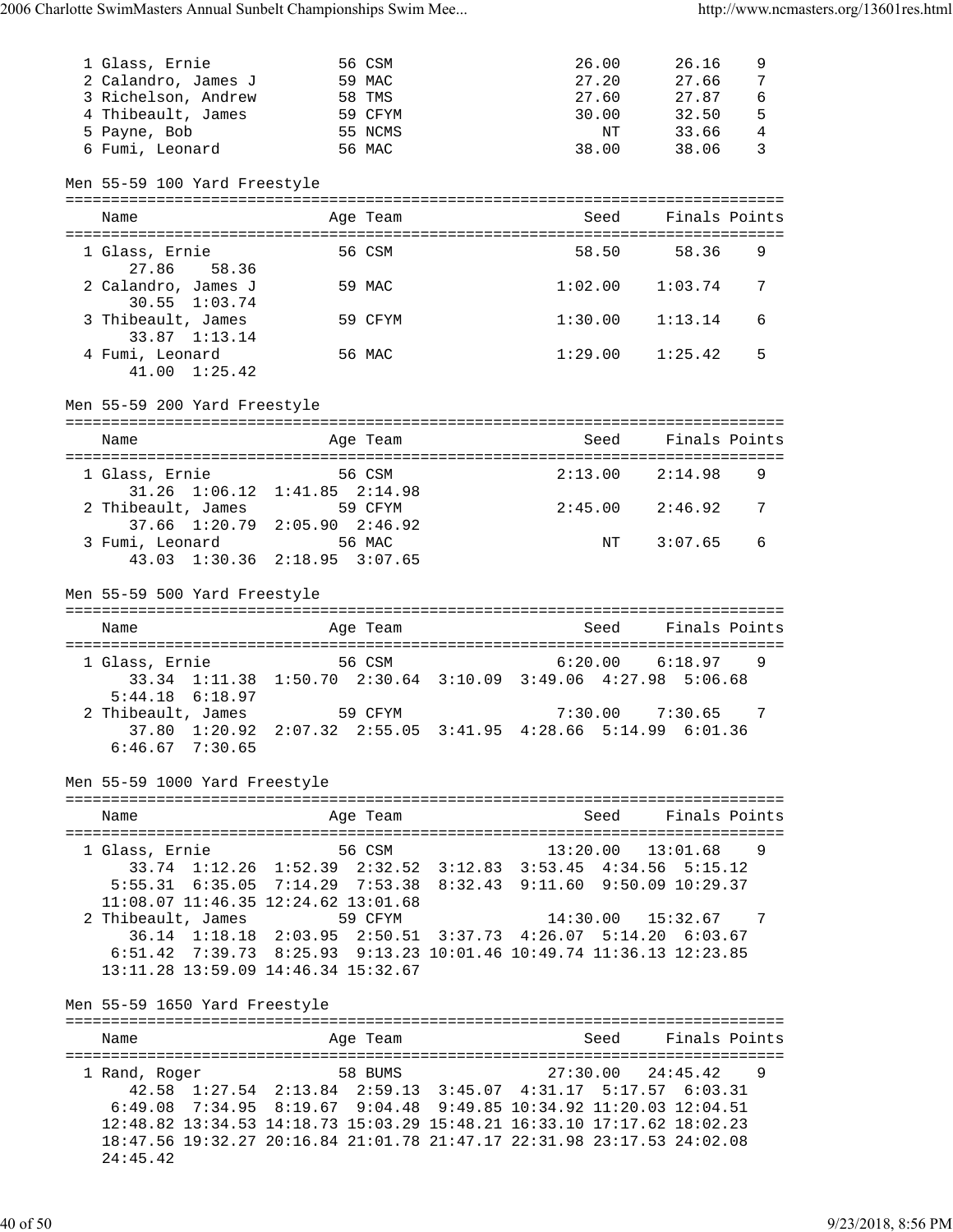| Men 55-59 50 Yard Backstroke                   |               |                        |                                           |                |        |
|------------------------------------------------|---------------|------------------------|-------------------------------------------|----------------|--------|
| -------------------------<br>Name              |               | ==========<br>Age Team | Seed                                      | Finals Points  |        |
| ========================<br>1 Thibeault, James | ============= | 59 CFYM                | ________________________________<br>40.00 | 39.54          | 9      |
| Men 55-59 50 Yard Breaststroke                 |               |                        |                                           |                |        |
|                                                |               |                        |                                           | Finals Points  |        |
| Name                                           |               | Age Team               | Seed                                      |                |        |
| 1 Payne, Bob                                   |               | 55 NCMS                | NΤ                                        | 35.54          | 9      |
| 2 Thibeault, James                             |               | 59 CFYM                | 40.00                                     | 44.94          | 7      |
| 3 Fumi, Leonard                                |               | 56 MAC                 | 44.00                                     | 47.08          | 6      |
| Men 55-59 100 Yard Breaststroke                |               | ---------              |                                           |                |        |
| Name<br>--------------------                   |               | Age Team               | Seed                                      | Finals Points  |        |
| 1 Fumi, Leonard<br>48.30 1:41.51               |               | 56 MAC                 | 1:37.00                                   | 1:41.51        | 9      |
| Men 55-59 200 Yard Breaststroke                |               |                        |                                           |                |        |
| Name                                           |               | Age Team               | Seed                                      | Finals Points  |        |
| -- Payne, Bob                                  |               | 55 NCMS                | NΤ                                        | DO             |        |
| 39.93 1:28.71 2:20.54                          |               | DO                     |                                           |                |        |
| Men 55-59 50 Yard Butterfly                    |               |                        |                                           |                |        |
|                                                |               |                        |                                           |                |        |
| Name                                           |               | Age Team               | Seed                                      | Finals Points  |        |
| 1 Calandro, James J                            |               | 59 MAC                 | 35.00                                     | 34.12          | 9      |
| Men 55-59 100 Yard Butterfly                   |               |                        |                                           |                |        |
| Name                                           |               | Age Team               | Seed                                      | Finals Points  |        |
|                                                |               |                        |                                           |                |        |
| 1 Richelson, Andrew<br>34.45<br>1:12.76        |               | 58 TMS                 | 1:16.50                                   | 1:12.76        | 9      |
| Men 55-59 100 Yard IM                          |               |                        |                                           |                |        |
|                                                |               |                        | ===============================           |                |        |
| Name                                           |               | Age Team               | Seed                                      | Finals Points  |        |
| 1 Richelson, Andrew<br>37.07 1:17.07           |               | 58 TMS                 | 1:15.60                                   | 1:17.07        | 9      |
| -- Payne, Bob<br>38.46<br>DQ                   |               | 55 NCMS                | ΝT                                        | DQ             |        |
| Men 60-64 50 Yard Freestyle                    |               |                        |                                           |                |        |
| Name                                           |               | Age Team               | Seed                                      | Finals Points  |        |
|                                                |               |                        |                                           |                |        |
| 1 Poiletman, Robert                            |               | 62 CM                  | 26.99                                     | 26.58          | 9      |
| 2 White, Bernie                                |               | 62 CSM                 | 30.00                                     | 28.59          | 7      |
| 3 Wilson, Bob<br>4 Williamson, Bob             |               | 63 CFYM<br>64 AMS      | 30.00<br>32.00                            | 31.60<br>32.27 | 6<br>5 |
| 5 Enyart, James                                |               | 64 WYM                 | 34.00                                     | 33.52          | 4      |
| 6 Blair III, Joe                               |               | 63 RAM                 | 33.15                                     | 33.91          | 3      |
| 7 Davenport, John                              |               | 61 MAC                 | 36.61                                     | 38.09          | 2      |
| Men 60-64 100 Yard Freestyle                   |               |                        |                                           |                |        |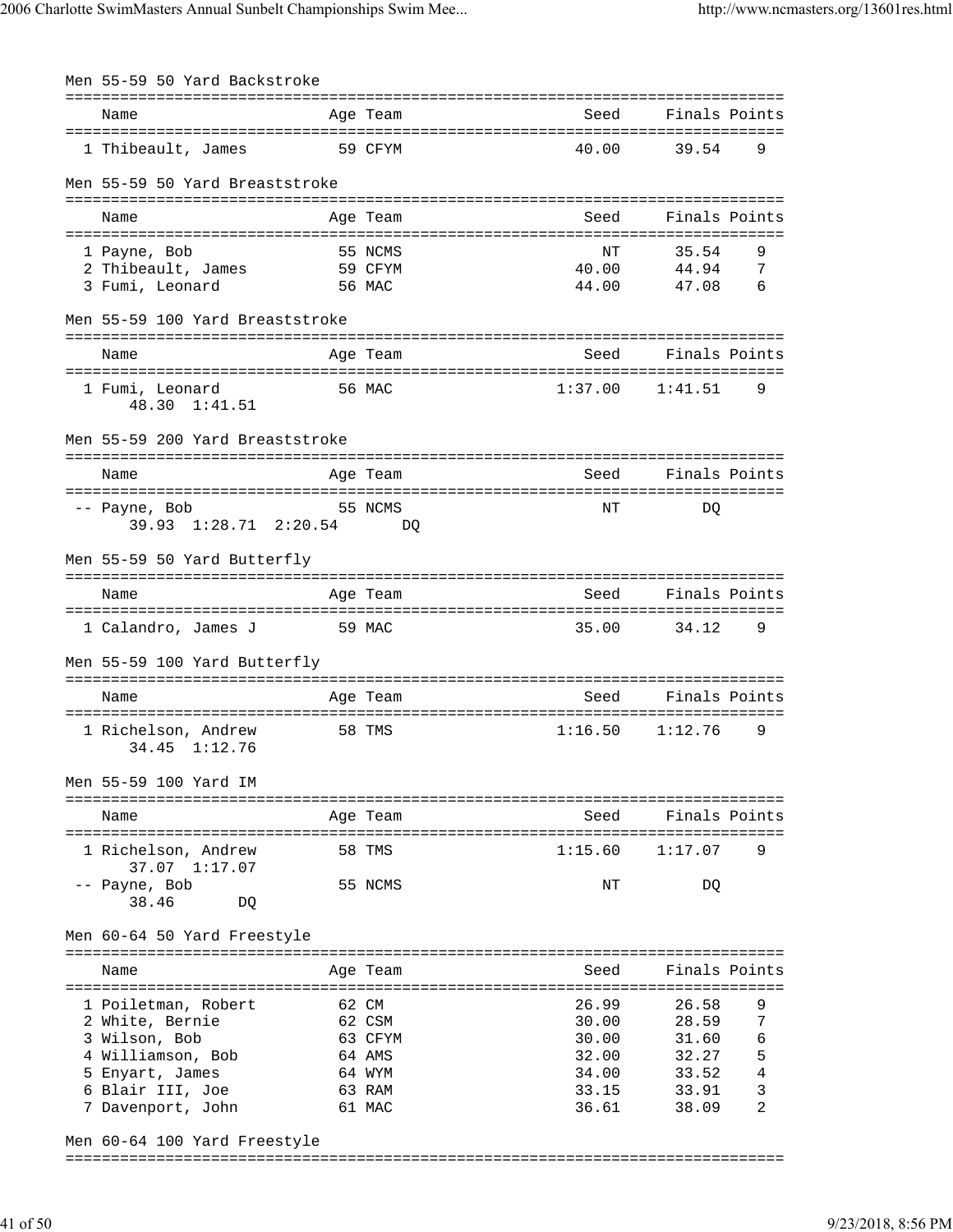| Name                                        | Age Team                                                                                                                                         | Seed                                                                                                                                                                                                                                 | Finals Points        |   |
|---------------------------------------------|--------------------------------------------------------------------------------------------------------------------------------------------------|--------------------------------------------------------------------------------------------------------------------------------------------------------------------------------------------------------------------------------------|----------------------|---|
| ===================================         |                                                                                                                                                  | 1:12.00                                                                                                                                                                                                                              |                      | 9 |
| 1 White, Bernie<br>33.32 1:08.48            | 62 CSM                                                                                                                                           |                                                                                                                                                                                                                                      | 1:08.48              |   |
| 2 Wilson, Bob<br>$32.43$ $1:09.62$          | 63 CFYM                                                                                                                                          | 1:10.00                                                                                                                                                                                                                              | 1:09.62              | 7 |
| 3 Williamson, Bob<br>35.47 1:14.31          | 64 AMS                                                                                                                                           | 1:10.00                                                                                                                                                                                                                              | 1:14.31              | 6 |
| 4 Blair III, Joe<br>35.96 1:23.41           | 63 RAM                                                                                                                                           | 1:22.58                                                                                                                                                                                                                              | 1:23.41              | 5 |
| Men 60-64 200 Yard Freestyle                |                                                                                                                                                  |                                                                                                                                                                                                                                      |                      |   |
| Name                                        | Age Team                                                                                                                                         |                                                                                                                                                                                                                                      | Seed Finals Points   |   |
| 1 Wilson, Bob                               | 63 CFYM<br>40.69 1:25.76 2:11.99 2:54.69                                                                                                         | $2:44.00$ $2:54.69$                                                                                                                                                                                                                  |                      | 9 |
| Men 60-64 500 Yard Freestyle                |                                                                                                                                                  |                                                                                                                                                                                                                                      |                      |   |
| Name                                        | Age Team                                                                                                                                         | Seed                                                                                                                                                                                                                                 | Finals Points        |   |
| 1 Zeigler, John<br>$6:14.46$ $6:55.72$      | 60 GAJA<br>37.86 1:19.51 2:01.43 2:42.96 3:26.53 4:08.41 4:50.85 5:32.31                                                                         | $6:03.57$ $6:55.72$                                                                                                                                                                                                                  |                      | 9 |
| 2 Wilson, Bob<br>$7:02.07$ $7:46.31$        | 63 CFYM<br>41.03 1:26.96 2:15.14 3:02.76 3:50.92 4:38.16 5:26.05 6:14.85                                                                         | $7:33.00$ $7:46.31$ 7                                                                                                                                                                                                                |                      |   |
| Men 60-64 1000 Yard Freestyle               |                                                                                                                                                  |                                                                                                                                                                                                                                      |                      |   |
| Name                                        | Age Team                                                                                                                                         | Seed Finals Points                                                                                                                                                                                                                   |                      |   |
| 1 Wilson, Bob<br>15:02.40 16:59.66 16:42.05 | 63 CFYM<br>41.61 1:29.05 2:19.71 3:10.05 4:00.75 4:51.97 5:42.36 6:33.28<br>7:26.55 9:07.79 9:57.79 10:48.29 11:38.37 12:29.25 13:22.45 14:12.82 | $16:00.00$ $16:42.05$                                                                                                                                                                                                                |                      | 9 |
| Men 60-64 50 Yard Backstroke                |                                                                                                                                                  |                                                                                                                                                                                                                                      |                      |   |
| Name                                        | Aqe Team                                                                                                                                         | <u>seed and the second second second second second second second second second second second second second second second second second second second second second second second second second second second second second secon</u> | Finals Points        |   |
| 1 Williamson, Bob                           | 64 AMS                                                                                                                                           | 39.79                                                                                                                                                                                                                                | 44.39                | 9 |
| 2 Blair III, Joe<br>3 Wilson, Bob           | 63 RAM<br>63 CFYM                                                                                                                                | 47.84<br>42.00                                                                                                                                                                                                                       | 46.94  7<br>47.63  6 |   |
| Men 60-64 100 Yard Backstroke               |                                                                                                                                                  |                                                                                                                                                                                                                                      |                      |   |
| Name                                        | Age Team                                                                                                                                         | Seed                                                                                                                                                                                                                                 | Finals Points        |   |
| 1 Poiletman, Robert                         | 62 CM                                                                                                                                            | $1:10.56$ $1:10.84$                                                                                                                                                                                                                  |                      | 9 |
| 35.40 1:10.84<br>2 Williamson, Bob          | 64 AMS                                                                                                                                           | $2:00.00$ $1:31.54$ 7                                                                                                                                                                                                                |                      |   |
| 44.98 1:31.54<br>3 Davenport, John          | 61 MAC                                                                                                                                           | $1:47.92$ $1:46.82$                                                                                                                                                                                                                  |                      | 6 |
| Men 60-64 200 Yard Backstroke               |                                                                                                                                                  |                                                                                                                                                                                                                                      |                      |   |
| Name                                        | Age Team                                                                                                                                         | seed Seed                                                                                                                                                                                                                            | Finals Points        |   |
| 1 Zeigler, John 60 GAJA                     |                                                                                                                                                  | $2:53.50$ $2:51.94$                                                                                                                                                                                                                  |                      | 9 |
| 2 Williamson, Bob 64 AMS                    | 41.91 1:25.51 2:10.56 2:51.94<br>46.60 1:35.16 2:24.90 3:13.78                                                                                   |                                                                                                                                                                                                                                      | NT 3:13.78           | 7 |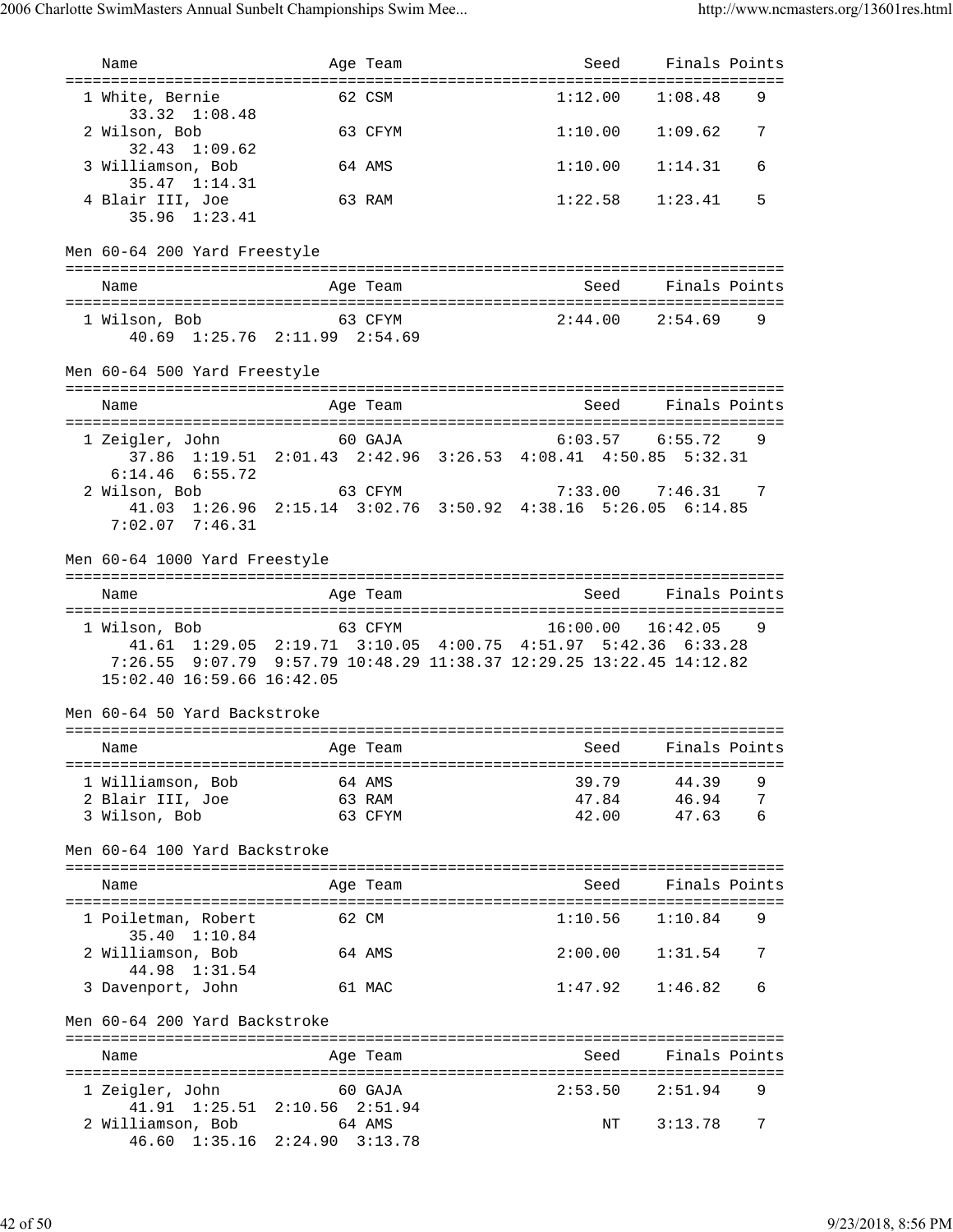| Men 60-64 50 Yard Breaststroke                                  |                     |          |         |                     |               |
|-----------------------------------------------------------------|---------------------|----------|---------|---------------------|---------------|
| Name                                                            |                     | Age Team | Seed    |                     | Finals Points |
|                                                                 |                     |          |         |                     |               |
| 1 Zeigler, John                                                 |                     | 60 GAJA  | 40.10   | 36.99               | 9             |
| 2 van Meeteren, Hans P                                          |                     | 61 TRYM  | 42.67   | 42.01               | 7             |
| 3 Davenport, John                                               |                     | 61 MAC   | 46.51   | 44.98               | 6             |
| 4 Enyart, James                                                 |                     | 64 WYM   | 58.00   | 55.31               | 5             |
| Men 60-64 100 Yard Breaststroke                                 |                     |          |         |                     |               |
| Name                                                            |                     | Age Team | Seed    | Finals Points       |               |
|                                                                 |                     |          |         |                     |               |
| 1 Poiletman, Robert<br>35.89 1:14.39                            |                     | 62 CM    | 1:14.05 | 1:14.39             | 9             |
| 2 Zeigler, John<br>38.33<br>1:21.27                             |                     | 60 GAJA  | 1:18.10 | 1:21.27             | 7             |
| 3 van Meeteren, Hans P<br>47.00 1:36.84                         | 61 TRYM             |          | 1:34.32 | 1:36.84             | 6             |
| Men 60-64 200 Yard Breaststroke                                 |                     |          |         |                     |               |
| Name                                                            |                     | Age Team | Seed    | Finals Points       |               |
| 1 Zeigler, John<br>39.92 1:25.59                                | $2:13.22$ $3:00.58$ | 60 GAJA  | 2:57.90 | 3:00.58             | 9             |
| 2 van Meeteren, Hans P 61 TRYM<br>47.66 1:42.11 2:38.21 3:32.03 |                     |          | 3:28.89 | 3:32.03             | 7             |
| Men 60-64 50 Yard Butterfly                                     |                     |          |         |                     |               |
| Name                                                            |                     | Age Team | Seed    |                     | Finals Points |
| 1 White, Bernie                                                 |                     | 62 CSM   | 31.80   | 29.97               | 9             |
| 2 Wilson, Bob                                                   |                     | 63 CFYM  | 38.00   | 38.24               | 7             |
| 3 Williamson, Bob                                               |                     | 64 AMS   | 36.35   | 41.87               | 6             |
| -- Blair III, Joe                                               |                     | 63 RAM   | 49.51   | DQ                  |               |
| Men 60-64 100 Yard Butterfly                                    |                     |          |         |                     |               |
|                                                                 |                     |          |         |                     | Finals Points |
| Name                                                            |                     | Age Team | Seed    |                     |               |
| 1 Poiletman, Robert                                             |                     | 62 CM    | 1:01.50 | 1:01.09             | 9             |
| 29.02 1:01.09                                                   |                     |          |         |                     |               |
| 2 White, Bernie<br>$35.21 \quad 1:15.43$                        |                     | 62 CSM   | 1:23.00 | 1:15.43             | 7             |
| 3 Zeigler, John<br>34.87 1:15.61                                |                     | 60 GAJA  | 1:19.10 | 1:15.61             | 6             |
| 4 Wilson, Bob<br>46.26 1:46.72                                  |                     | 63 CFYM  | 1:49.00 | 1:46.72             | 5             |
| Men 60-64 200 Yard Butterfly                                    |                     |          |         |                     |               |
| Name                                                            |                     | Age Team |         | Seed Finals Points  |               |
|                                                                 |                     |          |         |                     |               |
| 1 Poiletman, Robert 62 CM<br>31.43 1:07.52 1:44.80 2:20.44      |                     |          | 2:21.16 | 2:20.44             | 9             |
| 2 Zeigler, John 60 GAJA<br>39.18 1:26.11 2:13.43 3:00.97        |                     |          |         | $2:55.10$ $3:00.97$ | 7             |
| Men 60-64 100 Yard IM                                           |                     |          |         |                     |               |
|                                                                 |                     |          |         |                     |               |
| Name                                                            |                     | Age Team | Seed    | Finals Points       |               |
| 1 Poiletman, Robert                                             | 62 CM               |          |         | $1:07.03$ $1:08.08$ | 9             |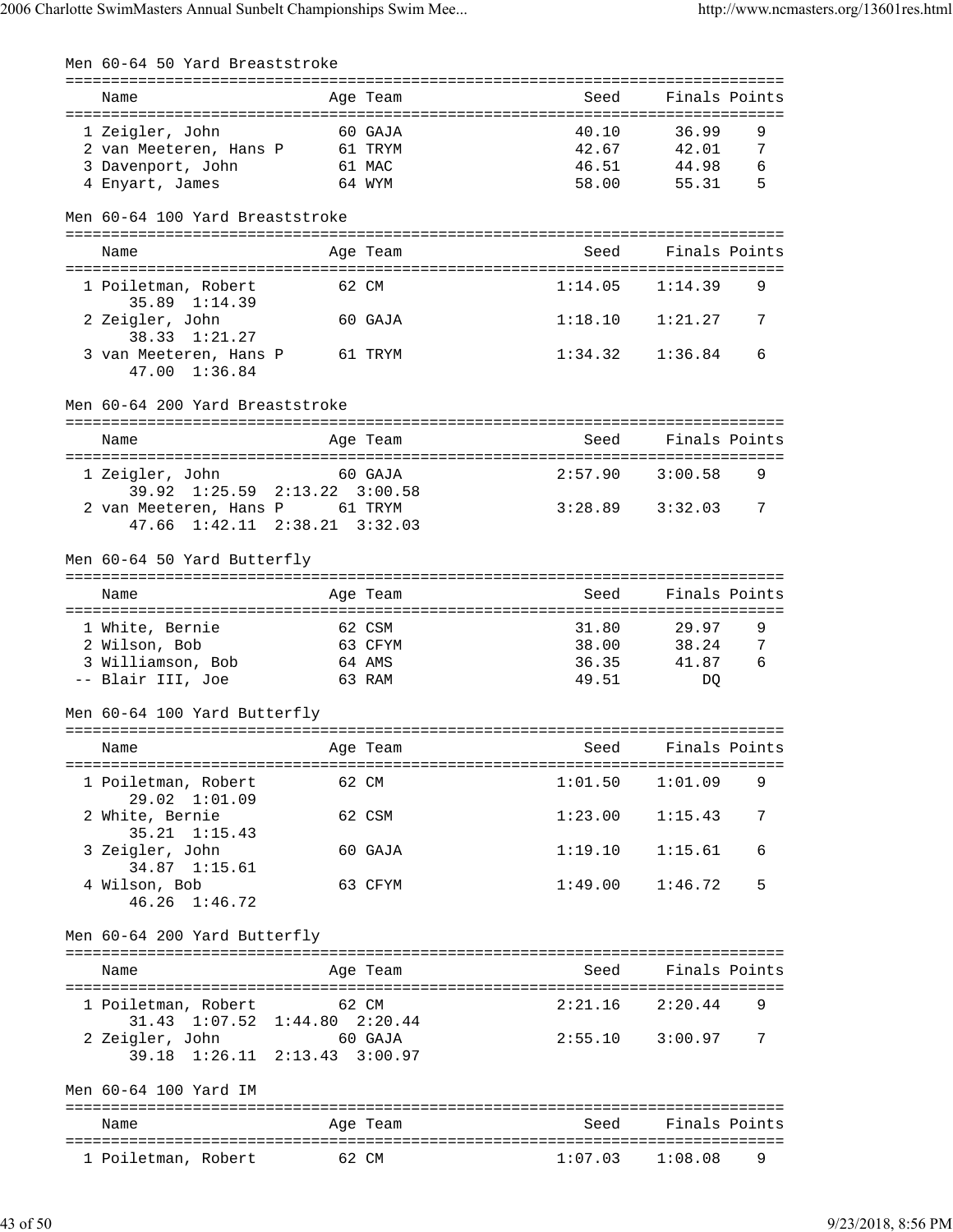| 32.19 1:08.08                           |                                                              |                     |                            |   |
|-----------------------------------------|--------------------------------------------------------------|---------------------|----------------------------|---|
| 2 Zeigler, John<br>37.98 1:19.64        | 60 GAJA                                                      | 1:15.90             | 1:19.64                    | 7 |
| 3 Williamson, Bob                       | 64 AMS                                                       | ΝT                  | 1:29.14                    | 6 |
| 42.56 1:29.14<br>4 van Meeteren, Hans P | 61 TRYM                                                      | 1:32.11             | 1:38.58                    | 5 |
| 49.31 1:38.58<br>5 Enyart, James        | 64 WYM                                                       | 1:46.00             | 1:42.17                    | 4 |
| 48.31 1:42.17<br>6 Davenport, John      | 61 MAC                                                       | 1:42.96             | 1:43.88                    | 3 |
| 49.98 1:43.88<br>7 Wilson, Bob          | 63 CFYM                                                      | 1:39.00             | 1:44.13                    | 2 |
| $50.04$ $1:44.13$                       |                                                              |                     |                            |   |
| Men 60-64 200 Yard IM                   |                                                              |                     |                            |   |
| Name                                    | Age Team                                                     | Seed                | Finals Points              |   |
| 1 Poiletman, Robert                     | 62 CM                                                        | 2:24.90             | 2:28.84                    | 9 |
| 2 Zeigler, John                         | 31.68 1:11.65 1:55.52 2:28.84<br>60 GAJA                     | $2:52.10$ $2:49.37$ |                            | 7 |
|                                         | 37.72 1:24.26 2:10.80 2:49.37                                |                     |                            |   |
| 3 van Meeteren, Hans P 61 TRYM          | 50.78 1:47.87 2:45.00 3:33.64                                | 3:30.00             | 3:33.64                    | 6 |
| 4 Wilson, Bob                           | 63 CFYM<br>$44.60 \quad 1:44.29 \quad 2:54.42 \quad 3:34.21$ | 3:30.00             | 3:34.21                    | 5 |
|                                         |                                                              |                     |                            |   |
| Men 65-69 50 Yard Freestyle             |                                                              |                     |                            |   |
| Name                                    | Age Team                                                     |                     | Seed Finals Points         |   |
| 1 Weiss, Edward J 65 AMS                |                                                              | 38.49               | 36.36                      | 9 |
|                                         |                                                              |                     |                            |   |
| Men 65-69 200 Yard Freestyle            |                                                              |                     |                            |   |
| Name                                    | Age Team                                                     |                     | Seed Finals Points         |   |
| 1 Pinkerton, Rolffs 66 NCAM             |                                                              | ΝT                  | 2:39.54                    | 9 |
|                                         | 36.04 1:17.51 1:59.23 2:39.54                                |                     |                            |   |
| Men 65-69 100 Yard Backstroke           |                                                              |                     |                            |   |
| Name                                    | Age Team                                                     | Seed                | Finals Points              |   |
| 1 Pinkerton, Rolffs                     | 66 NCAM                                                      | 1:24.00             | ===============<br>1:21.89 | 9 |
| 39.89 1:21.89                           |                                                              |                     |                            |   |
| Men 65-69 50 Yard Breaststroke          |                                                              |                     |                            |   |
| Name                                    | Age Team                                                     | Seed                | Finals Points              |   |
| 1 Weiss, Edward J                       | 65 AMS                                                       | 45.86               | 43.80                      | 9 |
| Men 65-69 200 Yard Breaststroke         |                                                              |                     |                            |   |
|                                         |                                                              |                     |                            |   |
| Name                                    | Age Team                                                     | Seed                | Finals Points              |   |
| 1 Weiss, Edward J                       | 65 AMS<br>$47.65$ $1:45.13$ $2:48.77$ $3:50.17$              | 4:05.00             | 3:50.17                    | 9 |
|                                         |                                                              |                     |                            |   |
| Men 70-74 50 Yard Freestyle             |                                                              |                     |                            |   |
| Name                                    | Age Team                                                     | Seed                | Finals Points              |   |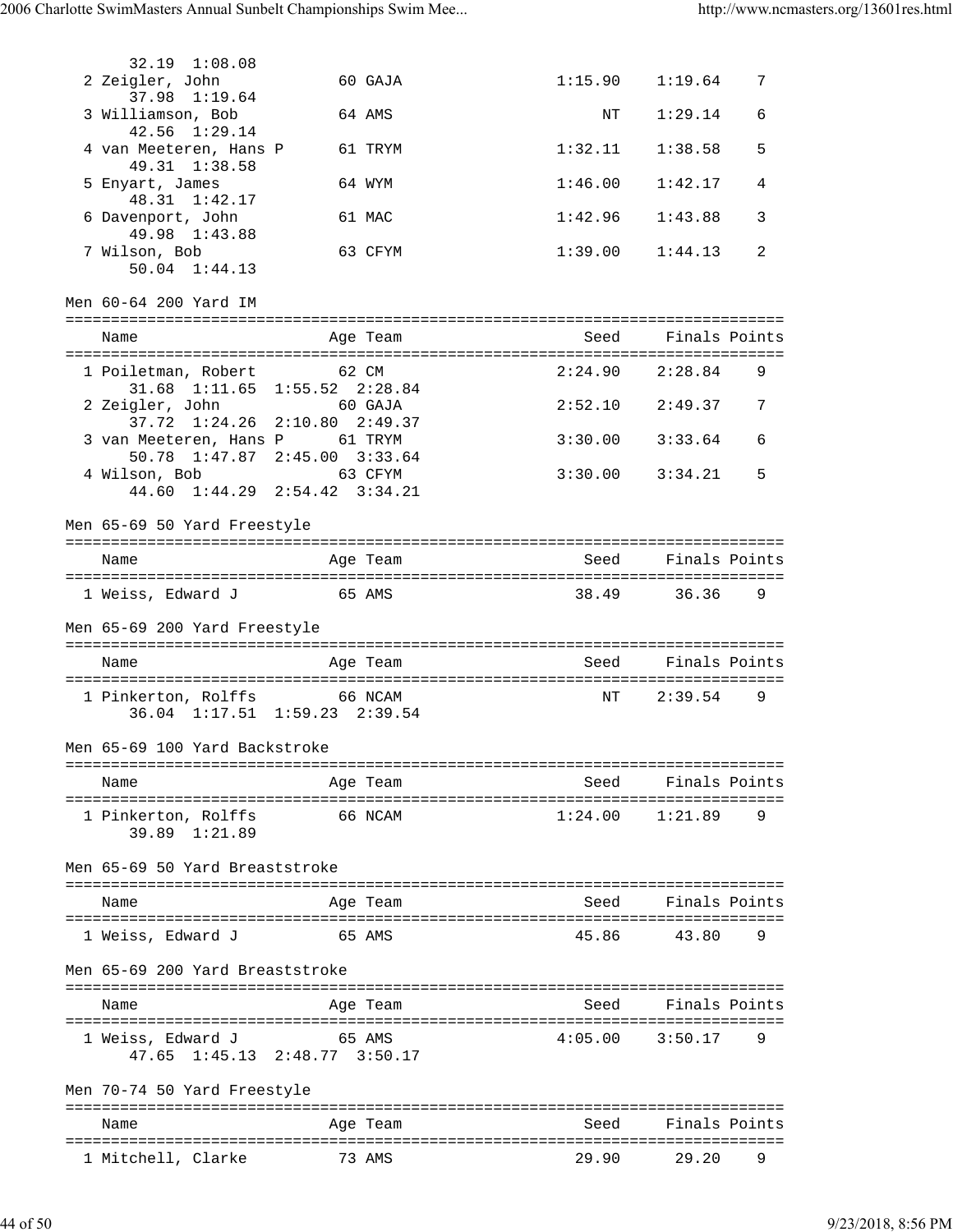| 2 DePaul, Don                                                                                                                                                                                       |          | 72 HARY          |                     | 58.00 56.97           | 7 |
|-----------------------------------------------------------------------------------------------------------------------------------------------------------------------------------------------------|----------|------------------|---------------------|-----------------------|---|
| Men 70-74 200 Yard Freestyle                                                                                                                                                                        |          |                  |                     |                       |   |
| Name                                                                                                                                                                                                | Aqe Team |                  | Seed Finals Points  |                       |   |
| 1 DePaul, Don<br>$1:00.32$ $2:15.81$ $3:33.47$ $4:44.34$                                                                                                                                            | 72 HARY  |                  | $4:40.00$ $4:44.34$ |                       | 9 |
| Men 70-74 1000 Yard Freestyle                                                                                                                                                                       |          |                  |                     |                       |   |
| Name                                                                                                                                                                                                |          | Age Team         | Seed                | Finals Points         |   |
| 1 DePaul, Don<br>1:06.51 2:26.74 3:33.13 4:46.72 6:05.19 7:34.72 8:54.71 10:05.58<br>11:21.66 12:39.77 14:04.19 15:26.84 16:39.19 17:55.88 19:12.64 20:38.40<br>21:59.94 23:09.56 24:25.90 25:40.50 | 72 HARY  |                  |                     | $23:20.00$ $25:40.50$ | 9 |
| Men 70-74 50 Yard Backstroke                                                                                                                                                                        |          |                  |                     |                       |   |
| Name                                                                                                                                                                                                |          | Age Team         |                     | Seed Finals Points    |   |
| 1 Mitchell, Clarke 73 AMS                                                                                                                                                                           |          |                  |                     | 35.00 33.75 9         |   |
| Men 70-74 100 Yard Backstroke                                                                                                                                                                       |          |                  |                     |                       |   |
| Name                                                                                                                                                                                                |          | Age Team         |                     | Seed Finals Points    |   |
| 1 Mitchell, Clarke<br>36.71 1:13.86                                                                                                                                                                 | 73 AMS   |                  | $1:20.00$ $1:13.86$ |                       | 9 |
| Men 70-74 200 Yard Backstroke                                                                                                                                                                       |          |                  |                     |                       |   |
| Name                                                                                                                                                                                                |          | Age Team         |                     | Seed Finals Points    |   |
| 1 Mitchell, Clarke 73 AMS<br>41.32 1:23.54 2:08.59 2:51.75                                                                                                                                          |          |                  | $2:56.00$ $2:51.75$ |                       | 9 |
| Men 70-74 50 Yard Breaststroke                                                                                                                                                                      |          |                  |                     |                       |   |
| Name                                                                                                                                                                                                | Age Team |                  | Seed Finals Points  |                       |   |
| 1 Kortheuer, John                                                                                                                                                                                   |          | 74 MAC           | 36.50               | 35.56                 |   |
| 2 DePaul, Don                                                                                                                                                                                       |          | 72 HARY          | NΤ                  | 1:07.54               | 7 |
| Men 70-74 100 Yard Breaststroke                                                                                                                                                                     |          |                  |                     |                       |   |
| Name                                                                                                                                                                                                |          | Age Team         | Seed Finals Points  |                       |   |
| 1 Kortheuer, John<br>38.55 1:21.44                                                                                                                                                                  | 74 MAC   |                  |                     | $1:25.00$ $1:21.44$   | 9 |
| Men 70-74 50 Yard Butterfly                                                                                                                                                                         |          |                  |                     |                       |   |
| Name                                                                                                                                                                                                |          | Age Team         | Seed                | Finals Points         |   |
| 1 Mitchell, Clarke<br>2 Kortheuer, John                                                                                                                                                             |          | 73 AMS<br>74 MAC | 34.50<br>36.00      | 31.97<br>33.67        | 7 |
| Men 70-74 100 Yard IM                                                                                                                                                                               |          |                  |                     |                       |   |
| Name                                                                                                                                                                                                |          | Age Team         | Seed                | Finals Points         |   |
| 1 Mitchell, Clarke<br>35.96 1:16.64                                                                                                                                                                 | 73 AMS   |                  |                     | $1:20.00$ $1:16.64$   | 9 |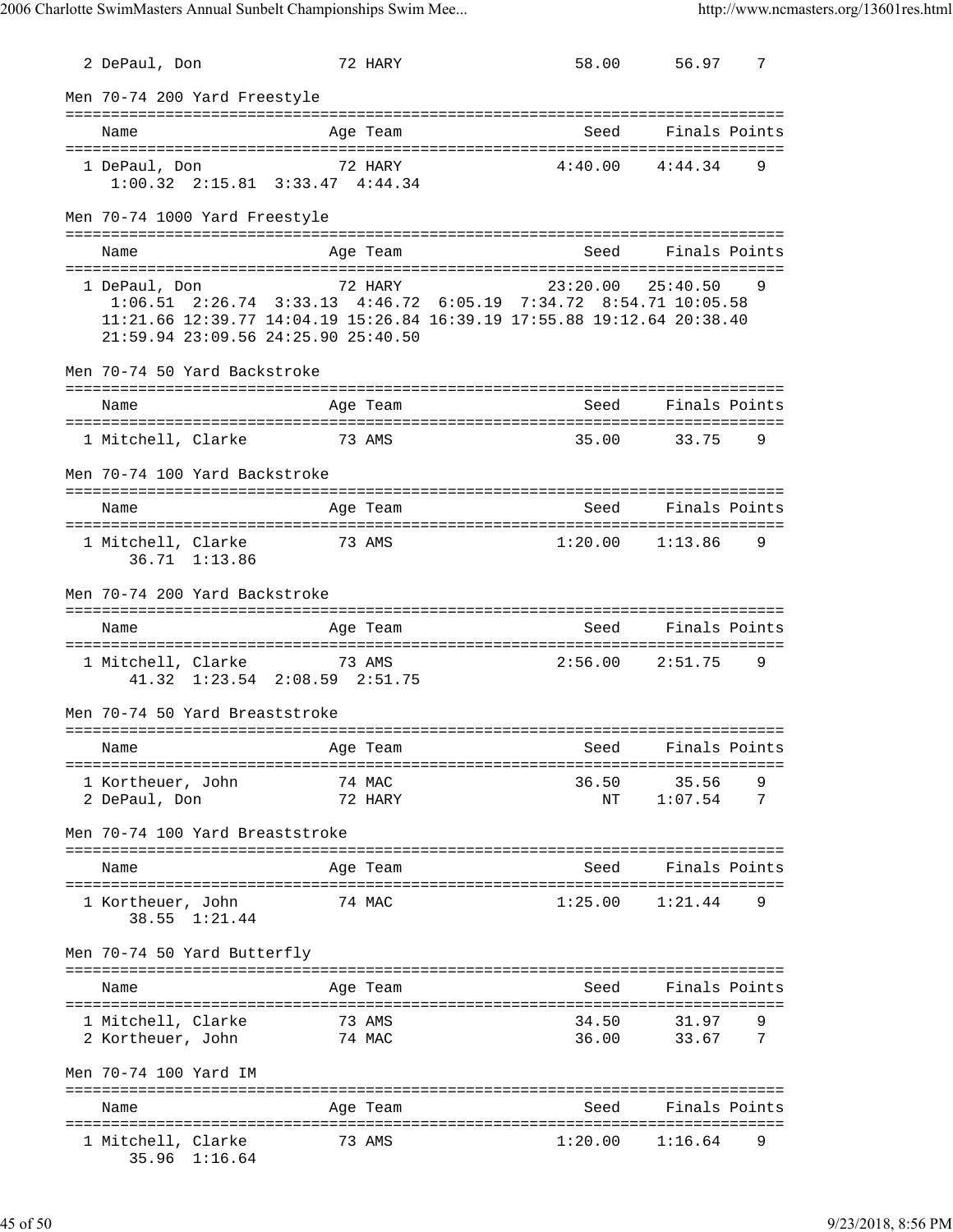| 2 Kortheuer, John<br>38.26 1:17.01       |        | 74 MAC                  | 1:24.00 | 1:17.01             | 7 |
|------------------------------------------|--------|-------------------------|---------|---------------------|---|
| 3 DePaul, Don<br>$1:23.12$ $2:53.37$     |        | 72 HARY                 |         | $2:40.00$ $2:53.37$ | 6 |
| Men 75-79 50 Yard Freestyle              |        |                         |         |                     |   |
| Name                                     |        | Age Team                | Seed    | Finals Points       |   |
| 1 Webber, Dick                           |        | 76 NCMS                 | 32.00   | 30.78               | 9 |
| Men 75-79 100 Yard Freestyle             |        |                         |         |                     |   |
| Name                                     |        | Age Team                | Seed    | Finals Points       |   |
| 1 Webber, Dick<br>34.10 1:12.80          |        | 76 NCMS                 | 1:13.00 | 1:12.80             | 9 |
| Men 75-79 50 Yard Butterfly              |        |                         |         |                     |   |
| Name                                     |        | Age Team                | Seed    | Finals Points       |   |
| 1 Webber, Dick                           |        | 76 NCMS                 | 39.95   | 37.86               | 9 |
| Men 75-79 100 Yard IM                    |        |                         |         |                     |   |
| Name                                     |        | Age Team                | Seed    | Finals Points       |   |
| 1 Webber, Dick<br>42.49 1:28.31          |        | 76 NCMS                 | 1:30.00 | 1:28.31             | 9 |
| Men 80-84 50 Yard Backstroke             |        |                         |         |                     |   |
|                                          |        |                         |         |                     |   |
| Name                                     |        | Age Team                | Seed    | Finals Points       |   |
| 1 Scherbarth, Jim                        | 82 RAM |                         | 59.43   | 59.10               | 9 |
| Men 80-84 100 Yard Backstroke            |        |                         |         |                     |   |
| Name                                     |        | Age Team                | Seed    | Finals Points       |   |
| 1 Scherbarth, Jim<br>$1:06.88$ $2:21.59$ |        | 82 RAM                  | 2:21.33 | 2:21.59             | 9 |
| Men 80-84 50 Yard Breaststroke           |        |                         |         |                     |   |
| ==============================<br>Name   |        | ===========<br>Age Team | Seed    | Finals Points       |   |
| 1 Scherbarth, Jim                        |        | 82 RAM                  | 1:00.87 | 1:06.07             | 9 |
| Men 80-84 100 Yard IM                    |        |                         |         |                     |   |
| Name                                     |        | Age Team                | Seed    | Finals Points       |   |
| 1 Scherbarth, Jim<br>$1:13.51$ $2:33.13$ |        | 82 RAM                  | 2:34.20 | 2:33.13             | 9 |
| Women 18+ 200 Yard Freestyle Relay       |        |                         |         |                     |   |
| Team                                     |        |                         | Seed    | Finals Points       |   |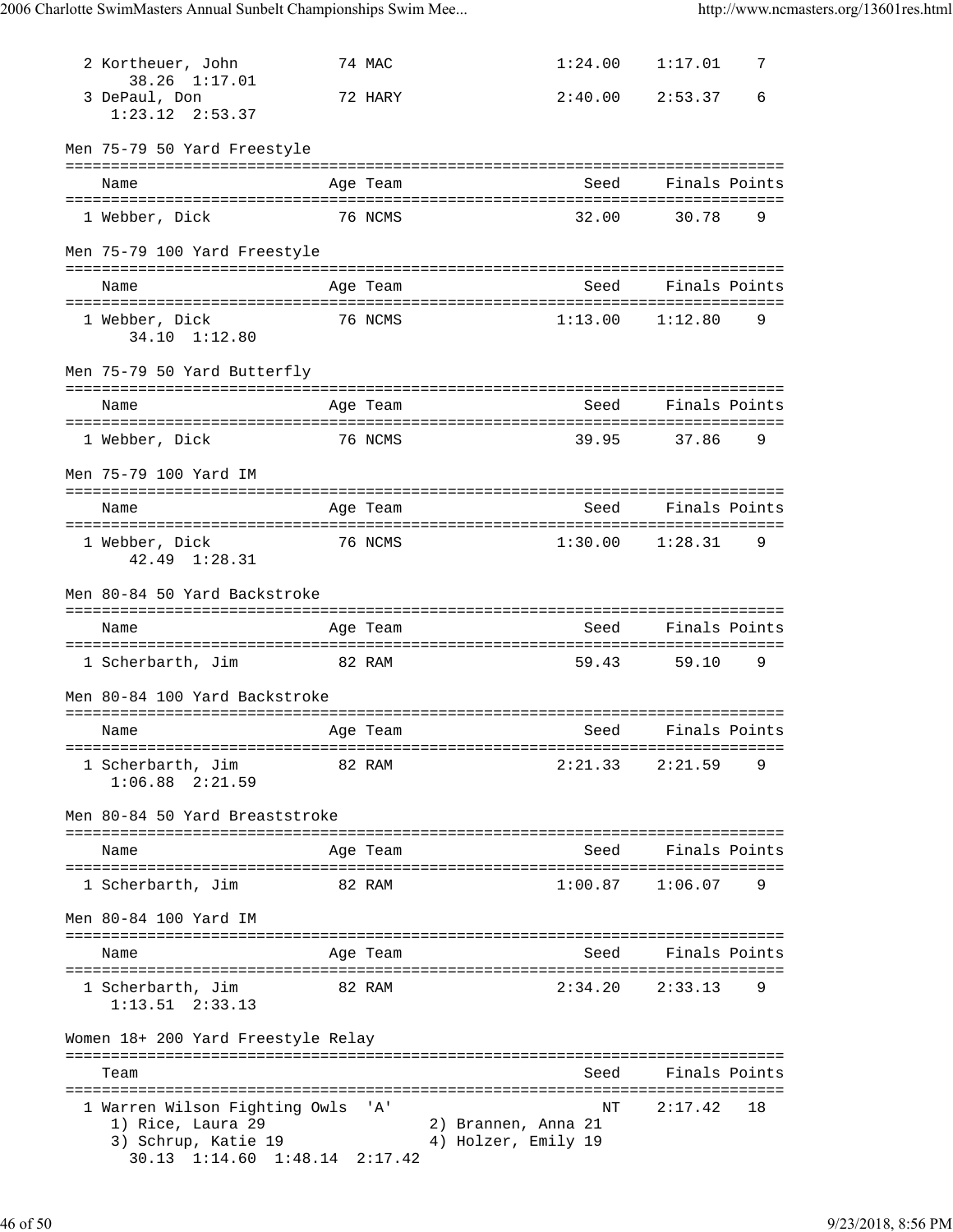Women 18+ 200 Yard Medley Relay =============================================================================== Team Seed Finals Points =============================================================================== 1 MAC Masters 'A' 1 MAC Masters 'A' 18<br>1) Lynch, Eydie 24 2) Potochnik, Sarah 22 1) Lynch, Eydie 24 2) Potochnik, Sarah 22 3) Novack, Meredith 30 4) Buchoux, Michelle 33 34.50 1:13.11 1:45.66 2:17.90 Women 25+ 200 Yard Freestyle Relay =============================================================================== Team Seed Finals Points =============================================================================== 1 Asheville Masters Swimming 'A' NT 1:52.80 18 1) Battle, Ruth 43 2) Booth, Shelley 34 3) Speight, Peggy 44 4 4) Walker, Abby 30 26.58 55.72 1:24.10 1:52.80 2 MAC Masters 'A' NT 2:05.35 14 1) Lester, Laurie 40 2) Buchoux, Michelle 33 3) Plevka, Sarah Jane 39 4) Woodard, Alis R 45 29.85 1:02.06 1:34.44 2:05.35 Women 25+ 200 Yard Medley Relay =============================================================================== Team Seed Finals Points =============================================================================== 1 Asheville Masters Swimming 'A' NT 2:12.41 18 1) Speight, Peggy 44 2) Battle, Ruth 43 3) Booth, Shelley 34 4) Walker, Abby 30 36.88 1:12.04 1:44.50 2:12.41 2 Durham Aquatic Masters 'A' NT 2:13.70 14 1) Brown, Theresa 29 2) Boyles, Abee 29 3) DeVeaugh-Geiss, Angela 29 4) Newton, Danielle 27 33.12 1:10.74 1:43.84 2:13.70 3 Charleston Family YMCA Masters 'A' NT 2:24.11 12 1) Mathney, Linda 41 2) St.Jean, Rebeca 35 3) Scheirman, Jo Ellen 26 (4) Eads, Kathryn 30 40.02 1:18.51 1:47.70 2:24.11 4 Harris YMCA Masters 'A' NT 2:41.66 10 1) 2) Kunkle, Christy 31 3) 4) Dore, Mary 42 44.84 1:36.86 2:09.70 2:41.66 Women 45+ 200 Yard Medley Relay =============================================================================== Team Seed Finals Points =============================================================================== 1 MAC Masters 'A'  $N$ T 2:33.06 18 1) Woodard, Alis R 45 2) Darmody, Karen 45 3) Noble, Nikki 45 4) Webster, Mary 46 1:27.37 2:01.72 2:33.11 2:33.06 Men 25+ 200 Yard Freestyle Relay =============================================================================== Team Seed Finals Points =============================================================================== 1 Asheville Masters Swimming 'A' NT 1:37.64 18 24.59 47.93 1:12.40 1:37.64 2 Charleston Family YMCA Masters 'A' NT 1:48.23 14 28.50 52.33 1:22.60 1:48.23<br>3 Harris YMCA Masters 'A'<br>1) Reading, Tracy 44 2 3 Harris YMCA Masters 'A' NT 1:50.90 12 1) Reading, Tracy 44 2) Acheson, Scott 47 3) Connolly, William B 34 4) Standley, Matt 35 26.37 59.70 1:27.23 1:50.90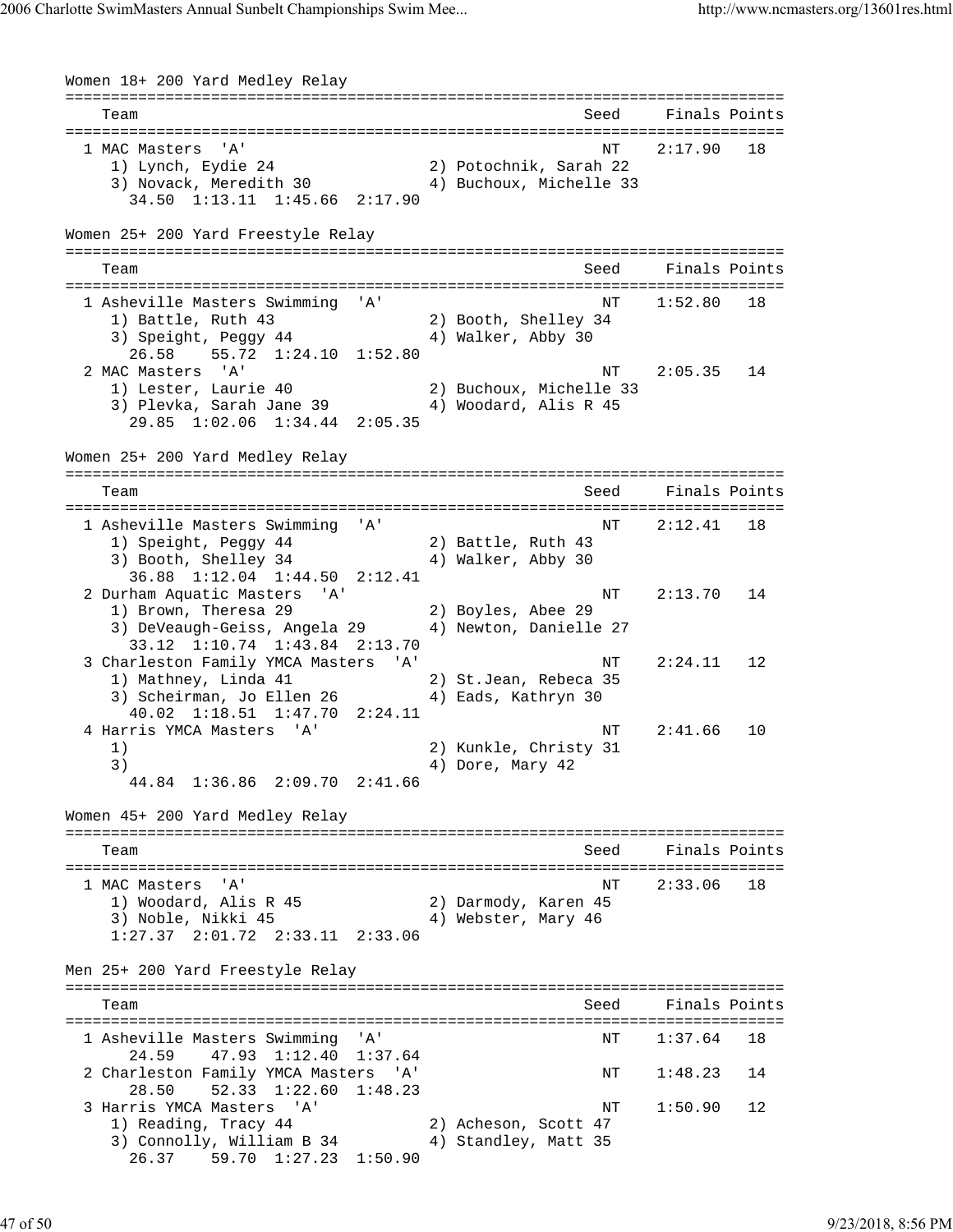Men 25+ 200 Yard Medley Relay =============================================================================== Team Seed Finals Points =============================================================================== 1 Harris YMCA Masters 'A' 1) Davis, William A 38 2) Richardson, Ty 32 3) Clark, Marcell 35 4) Standley, Matt 35 31.59 1:00.08 1:28.51 1:50.94 2 Asheville Masters Swimming 'A' NT 1:54.77 14 1) McNichols, James 45 2) Walker, Austin 30 3) Cook, Matthew 35 4) Johnson, Patrick 25 33.17 1:02.47 1:30.65 1:54.77 3 Charleston Family YMCA Masters 'A' NT 1:55.94 12 1) Templeton, Darren K 34 2) Lucas, Jeff 48 3) Eads, Travis 26 (4) St.Jean, Rob 37 30.07 1:01.66 1:26.89 1:55.94 Men 35+ 200 Yard Freestyle Relay =============================================================================== Team Seed Finals Points =============================================================================== 1 MAC Masters 'A' NT 1:43.98 18 1) Calandro, James J 59 2) Jewett, Russell 39 3) Hilgen, Thomas 41 4) Andersen, Morten 35 27.56 54.56 1:19.06 1:43.98 2 MAC Masters 'B' 1:52.24 14 29.98 57.82 1:25.97 1:52.24 Men 35+ 200 Yard Medley Relay =============================================================================== Team Seed Finals Points =============================================================================== 1 MAC Masters 'A' 1.53.20 18<br>1) Hilgen, Thomas 41 2) Perelli, David 39 1) Hilgen, Thomas 41 2) Perelli, David 39 3) Andersen, Morten 35 4) Dickerman, Dwight 44 29.01 1:01.06 1:25.95 1:53.20 2 Charleston Family YMCA Masters 'A' Number 12:30.95 14 1) Miesner, John T 44 2) Boder, Bob 54 3) Wilson, Bob 63 4) Thibeault, James 59 38.90 1:16.88 1:58.10 2:30.95 Men 45+ 200 Yard Freestyle Relay =============================================================================== Team Seed Finals Points =============================================================================== 1 Charleston Family YMCA Masters 'A' 31.75 1:02.77 1:31.90 1:58.75 Men 45+ 200 Yard Medley Relay =============================================================================== Team Seed Finals Points =============================================================================== 1 Asheville Masters Swimming 'A' NT 2:20.63 18 1) Hartley, Larry S 46 2) Weiss, Edward J 65 3) Adamson, Kenet 47 4) Williamson, Bob 64 33.18 1:17.04 1:47.84 2:20.63 2 MAC Masters 'A' NT 2:30.70 14 1) McKee, Bob 49 3) Kortheuer, John 74 4) Calandro, James J 59 Mixed 18+ 200 Yard Freestyle Relay =============================================================================== Team Seed Finals Points ===============================================================================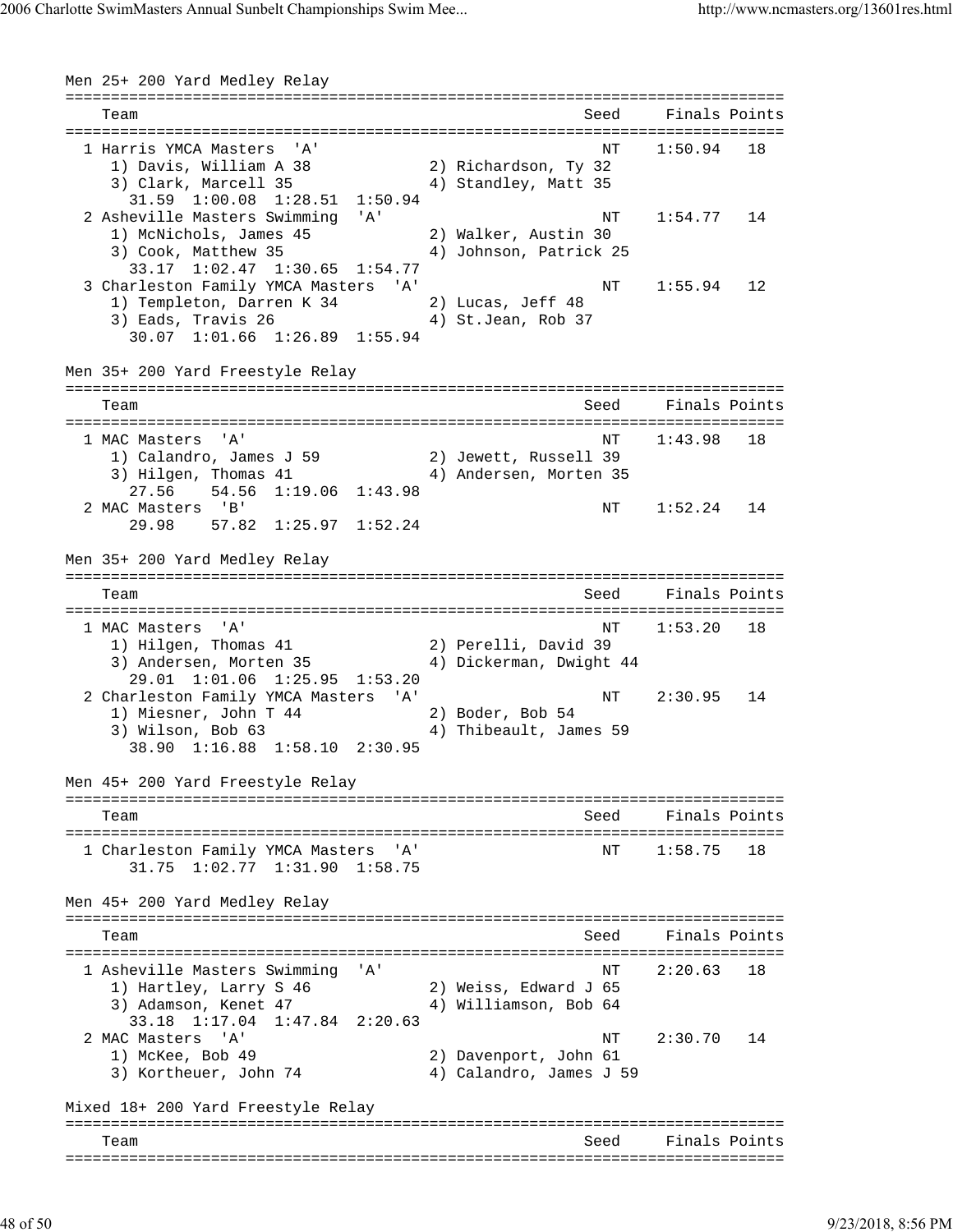1 MAC Masters 'A' NT 1:53.66 18 1) Welshofer, John 42 2) Prior, Amy 30 3) Lynch, Eydie 24 4) Dickerman, Dwight 44 27.20 57.18 1:26.29 1:53.66 Mixed 18+ 200 Yard Medley Relay =============================================================================== Team Seed Finals Points =============================================================================== 1 Warren Wilson Fighting Owls 'A' NT 2:08.62 18 1) Brannen, Anna 21 2) Bilyk, Amanda 19 3) Hummel, Kenny 19 (4) 35.77 1:12.79 1:43.86 2:08.62 Mixed 25+ 200 Yard Freestyle Relay =============================================================================== Team Seed Finals Points =============================================================================== NT 1:42.74 18 1) Walker, Austin 30 2) Battle, Ruth 43 3) Walker, Abby 30 4) Johnson, Patrick 25 24.04 50.18 1:18.47 1:42.74 2 Asheville Masters Swimming 'B' NT 1:49.72 14 1) Hartley, Larry S 46 2) Booth, Shelley 34 3) Speight, Peggy 44 4 4) Cook, Matthew 35 26.54 55.67 1:25.04 1:49.72 3 Harris YMCA Masters 'A' NT 1:51.08 12 1) Connolly, William B 34 2) Kunkle, Christy 31 3) Clark, Marcell 35 4) Dore, Mary 42 26.18 57.88 1:23.29 1:51.08 4 MAC Masters 'A' NT 1:55.79 10 1) Jewett, Russell 39 2) Lester, Laurie 40 3) Buchoux, Michelle 33 4) Darmody, Kevin 44 27.76 57.36 1:29.62 1:55.79 5 Charleston Family YMCA Masters 'A' NT 1:59.05 8 1) Templeton, Darren K 34 2) Eads, Kathryn 30 3) Scheirman, Jo Ellen 26 (4) St.Jean, Rob 37 29.07 1:07.56 1:34.99 1:59.05 6 Durham Aquatic Masters 'A' (6) NT 2:04.83 6 1) Boyles, Abee 29 2) Newton, Rob 34 3) Newton, Danielle 27 4) Brown, Scott E 38 31.17 1:07.52 1:38.17 2:04.83 7 Asheville Masters Swimming 'A' NT 2:06.10 4 1) Adamson, Kenet 47 2) Cook, Nicole F 33 3) Kramer, Adrienne 40 4) Williamson, Bob 64 29.92 1:03.20 1:35.62 2:06.10 Mixed 25+ 200 Yard Medley Relay =============================================================================== Team Seed Finals Points =============================================================================== 1 Asheville Masters Swimming 'A' NT 2:05.90 18 1) Cook, Matthew 35 2) Johnson, Patrick 25 3) Booth, Shelley 34 4) Walker, Abby 30 32.05 1:03.94 1:36.43 2:05.90<br>2 MAC Masters 'A' 2 MAC Masters 'A' NT 2:07.07 14 1) Hilgen, Thomas 41 2) Novack, Meredith 30 3) Andersen, Morten 35 4) Prior, Amy 30 30.14 45.74 1:09.41 2:07.07 3 Charleston Family YMCA Masters 'A' NT 2:09.67 12 1) Eads, Travis 26 2) Lucas, Jeff 48 3) Scheirman, Jo Ellen 26 (4) Eads, Kathryn 30 31.41 1:03.17 1:33.20 2:09.67 4 Durham Aquatic Masters 'A' 10<br>1) Fritchie, Karen 28 (2) Stanley, Marshall 32 2) Stanley, Marshall 32